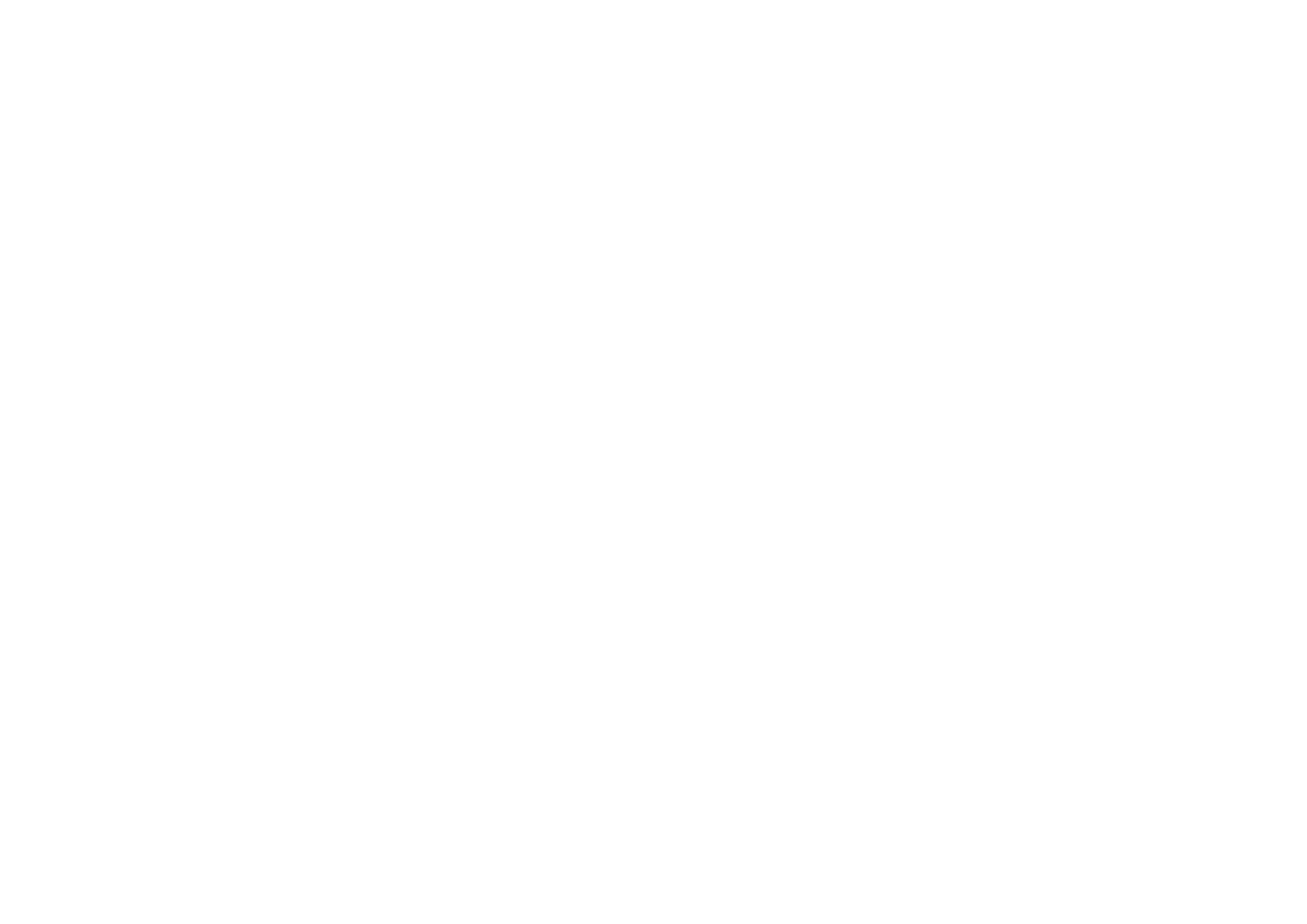

| Riskpool   Mission Statement                                     |                |
|------------------------------------------------------------------|----------------|
| Chairman's Report                                                | 2              |
| Independent Auditor's Report                                     | $\overline{4}$ |
| <b>Summary Statements</b>                                        | 6              |
| Statement of Financial Performance                               | $\,8\,$        |
| Statement of Movements in Net Assets                             | 10             |
| <b>Balance Sheet</b>                                             | 12             |
| Cash Flow Statement                                              | 14             |
| Notes to the Financial Statements                                | 16             |
| Scheme Rules                                                     | 27             |
| 2015-16 Fund Year Membership                                     | 32             |
| Directory                                                        | 33             |
| Amalgamated Deed of Trust and Deed of Variation of Deed of Trust | 34             |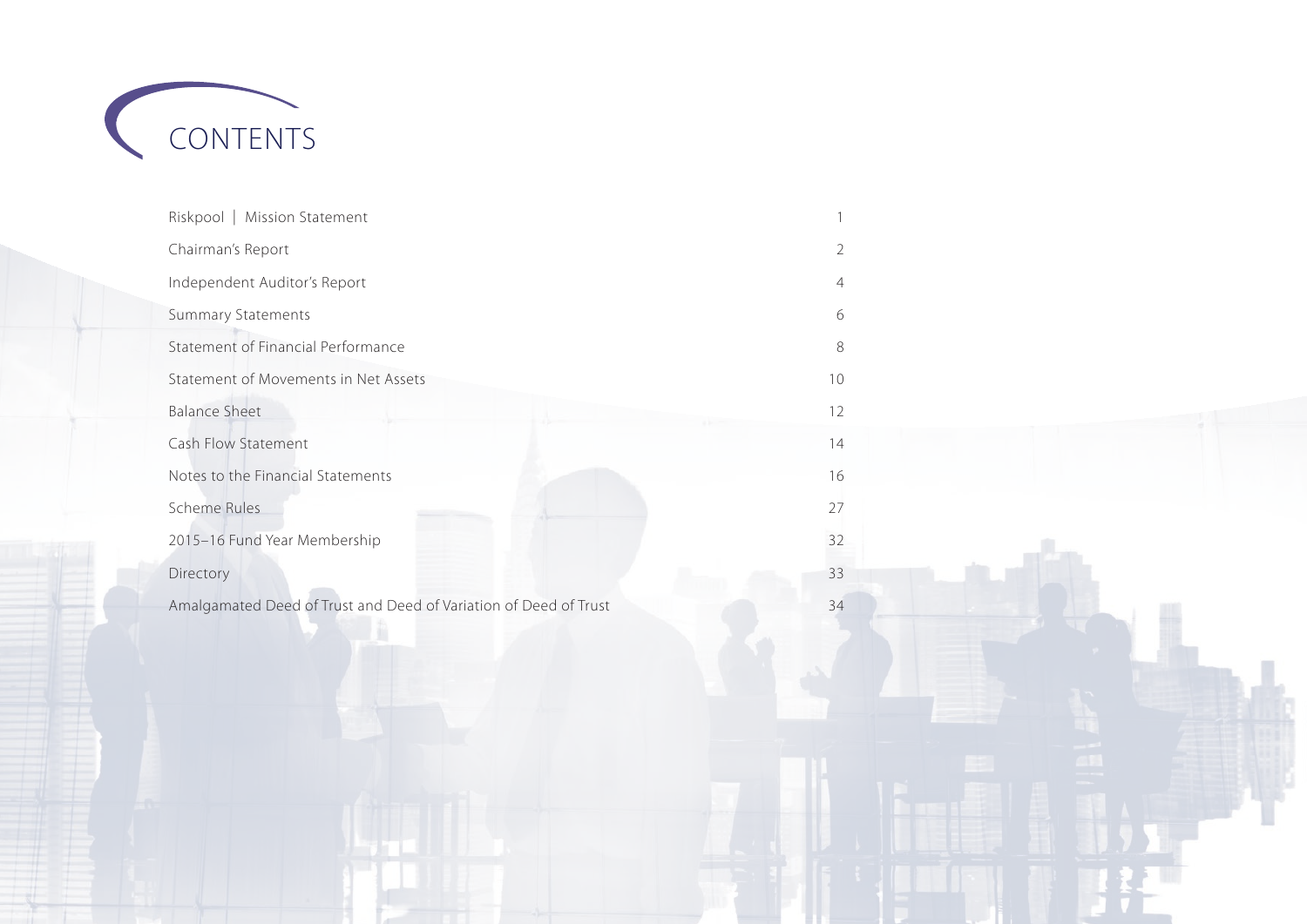

- Assisting and encouraging Local Government to take greater collective responsibility for managing liability risks.
- Facilitating group support and the dissemination of collective knowledge, expertise and experience.
- Proactively identifying, analysing and responding to emerging liability issues with practical and meaningful risk management advice and assistance.
- Providing a complete and balanced service to all Members, incorporating scheme administration, risk management, loss control advice, and claims management services.
- Providing a meaningful and practical risk management and loss control service which is effective, accountable and designed to meet the needs of Local Government.
- Providing a claims management service which is equitable and achieves financial efficiency whilst promoting better public relations between local authorities and their communities.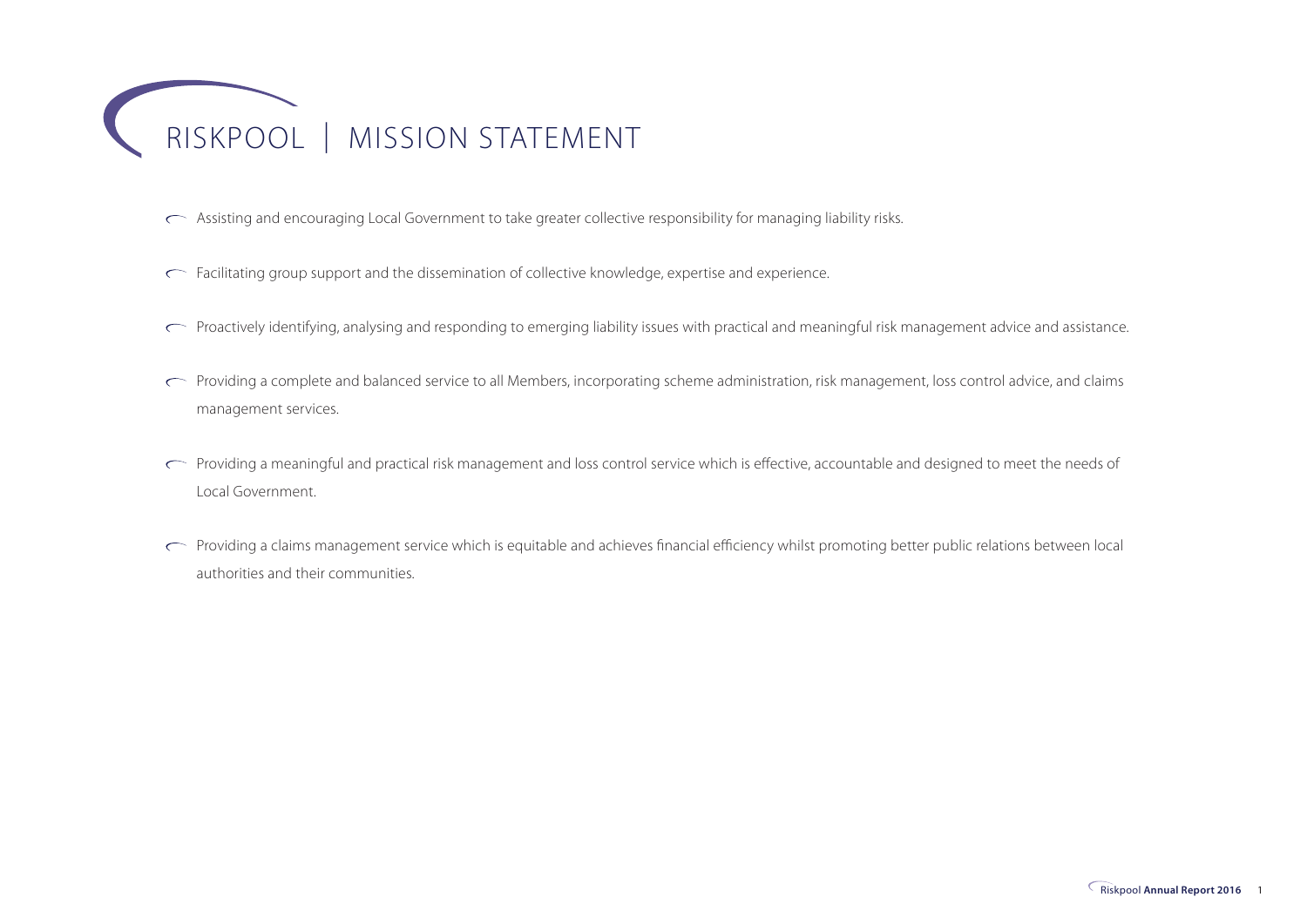## CHAIRMAN'S REPORT

#### **INTRODUCTION**

Riskpool has now completed its nineteenth year since inception. At the height of its membership during the early 2000s there were 83 members (out of 86 councils). Claim notifications peaked in Fund Year 6 largely due to the leaky building 'epidemic' with 945 notifications received in just one year. Claim payouts in this past year have set new records with our highest non-leaky payment leaping to \$17.6 million. And the coming Fund Year, Fund Year 20, is expected to be Riskpool's last.

This does not mean that we are abandoning local government liability. We firmly believe that we are experts in this space and that there is plenty more that we can do for the sector in terms of securing the best price, the best coverage, and offering the best service. It just means that it is time for a change, time for something even better.

#### **\$225 MILLION OF SAVINGS**

It is well known that the insurance cycle operates in peaks and troughs, and at present the market is soft. This means that in general premiums are low and business is competitive. The competition in the market at present has certainly increased as commercial insurers move further into the local government liability space. This competition has unfortunately resulted in a downward trend in Riskpool membership.

The liability market is one of the more complex areas of insurance and as was predicted last year, contributions for Fund Year 19 increased slightly compared to the pricings for 2015-16. This was to be expected following the settlement of the Southland Stadium claim in late 2015 for \$17.6

million, a claim that highlighted the 'joint and several liability' issue. It also reflects a long history of high claims: in 19 years Riskpool has received \$129 million in contributions and calls, and expects to pay \$177 million in claims, of which \$166 million has already been paid.

Had Riskpool never existed, and on the rule of thumb that 50% of insurance premiums are used for non-claims costs, then \$177 million of claims would have cost Riskpool's members in insurance premiums \$354 million. Compared to the contributions and calls actually paid, that is a direct saving for the sector for just the Riskpool members of \$225 million.

#### **CIVIC LIABILITY POOL**

In March we held a joint Riskpool-LAPP Member meeting following SOLGM's Strategic Finance Forum. The main focus at the Riskpool meeting was to announce the development of Civic Liability Pool (CLP) as an alternate liability product for the future. CLP became available to councils starting from 30 June 2016. Its main difference to Riskpool is that it is structured so as not to require a provision for calls. This means that members can never have a liability beyond meeting the payments for their annual contributions.

CLP, like Riskpool, offers Professional Indemnity, Public Liability, Harbourmasters and Wreck Removal costs cover, but uses a modern wording. It, like Riskpool, will manage claims with the long-term good of the sector in mind and share the same reinsurance programme as is used by around 500 Australian councils, which allows CLP and Riskpool to provide an indemnity limit of \$200 million per council per year. We will also continue to provide our value-added services such as ad hoc risk management advice.

Since the Member meeting there has been a number of regional meetings with member and non-member councils throughout the country to promote and gain support for CLP. This increase in contact with all local authorities will remain a commitment for the future for so long as members want this.

#### **FINANCE**

The current accounts for Fund Years 1-19 on page 11 show a deficit of \$2.96 million. This \$0.69 million increase since 2015 is primarily due to the significant decrease in Riskpool membership in Fund Year 19.

#### **CLAIMS**

There has been a further reduction in the number of total open claims, down from the 236 reported last year to just 175 this year. As shown by the diagram opposite, of the 175 open claims, 136 of them fall within Fund Years 16-19, all of which are fully reinsured.

Outstanding claims liabilities at 30 June 2016 stand at \$11.95 million, which is a \$17.87 million reduction since 30 June 2015 that is mostly due to the settlement of the Southland Stadium claim. At 30 June 2016 there were only 27 open leaky building claims. A sharp decline in notifications can be seen now that the worst of the leaky years is through. Unfortunately the recent Court of Appeal judgment of *Auckland Council v Weathertight Homes Tribunal & Ors (Oteha Valley)* has potentially opened the door for 'piggy back' leaky building claims which would have otherwise been defeated by legislative limitation provisions. We will be monitoring the outcome from this judgment closely.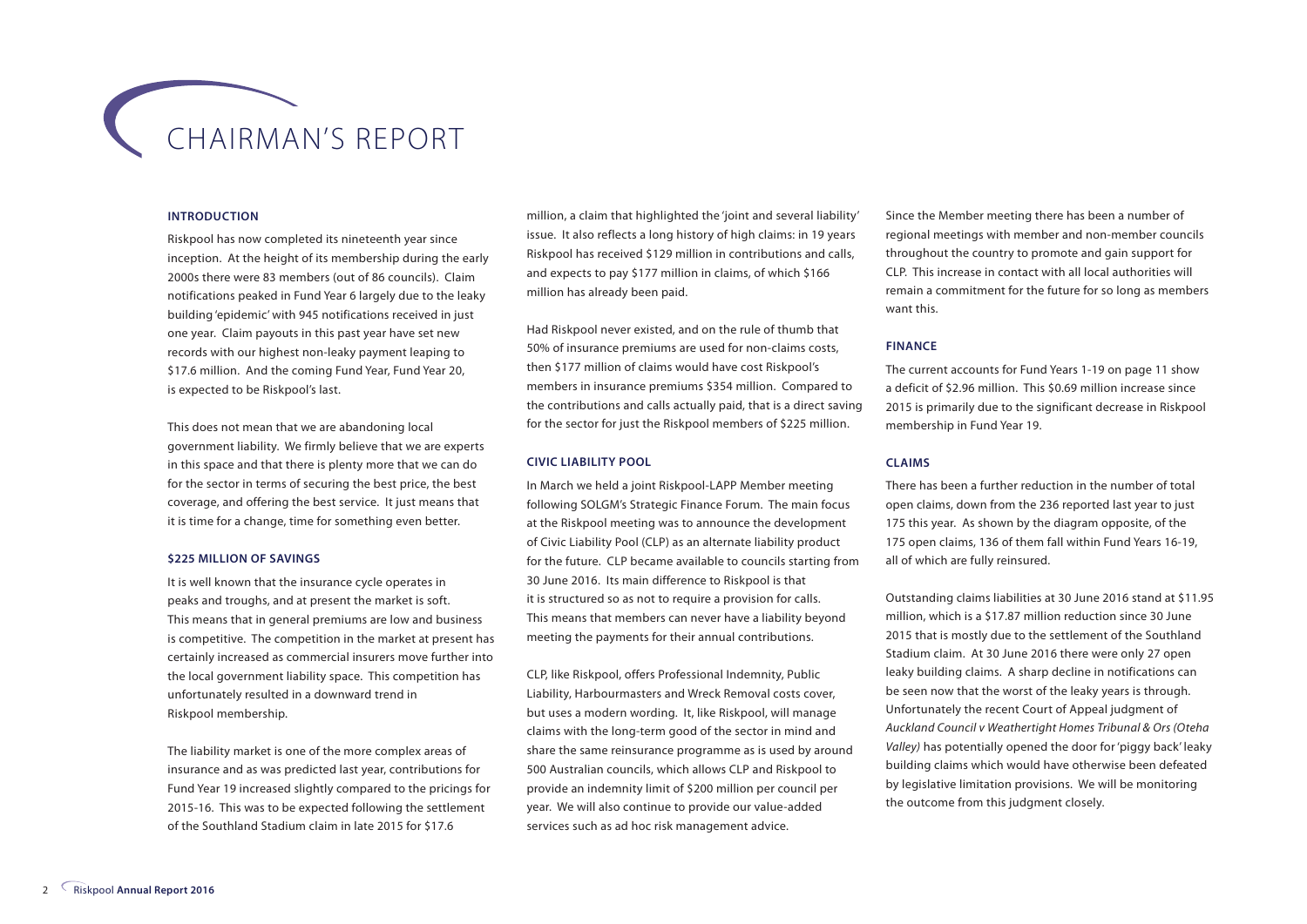

Then, in 2012, the Auckland North Shore City Council case known as Spencer on Byron came before the Supreme Court who found that there was no reason why the duty of care should not extend to commercial premises. Readers will remember that heavy snow in 2010 had caused the roof of Invercargill's Southland Stadium to collapse. Following the decision in Spencer on Byron, the trustees of the Stadium sued Invercargill City Council for signing off on a code of compliance certificate. This resulted in a payment of \$17.6 million by Riskpool's reinsurers for the Invercargill City Council's share of the liability.

The proceedings by Wellington City Council against the Fund which were served in 2014 are ongoing. The Board in the interests of Riskpool's other members continues to decline this claim based on Queen's Counsel advice.

#### **DEVELOPING GOOD CASE LAW AND RISK MANAGEMENT**

Without Riskpool to keep insurance premiums competitive and allowing for the good case law and risk management that Riskpool has developed, liability cover for councils would perhaps be three times more costly than what councils are paying today. However, we believe there has been a lot more to Riskpool than just saving money on the current year's insurance costs. In the liability space, what happens to one council can affect all councils. The *'Invercargill to Auckland and Back'* story illustrates this.

Developing good case law allows councils to have clarity over their duties and therefore to better manage their risks. Riskpool in particular has worked very hard to avoid bad precedents for the sector.

#### **Invercargill to Auckland and Back**

Case law on local authorities' duty of care to ratepayers began with a house built in Invercargill in the early 1970s. Foundation defects were subsequently discovered and in 1996 the case of *Invercargill City Council v Hamlin* came before what was then New Zealand's highest court – the UK's Privy Council. The Privy Council found in the Hamlins' favour, dismissing the Invercargill City Council's argued position that they did not owe a duty of care to residential ratepayers.

By the late 2000s the leaky building 'epidemic' was very much in full force around the country with large amounts of litigation, particularly against councils given that they, unlike other potential parties to proceedings, do not have the ability to liquidate or simply disappear. This was a direct consequence of the Hamlin decision which established the duty of care owed to residential ratepayers. The Auckland Councils were the ones that suffered most from this.

#### **MY APPRECIATION**

I would like to extend the Board's thanks to the Fund and Scheme Manager, the Claims Manager and the Scheme Solicitor. In particular I would like to thank Tim Sole, Roger Gyles, Caroline Bedford, Jane Brown and Paul Carpenter for their hard work over the past year.

I would also like to take this opportunity to acknowledge a change in role for David Heaney QC, who through Heaney & Co and more latterly Heaney & Partners, has worked with Riskpool since its inception in 1997. During the year David retired from Heaney & Partners to practice as a barrister sole, but will continue to be involved as required in the litigation of Riskpool and CLP claims.

Andrew Aitken **Chairman**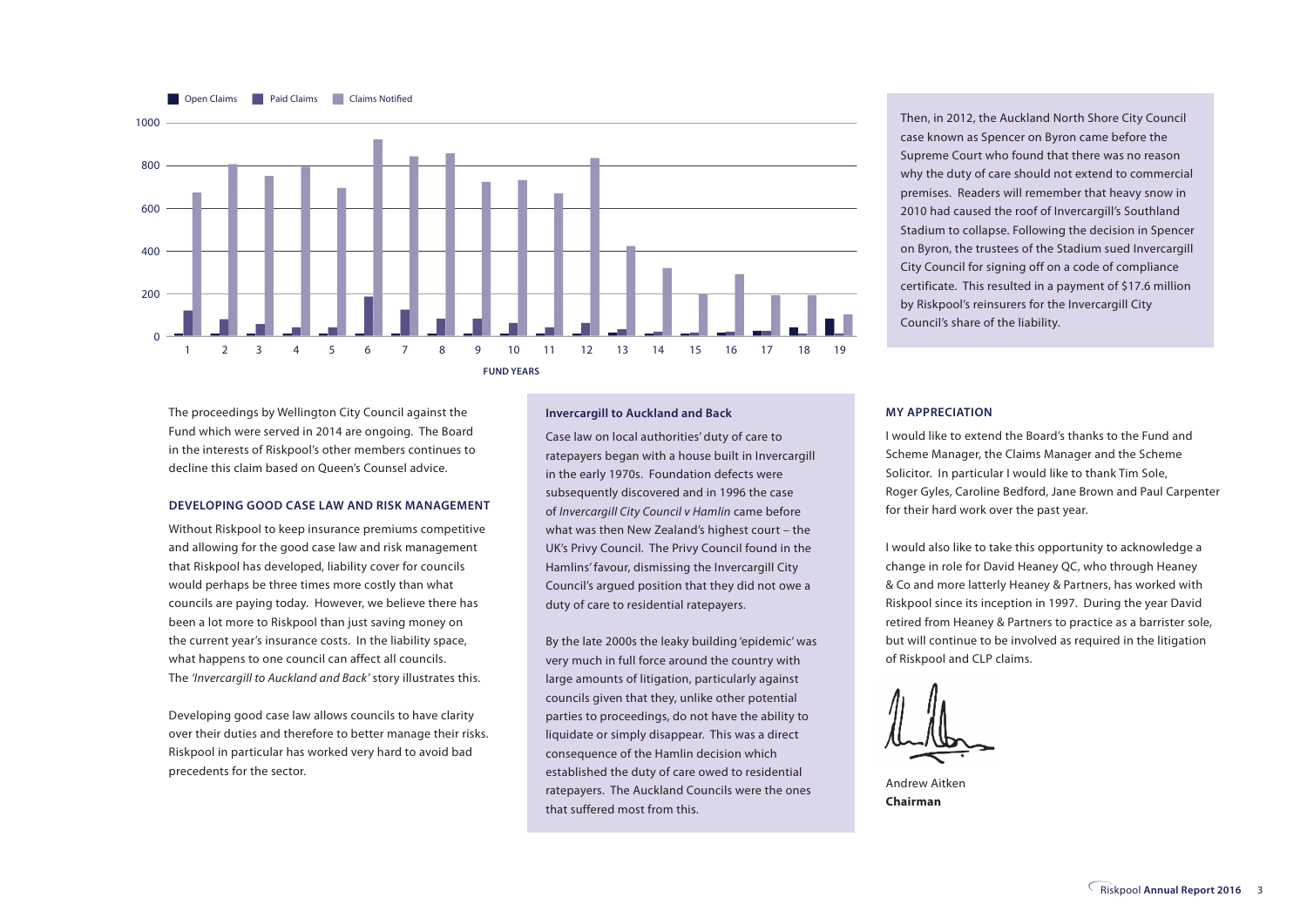## INDEPENDENT AUDITOR'S REPORT

#### To the readers of New Zealand Mutual Liability Riskpool's Financial Statements for the year ended 30 June 2016

The Auditor-General is the auditor of New Zealand Mutual Liability Riskpool (the Scheme) comprising Fund No. 1 to Fund No. 19. The Auditor-General has appointed me, David Shadwell, using the staff and resources of Deloitte Limited, to carry out the audit of the financial statements of the Scheme on her behalf.

#### **OPINION**

We have audited the financial statements of the Scheme on pages 8 to 26, that comprise the balance sheet as at 30 June 2016, the statement of financial performance, statement of movements in net assets and cash flow statement for the year ended on that date and the notes to the financial statements that include accounting policies and other explanatory information.

In our opinion, the financial statements of the Scheme:

- **•** present fairly, in all material respects:
- its financial position as at 30 June 2016; and
- its financial performance and cash flows for the year then ended; and
- **•** comply with generally accepted accounting practice in New Zealand in accordance with Public Benefit Entity Standards with disclosure concessions.

Our audit was completed on 23 September 2016. This is the date at which our opinion is expressed.

The basis of our opinion is explained below. In addition, we outline the responsibilities of the Trustees and our responsibilities, and explain our independence.

#### **EMPHASIS OF MATTERS - UNCERTAINTIES ASSOCIATED WITH THE OUTSTANDING CLAIMS PROVISION AND REINSURANCE RECEIVABLES**

Without modifying our opinion, we draw your attention to Note 6 to the financial statements. The note describes the variables that may affect the outstanding claims provision and related reinsurance receivables. The note also describes the inherent uncertainties involved in estimating those amounts using actuarial assumptions, including in relation to leaky building claims which are subject to a high degree of uncertainty. The valuation of the reinsurance receivables is subject to similar uncertainties as the valuation of the outstanding claims liability.

We consider the disclosures about the above matters to be adequate.

#### **BASIS OF OPINION**

We carried out our audit in accordance with the Auditor-General's Auditing Standards, which incorporate the International Standards on Auditing (New Zealand). Those standards require that we comply with ethical requirements and plan and carry out our audit to obtain reasonable assurance about whether the financial statements are free from material misstatement.

Material misstatements are differences or omissions of amounts and disclosures that, in our judgement, are likely to influence readers' overall understanding of the financial statements. If we had found material misstatements that were not corrected, we would have referred to them in our opinion.

An audit involves carrying out procedures to obtain audit evidence about the amounts and disclosures in the financial statements. The procedures selected depend on our judgement, including our assessment of risks of material misstatement of the financial statements, whether due to fraud or error. In making those risk assessments, we consider internal control relevant to the preparation of the Scheme's financial statements in order to design audit procedures that are appropriate in the circumstances but not for the purpose of expressing an opinion on the effectiveness of the Scheme's internal control.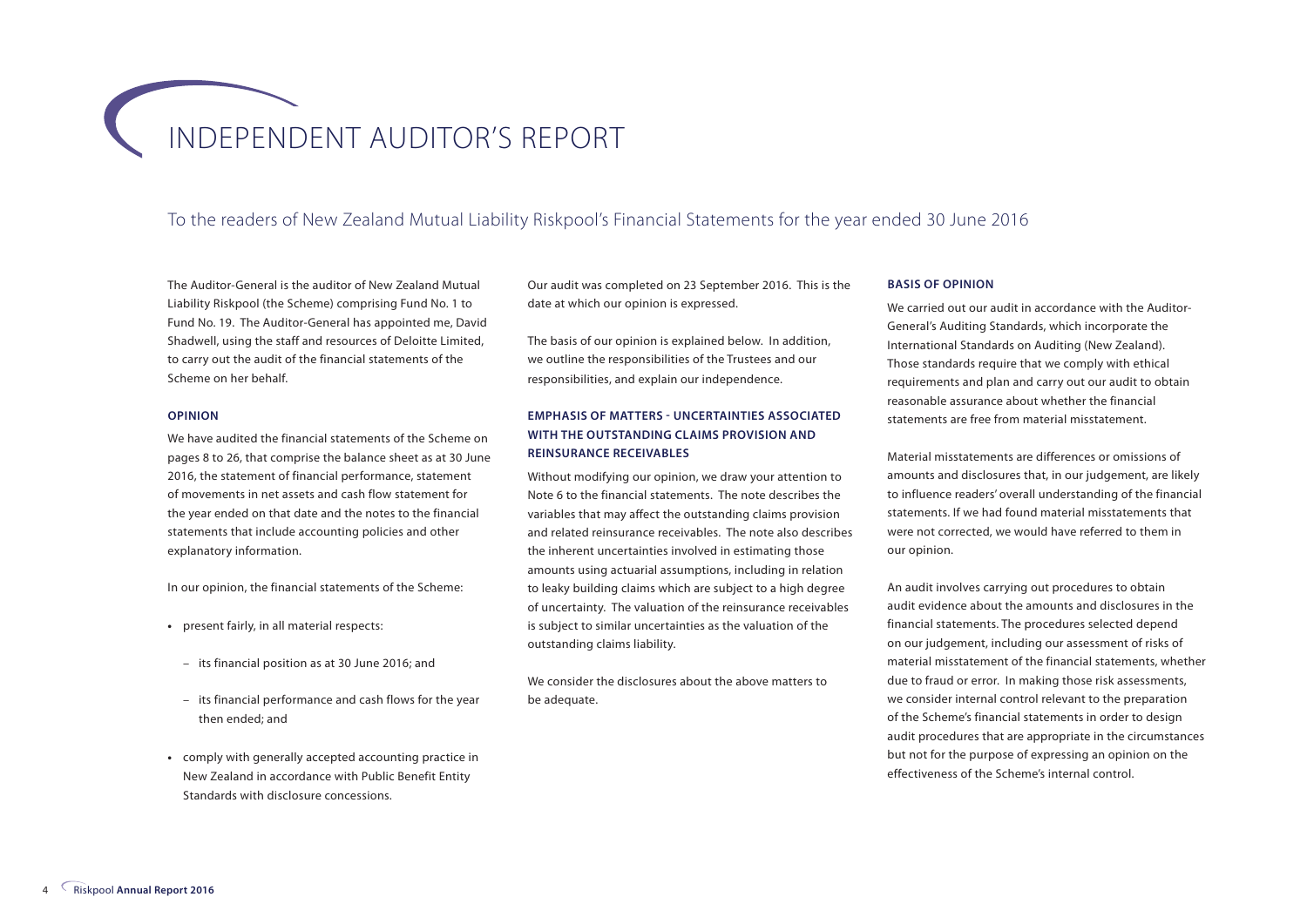## **Deloitte.**

An audit also involves evaluating:

- **•** the appropriateness of accounting policies used and whether they have been consistently applied;
- **•** the reasonableness of the significant accounting estimates and judgements made by the Trustees;
- **•** the adequacy of the disclosures in the financial statements; and
- **•** the overall presentation of the financial statements.

We did not examine every transaction, nor do we guarantee complete accuracy of the financial statements. Also, we did not evaluate the security and controls over the electronic publication of the financial statements.

We believe we have obtained sufficient and appropriate audit evidence to provide a basis for our audit opinion.

#### **RESPONSIBILITIES OF THE TRUSTEES**

The Trustees are responsible for the preparation and fair presentation of financial statements for the Scheme that comply with generally accepted accounting practice in New Zealand.

The Trustees' responsibilities arise from clause 6.6.1 of the Trust Deed of the Scheme.

The Trustees are also responsible for such internal control as they determine is necessary to enable the preparation of financial statements that are free from material misstatement, whether due to fraud or error. The Trustees are also responsible for the publication of the financial statements, whether in printed or electronic form.

#### **RESPONSIBILITIES OF THE AUDITOR**

We are responsible for expressing an independent opinion on the financial statements and reporting that opinion to you based on our audit. Our responsibility arises from the Public Audit Act 2001.

#### **INDEPENDENCE**

When carrying out the audit, we followed the independence requirements of the Auditor-General, which incorporate the independence requirements of the External Reporting Board.

In addition to the audit we have carried out assignments in the areas of taxation compliance services, which are compatible with those independence requirements. Other than the audit and these assignments, we have no relationship with or interests in the Scheme.



**Dave Shadwell DELOITTE LIMITED** On behalf of the Auditor-General Wellington, New Zealand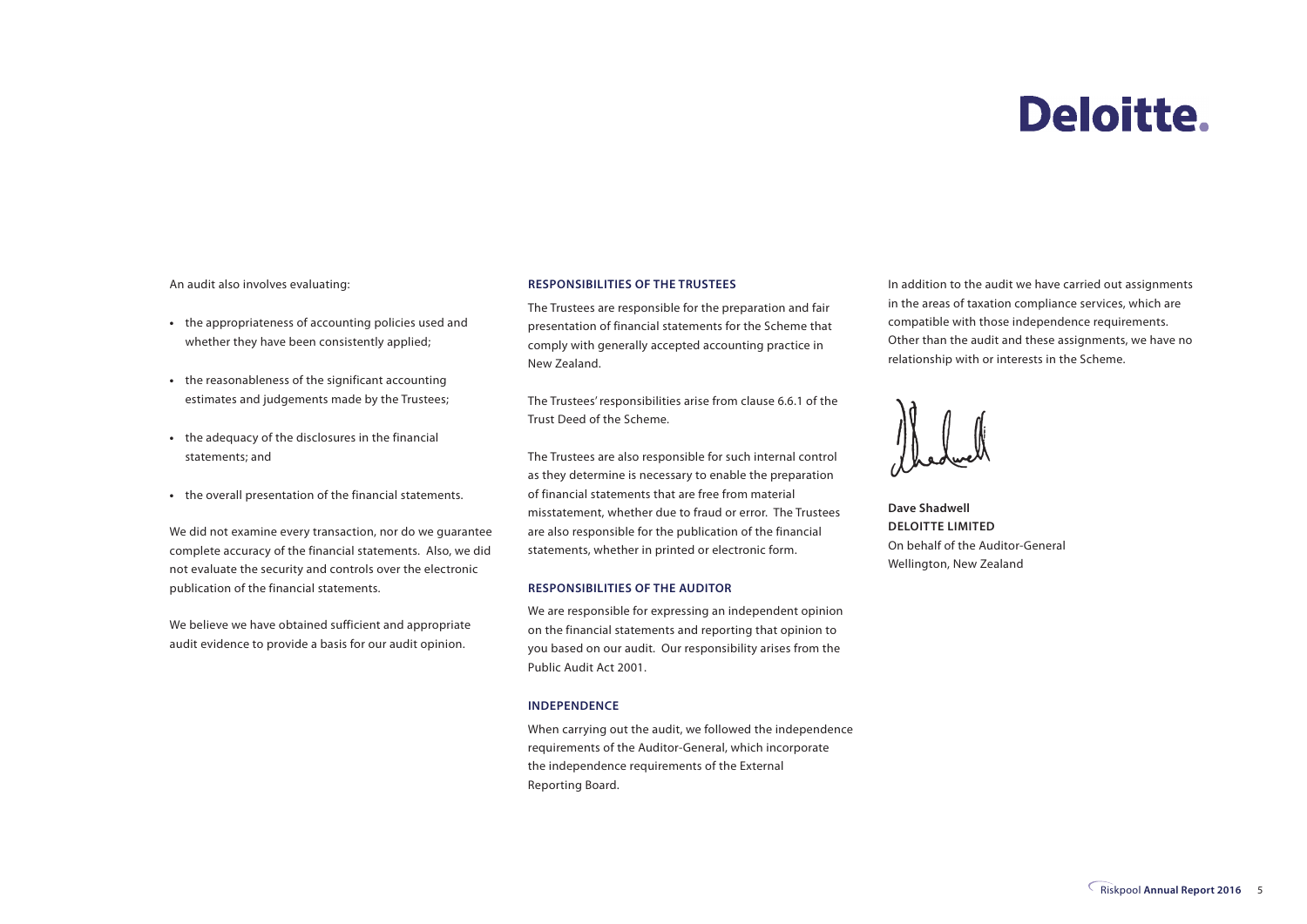#### **Summary Statement of Financial Performance**

#### **for the year ended 30 June 2016**

|                                                | <b>Note</b> | 2016     | 2015      |
|------------------------------------------------|-------------|----------|-----------|
|                                                |             | \$000    | \$000     |
| Revenue                                        |             |          |           |
| Members' Contributions                         |             | 1,916    | 4,363     |
| Contribution to expenses from prior fund years |             | 623      | 796       |
| <b>Reinsurance Recoveries</b>                  | 7           | 3,067    | 16,987    |
| <b>Direct Claims Expense</b>                   | 6           | (3,017)  | (20, 404) |
| <b>Claims Administration Expense</b>           |             | (623)    | (796)     |
| Reinsurance Expense                            |             | (1, 329) | (2,376)   |
| <b>Net Result for the Period</b>               |             | 637      | (1, 430)  |
| <b>Investment Revenue</b>                      |             | 51       | 187       |
| <b>Total Revenue</b>                           |             | 688      | (1, 243)  |
| <b>Expenditure</b>                             |             |          |           |
| Claims Manager's Fee                           |             | 350      | 921       |
| Fund & Scheme Manager's Fee                    |             | 547      | 907       |
| <b>Audit Fees</b>                              |             | 22       | 23        |
| <b>Tax Compliance Services</b>                 |             | 4        | 7         |
| Consultancy                                    |             | 97       | 109       |
| Directors' Fees                                |             | 42       | 49        |
| Meeting/Travel Expenses                        |             | 8        | 22        |
| Marketing                                      |             | 1        | 2         |
| Directors & Officers Liability Insurance       |             | 49       | 75        |
| Legal Fees                                     |             | 231      | 139       |
| <b>Printing and Stationery</b>                 |             | 19       | 13        |
| <b>Sundry Expenses</b>                         |             | 2        | 2         |
| <b>Total Expenditure</b>                       |             | 1,372    | 2,269     |
| <b>Net Deficit before Tax</b>                  |             | (684)    | (3, 512)  |
| <b>Tax Expense</b>                             |             |          |           |
| <b>Net Deficit after Tax</b>                   |             | (684)    | (3, 512)  |

This statement is to be read in conjunction with the Statement of Accounting Policies and Notes to the Financial Statements.

#### **Summary Statement of Movements in Net Assets**

#### **for the year ended 30 June 2016**

|                                     | <b>Note</b> | 2016    | 2015     |
|-------------------------------------|-------------|---------|----------|
|                                     |             | \$000   | \$000    |
| <b>Total Trust Funds at 1 July</b>  |             | (2,274) | 1,238    |
| Net Deficit                         |             | (684)   | (3, 512) |
| <b>Total Trust Funds at 30 June</b> |             | (2,958) | (2, 274) |

This statement is to be read in conjunction with the Statement of Accounting Policies and Notes to the Financial Statements.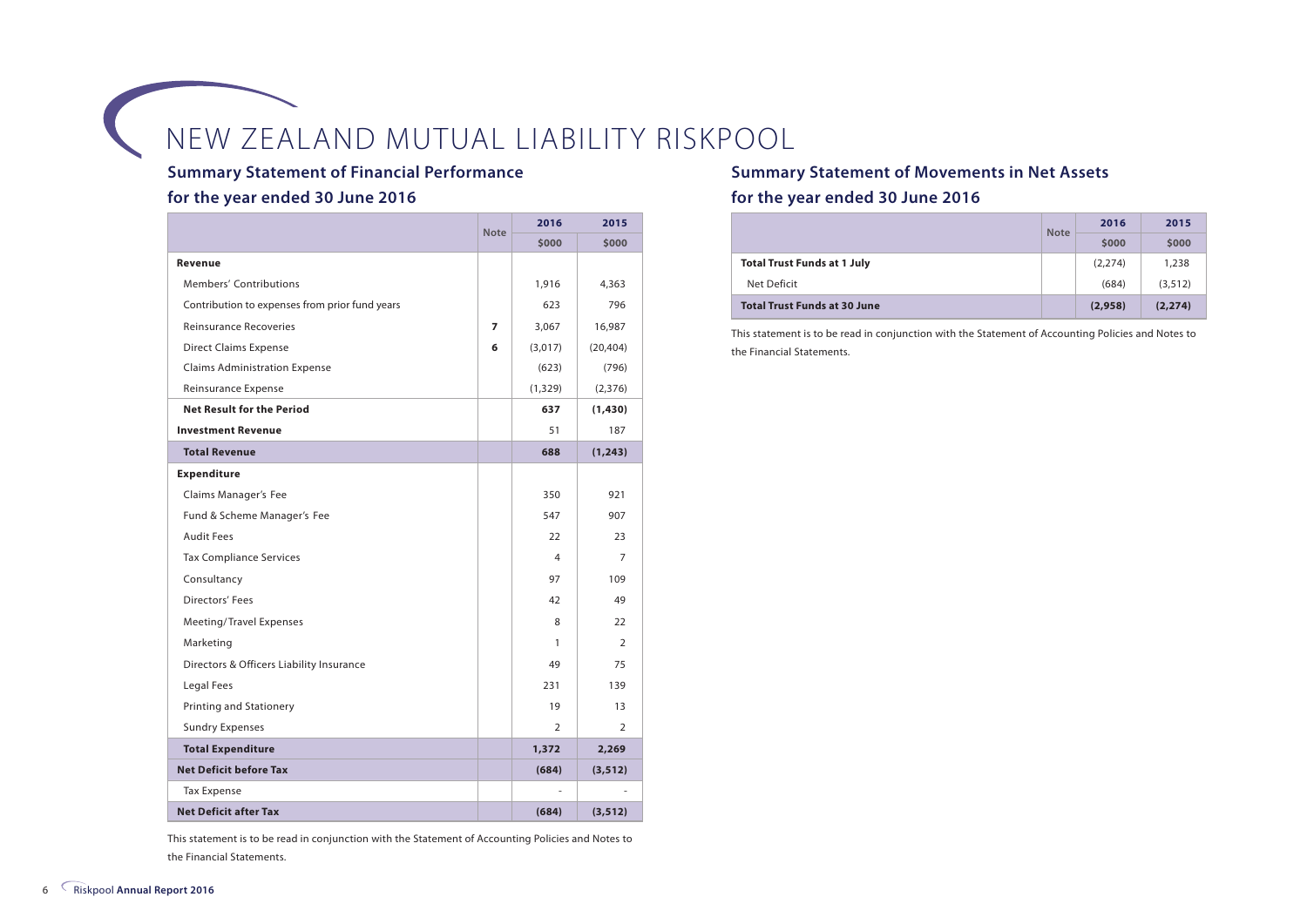#### **Summary Balance Sheet**

#### **as at 30 June 2016**

|                                                 | <b>Note</b> | 2016    | 2015           |
|-------------------------------------------------|-------------|---------|----------------|
|                                                 |             | \$000   | \$000          |
| <b>Trust Funds</b>                              |             |         |                |
| <b>Trust Accounts</b>                           |             | (3,611) | (2,927)        |
| <b>Trust Capital Account</b>                    |             | 653     | 653            |
| <b>Total</b>                                    |             | (2,958) | (2, 274)       |
| <b>Represented by:</b>                          |             |         |                |
| <b>Assets</b>                                   |             |         |                |
| Cash                                            | 8           | 1,536   | 2,324          |
| <b>Short Term Bank Deposits</b>                 |             | ٠       | 1,500          |
| <b>Accrued Interest</b>                         |             |         | 3              |
| <b>Accounts Receivable</b>                      |             | 54      | 78             |
| Prepayments                                     |             | 1       | 18             |
| Reinsurance Receivable                          | 7           | 7,543   | 24,054         |
| <b>Total Assets</b>                             |             | 9,134   | 27,977         |
| <b>Current Liabilities</b>                      |             |         |                |
| <b>Accounts Payable</b>                         |             | 195     | 174            |
| <b>Taxation Payable</b>                         |             | 3       | $\overline{2}$ |
| GST Payable/(Receivable)                        |             | (52)    | 259            |
| <b>Total Current Liabilities</b>                |             | 146     | 435            |
| <b>Claims Provision</b>                         | 6           | 11,946  | 29,816         |
| <b>Total Liabilities</b>                        |             | 12,092  | 30,251         |
| <b>EXCESS/(DEFICIT) ASSETS OVER LIABILITIES</b> |             | (2,958) | (2, 274)       |

This statement is to be read in conjunction with the Statement of Accounting Policies and Notes to the Financial Statements.

#### **Summary Cash Flow Statement for the year ended 30 June 2016**

|                                                     | <b>Note</b> | 2016      | 2015      |
|-----------------------------------------------------|-------------|-----------|-----------|
|                                                     |             | \$000     | \$000     |
| <b>Cash flows from operating activities</b>         |             |           |           |
| Cash was provided from:                             |             |           |           |
| <b>Members' Contributions</b>                       |             | 1,861     | 4,427     |
| Interest Received - Bank                            |             | 54        | 189       |
| Reinsurance recoveries received                     |             | 19,575    | 3,705     |
|                                                     |             | 21,490    | 8,321     |
| Cash was applied to:                                |             |           |           |
| Reinsurance                                         |             | (1, 329)  | (2, 394)  |
| Claims Manager's Fee                                |             | (350)     | (921)     |
| Fund & Scheme Manager's Fee                         |             | (547)     | (918)     |
| Contribution to expenses from prior fund years      |             | 623       | 796       |
| Legal Fees                                          |             | (222)     | (158)     |
| Claims                                              |             | (21, 783) | (7, 957)  |
| Consultants                                         |             | (95)      | (120)     |
| <b>Audit Fees</b>                                   |             | (21)      | (36)      |
| Other Expenses                                      |             | (86)      | (201)     |
| Taxation Refunded/(Paid)                            |             | (1)       | (2)       |
| GST Refunded/(Paid)                                 |             | 33        | 184       |
|                                                     |             | (23, 778) | (11, 727) |
| Net Cash inflow/(outflow) from operating activities | 5           | (2, 288)  | (3,406)   |
| Net increase/(decrease) in cash held                |             | (2, 288)  | (3,406)   |
| Opening cash at 1 July                              |             | 3,824     | 7,230     |
| <b>Closing cash at 30 June</b>                      |             | 1,536     | 3,824     |
| <b>Comprising of:</b>                               |             |           |           |
| Cash                                                |             | 1,536     | 2,324     |
| <b>Short Term Bank Deposits</b>                     |             |           | 1,500     |
| <b>Total</b>                                        |             | 1,536     | 3,824     |

This statement is to be read in conjunction with the Statement of Accounting Policies and Notes to the Financial Statements.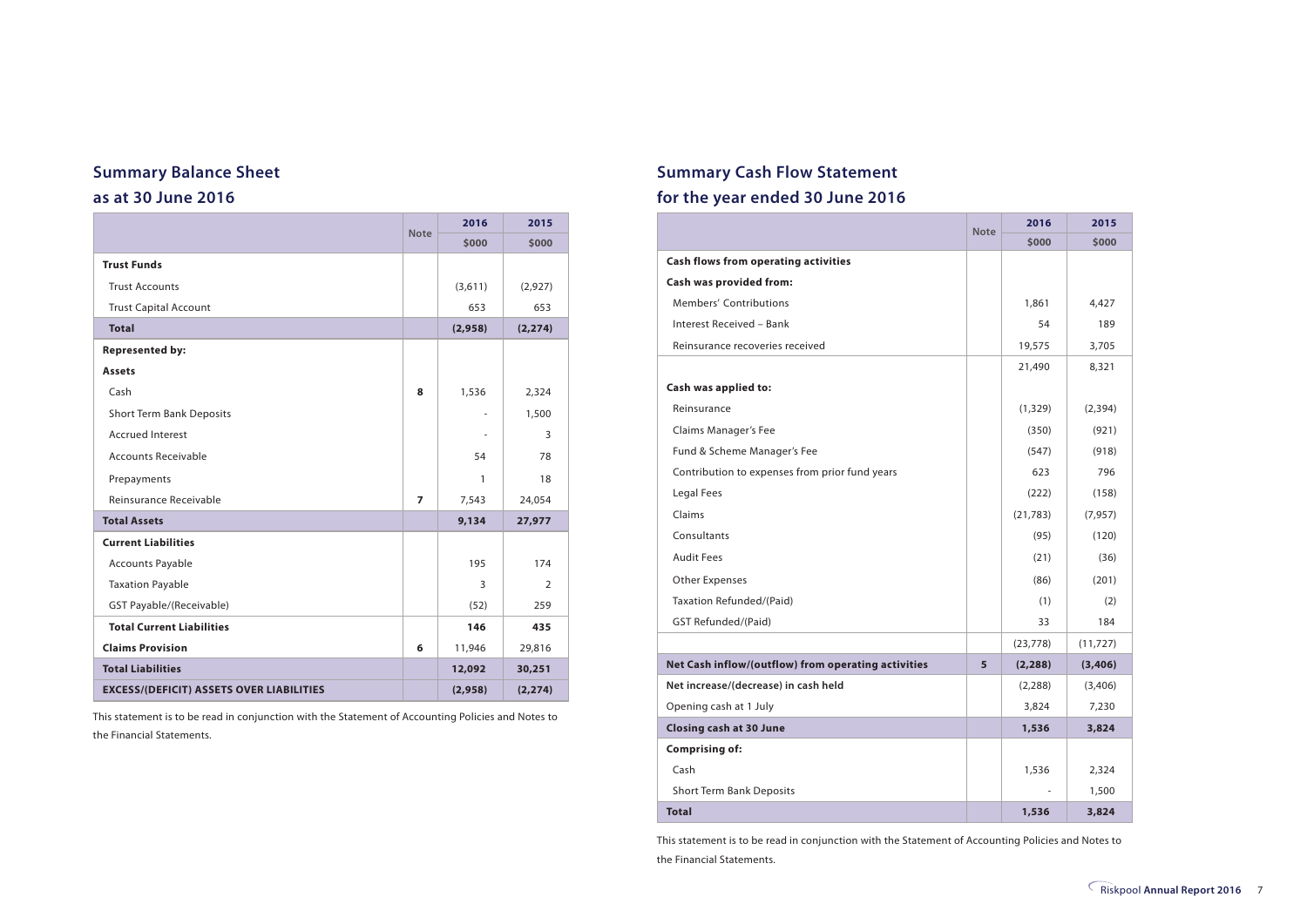#### **Statement of Financial Performance for the year ended 30 June 2016**

|                                                |                | Fund No. 19 (15-16) |                          | Fund No. 18 (14-15)      |                | Fund No. 17 (13-14)      |                          | Fund No. 16 (12-13)      |              | Fund No. 15 (11-12) |              |                | Fund No. 14 (10-11)      | Fund No. 13 (09-10) |              |
|------------------------------------------------|----------------|---------------------|--------------------------|--------------------------|----------------|--------------------------|--------------------------|--------------------------|--------------|---------------------|--------------|----------------|--------------------------|---------------------|--------------|
|                                                | <b>Note</b>    | 2016                | 2015                     | 2016                     | 2015           | 2016                     | 2015                     | 2016                     | 2015         | 2016                | 2015         | 2016           | 2015                     | 2016                | 2015         |
|                                                |                | \$000               | \$000                    | \$000                    | \$000          | \$000                    | \$000                    | \$000                    | \$000        | \$000               | \$000        | \$000          | \$000                    | \$000               | \$000        |
| Revenue                                        |                |                     |                          |                          |                |                          |                          |                          |              |                     |              |                |                          |                     |              |
| Members' Contributions                         |                | 1,916               |                          |                          | 4,363          |                          |                          |                          |              |                     |              |                |                          |                     |              |
| Contribution to expenses from prior fund years |                | 623                 | $\sim$                   |                          | 796            |                          |                          |                          |              |                     |              |                |                          |                     |              |
| <b>Reinsurance Recoveries</b>                  | $\overline{7}$ | 1,661               | $\sim$                   | (460)                    | 2,339          | (219)                    | 518                      | 998                      | (154)        | 15                  | 3            | 1,850          | 16,169                   | 315                 | (13)         |
| <b>Direct Claims Expense</b>                   | 6              | (2,230)             | $\sim$                   | 963                      | (3, 173)       | 384                      | (134)                    | (969)                    | 374          | 42                  | 510          | (1,821)        | (16, 251)                | (332)               | (10)         |
| <b>Claims Administration Expense</b>           |                |                     | $\sim$                   | (478)                    | $\sim$         | (97)                     | (499)                    | $\sim$                   | (197)        | (4)                 | (31)         | ٠              | (9)                      | $\sim$              | (16)         |
| Reinsurance Expense                            |                | (1, 329)            | $\sim$                   |                          | (2, 376)       | $\sim$                   |                          | $\sim$                   | $\sim$       | $\sim$              |              |                | $\overline{\phantom{a}}$ | $\sim$              |              |
| <b>Net Result for the Period</b>               |                | 641                 | $\overline{\phantom{a}}$ | 25                       | 1,949          | 68                       | (115)                    | 29                       | 23           | 53                  | 482          | 29             | (91)                     | (17)                | (39)         |
| <b>Investment Revenue</b>                      |                | $\overline{3}$      | $\overline{\phantom{a}}$ | 5                        | 14             | $\overline{3}$           | 9                        | $\sim$                   | 3            | $\sim$              |              |                | $\overline{2}$           | (1)                 | (2)          |
| <b>Total Revenue</b>                           |                | 644                 |                          | 30                       | 1,963          | 71                       | (106)                    | 29                       | 26           | 53                  | 482          | 29             | (89)                     | (18)                | (41)         |
| Expenditure                                    |                |                     |                          |                          |                |                          |                          |                          |              |                     |              |                |                          |                     |              |
| Claims Manager's Fee                           |                | 350                 |                          |                          | 921            |                          |                          |                          |              |                     |              |                |                          |                     |              |
| Fund & Scheme Manager's Fee                    |                | 547                 | $\sim$                   |                          | 907            |                          |                          |                          |              |                     |              |                |                          |                     |              |
| <b>Audit Fees</b>                              |                | 8                   | $\sim$                   | $\overline{1}$           | 10             | $\overline{1}$           | $\mathbf{1}$             | $\overline{1}$           | $\mathbf{1}$ | $\overline{1}$      | $\mathbf{1}$ | $\overline{1}$ | $\overline{1}$           | $\mathbf{1}$        | $\mathbf{1}$ |
| <b>Tax Compliance Services</b>                 |                | $\overline{4}$      | $\sim$                   | $\sim$                   | 6              |                          | $\overline{1}$           |                          |              |                     |              |                |                          |                     |              |
| Consultancy                                    |                | 64                  | $\sim$                   | 15                       | 121            | $\sim$                   | (12)                     | 18                       |              |                     |              |                |                          |                     |              |
| Directors' Fees                                |                | 42                  | $\sim$                   | $\sim$                   | 51             | $\sim$                   | (2)                      |                          | $\sim$       |                     |              |                |                          |                     |              |
| Meeting/Travel Expenses                        |                | 8                   | $\overline{\phantom{a}}$ |                          | 22             |                          |                          |                          |              |                     |              |                |                          |                     |              |
| Marketing                                      |                | $\overline{1}$      | $\overline{\phantom{a}}$ | $\sim$                   | $\overline{2}$ |                          | $\overline{\phantom{a}}$ |                          |              |                     |              |                |                          |                     |              |
| Directors & Officers Liability Insurance       |                | 49                  | $\sim$                   | $\sim$                   | 75             |                          | $\sim$                   |                          |              |                     |              |                |                          |                     |              |
| Legal Fees                                     |                | 13                  | $\sim$                   | 10                       | 19             |                          | 10                       |                          |              |                     |              |                |                          |                     |              |
| Printing and Stationery                        |                | 15                  | ×.                       | $\overline{4}$           | 10             |                          | 3                        |                          |              |                     |              |                |                          |                     |              |
| <b>Sundry Expenses</b>                         |                | $\overline{2}$      | $\sim$                   | $\overline{\phantom{a}}$ | 2              | $\overline{\phantom{a}}$ | $\sim$                   | $\overline{\phantom{a}}$ | $\sim$       | $\sim$              | $\sim$       | $\sim$         | $\sim$                   |                     |              |
| <b>Total Expenditure</b>                       |                | 1,103               | $\sim$                   | 30                       | 2,146          | $\mathbf{1}$             | $\mathbf{1}$             | 19                       | $\mathbf{1}$ | $\mathbf{1}$        | $\mathbf{1}$ | $\mathbf{1}$   | $\mathbf{1}$             | $\mathbf{1}$        | $\mathbf{1}$ |
| Net (Deficit)/Surplus before Tax               |                | (459)               | $\sim$                   | $\overline{\phantom{a}}$ | (183)          | 70                       | (107)                    | 10                       | 25           | 52                  | 481          | 28             | (90)                     | (19)                | (42)         |
| <b>Tax Expense</b>                             |                |                     | $\sim$                   |                          |                | ×.                       |                          | ÷,                       | $\sim$       | $\sim$              |              | $\sim$         |                          |                     |              |
| Net (Deficit)/Surplus after Tax                |                | (459)               |                          |                          | (183)          | 70                       | (107)                    | 10                       | 25           | 52                  | 481          | 28             | (90)                     | (19)                | (42)         |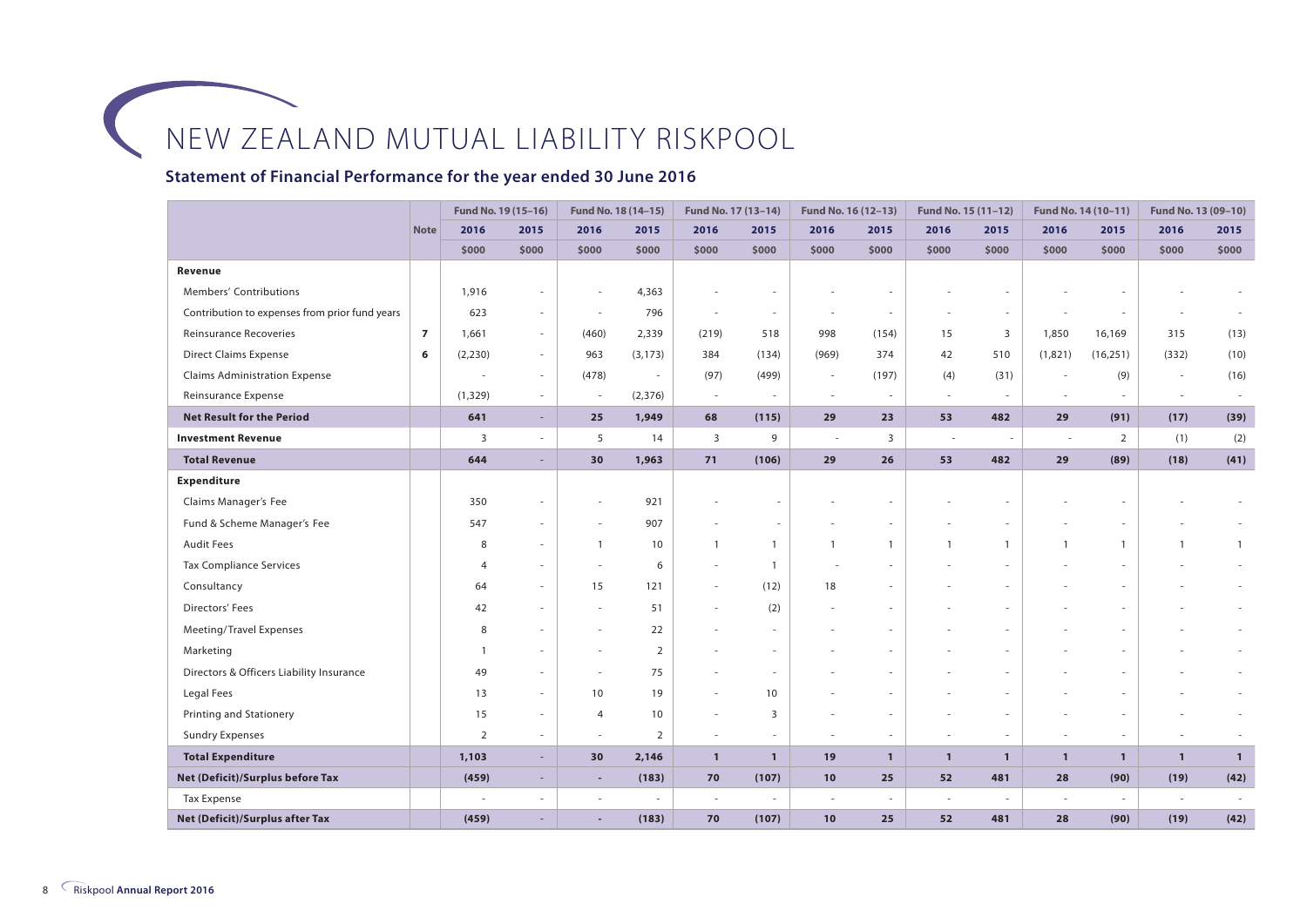| Fund No. 12 (08-09)      |                          | Fund No. 11 (07-08) |              | Fund No. 10 (06-07)      |                          |              | Fund No. 9 (05-06)       |              | Fund No. 8 (04-05)       |                          | Fund No. 7 (03-04) |                          | Fund No. 6 (02-03) | Fund No. 1-5 (97-02)     |                          | <b>TOTAL</b>             |                |
|--------------------------|--------------------------|---------------------|--------------|--------------------------|--------------------------|--------------|--------------------------|--------------|--------------------------|--------------------------|--------------------|--------------------------|--------------------|--------------------------|--------------------------|--------------------------|----------------|
| 2016                     | 2015                     | 2016                | 2015         | 2016                     | 2015                     | 2016         | 2015                     | 2016         | 2015                     | 2016                     | 2015               | 2016                     | 2015               | 2016                     | 2015                     | 2016                     | 2015           |
| \$000                    | \$000                    | \$000               | \$000        | \$000                    | \$000                    | \$000        | \$000                    | \$000        | \$000                    | \$000                    | \$000              | \$000                    | \$000              | \$000                    | \$000                    | \$000                    | \$000          |
|                          |                          |                     |              |                          |                          |              |                          |              |                          |                          |                    |                          |                    |                          |                          |                          |                |
|                          |                          |                     |              |                          |                          |              |                          |              | ÷,                       |                          |                    |                          |                    |                          | $\overline{\phantom{a}}$ | 1,916                    | 4,363          |
|                          |                          |                     |              |                          |                          |              | ٠                        |              | $\sim$                   |                          |                    |                          |                    |                          | $\sim$                   | 623                      | 796            |
| (742)                    | 619                      | (1)                 | (89)         | $\overline{\phantom{a}}$ | (29)                     | 111          | (1, 182)                 | 323          | (501)                    | (910)                    | 9                  | 132                      | (699)              | (6)                      | (3)                      | 3,067                    | 16,987         |
| 930                      | (753)                    | 84                  | 453          | 31                       | 327                      | 177          | (1, 348)                 | (499)        | (400)                    | 402                      | (200)              | (189)                    | 127                | 10                       | 74                       | (3,017)                  | (20, 404)      |
| (29)                     | $\overline{\phantom{a}}$ | (1)                 | (9)          | $\overline{\phantom{a}}$ | (14)                     | $\sim$       | (3)                      | (9)          | $\sim$                   | $\sim$                   | (12)               | (2)                      | (6)                | (3)                      | $\sim$                   | (623)                    | (796)          |
| $\sim$                   | $\sim$                   | $\sim$              | $\sim$       | $\sim$                   | $\overline{\phantom{a}}$ | $\sim$       | $\sim$                   | $\sim$       | $\sim$                   | $\overline{\phantom{a}}$ | $\sim$             | $\overline{\phantom{a}}$ | $\sim$             | $\overline{\phantom{a}}$ | $\sim$                   | (1, 329)                 | (2, 376)       |
| 159                      | (134)                    | 82                  | 355          | 31                       | 284                      | 288          | (2, 533)                 | (185)        | (901)                    | (508)                    | (203)              | (59)                     | (578)              | $\mathbf{1}$             | 71                       | 637                      | (1,430)        |
| $\overline{\phantom{a}}$ | $\sim$                   | (13)                | (12)         | (29)                     | (25)                     | 6            | 110                      | 16           | 11                       | (22)                     | (22)               | 68                       | 86                 | 15                       | 13                       | 51                       | 187            |
| 159                      | (134)                    | 69                  | 343          | $\overline{\mathbf{2}}$  | 259                      | 294          | (2, 423)                 | (169)        | (890)                    | (530)                    | (225)              | 9                        | (492)              | 16                       | 84                       | 688                      | (1, 243)       |
|                          |                          |                     |              |                          |                          |              |                          |              |                          |                          |                    |                          |                    |                          |                          |                          |                |
|                          |                          |                     |              |                          |                          |              |                          |              |                          |                          |                    |                          |                    |                          | $\overline{\phantom{a}}$ | 350                      | 921            |
|                          |                          |                     |              |                          |                          |              | ٠                        |              | $\overline{\phantom{a}}$ |                          |                    |                          |                    |                          | $\sim$                   | 547                      | 907            |
|                          | $\mathbf{1}$             |                     | $\mathbf{1}$ | $\overline{1}$           | $\mathbf{1}$             |              | $\mathbf{1}$             |              | $\mathbf{1}$             |                          | $\overline{1}$     |                          |                    |                          | $\mathbf{1}$             | 22                       | 23             |
|                          |                          |                     |              |                          |                          |              |                          |              |                          |                          |                    |                          |                    |                          | $\sim$                   | 4                        | $\overline{7}$ |
|                          |                          |                     |              |                          |                          |              |                          |              |                          |                          |                    |                          |                    |                          | ×.                       | 97                       | 109            |
|                          |                          |                     |              |                          |                          |              |                          |              |                          |                          |                    |                          |                    |                          | $\overline{\phantom{a}}$ | 42                       | 49             |
|                          |                          |                     |              |                          |                          |              |                          |              |                          |                          |                    |                          |                    |                          | $\overline{\phantom{a}}$ | 8                        | 22             |
|                          |                          |                     |              |                          |                          |              |                          |              |                          |                          |                    |                          |                    |                          | $\overline{\phantom{a}}$ | $\overline{1}$           | $\overline{2}$ |
|                          |                          |                     |              |                          |                          |              |                          |              |                          |                          |                    |                          |                    |                          | $\overline{\phantom{a}}$ | 49                       | 75             |
|                          |                          |                     |              |                          |                          |              |                          |              | $\overline{\phantom{a}}$ | 208                      | 110                |                          |                    |                          | $\overline{\phantom{a}}$ | 231                      | 139            |
|                          |                          |                     |              |                          |                          |              |                          |              | ×,                       |                          |                    |                          |                    |                          | $\sim$                   | 19                       | 13             |
|                          |                          |                     |              |                          |                          |              | ٠                        |              | $\overline{\phantom{a}}$ | $\sim$                   | $\sim$             |                          |                    |                          | $\sim$                   | $\overline{2}$           | $\overline{2}$ |
| $\mathbf{1}$             | $\mathbf{1}$             | $\mathbf{1}$        | $\mathbf{1}$ | $\mathbf{1}$             | $\mathbf{1}$             | $\mathbf{1}$ | $\mathbf{1}$             | $\mathbf{1}$ | $\mathbf{1}$             | 209                      | 111                | $\mathbf{1}$             | $\mathbf{1}$       | $\mathbf{1}$             | $\mathbf{1}$             | 1,372                    | 2,269          |
| 158                      | (135)                    | 68                  | 342          | $\mathbf{1}$             | 258                      | 293          | (2, 424)                 | (170)        | (891)                    | (739)                    | (336)              | $\boldsymbol{8}$         | (493)              | 15                       | 83                       | (684)                    | (3, 512)       |
| $\sim$                   | $\sim$                   | $\sim$              | $\sim$       | $\sim$                   | $\sim$                   | $\sim$       | $\overline{\phantom{a}}$ | $\sim$       | $\overline{\phantom{a}}$ | $\sim$                   | $\sim$             | $\sim$                   | $\sim$             | $\sim$                   | $\sim$                   | $\overline{\phantom{a}}$ |                |
| 158                      | (135)                    | 68                  | 342          | $\mathbf{1}$             | 258                      | 293          | (2, 424)                 | (170)        | (891)                    | (739)                    | (336)              | 8                        | (493)              | 15                       | 83                       | (684)                    | (3, 512)       |

This statement is to be read in conjunction with the Statement of Accounting Policies and Notes to the Financial Statements.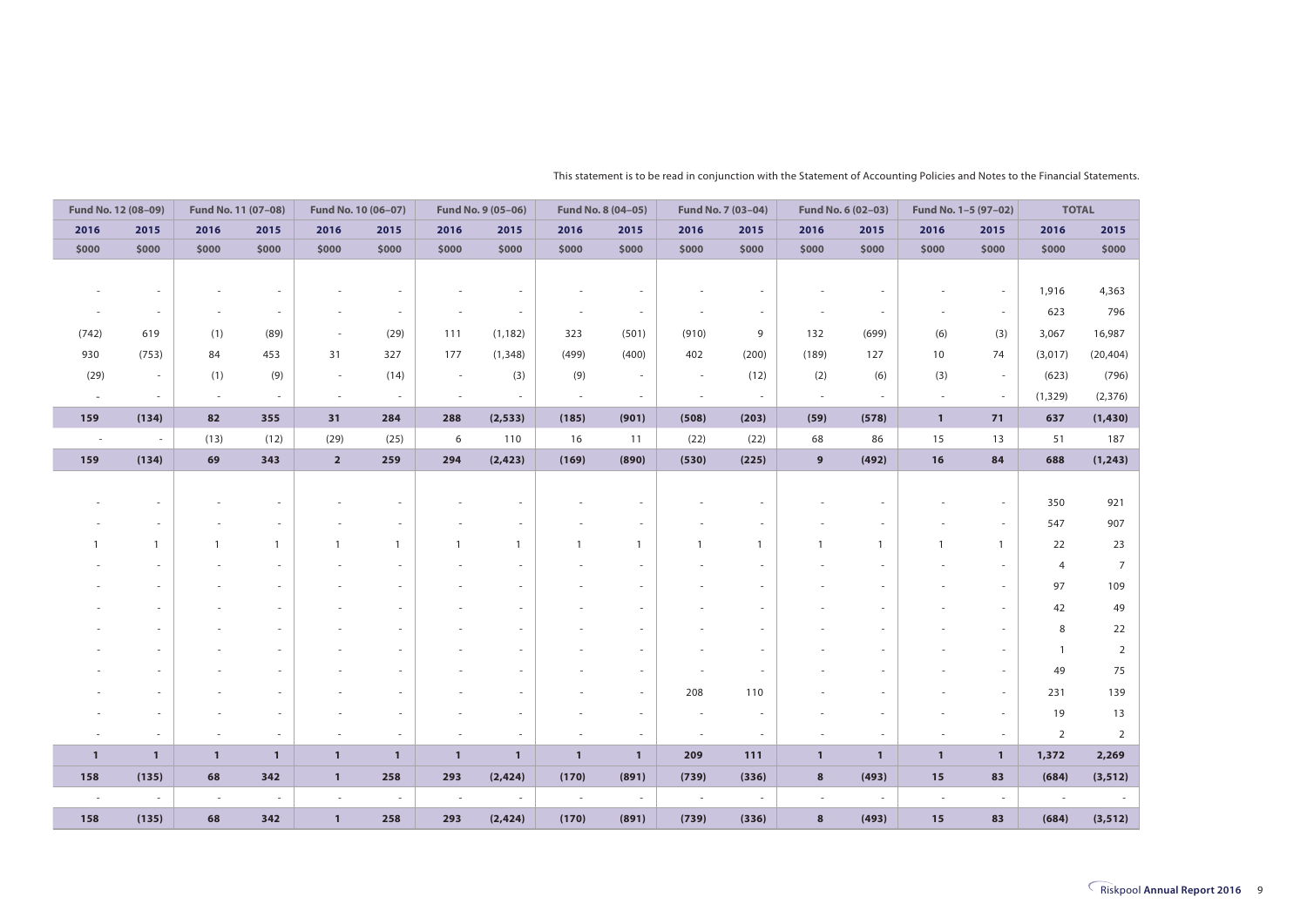#### **Statement of Movements in Net Assets for the year ended 30 June 2016**

|                                     |             | Fund No. 19 (15-16) |       | Fund No. 18 (14-15) |       | Fund No. 17 (13-14) |       | Fund No. 16 (12-13) |       | Fund No. 15 (11-12) |       | Fund No. 14 (10-11) |       | Fund No. 13 (09-10) |       |
|-------------------------------------|-------------|---------------------|-------|---------------------|-------|---------------------|-------|---------------------|-------|---------------------|-------|---------------------|-------|---------------------|-------|
|                                     | <b>Note</b> | 2016                | 2015  | 2016                | 2015  | 2016                | 2015  | 2016                | 2015  | 2016                | 2015  | 2016                | 2015  | 2016                | 2015  |
|                                     |             | \$000               | \$000 | \$000               | \$000 | \$000               | \$000 | \$000               | \$000 | \$000               | \$000 | \$000               | \$000 | \$000               | \$000 |
| <b>Total Trust Funds at 1 July</b>  |             |                     |       | (183)               |       | 435                 | 542   | 716                 | 691   | (386)               | (867) | (168)               | (78)  | (796)               | (754) |
| Net (Deficit)/Surplus               |             | (459)               |       |                     | (183) | 70                  | (107) | 10                  | 25    | 52                  | 481   | 28                  | (90)  | (19)                | (42)  |
| <b>Total Trust Funds at 30 June</b> |             | (459)               |       | (183)               | (183) | 505                 | 435   | 726                 | 716   | (334)               | (386) | (140)               | (168) | (815)               | (796) |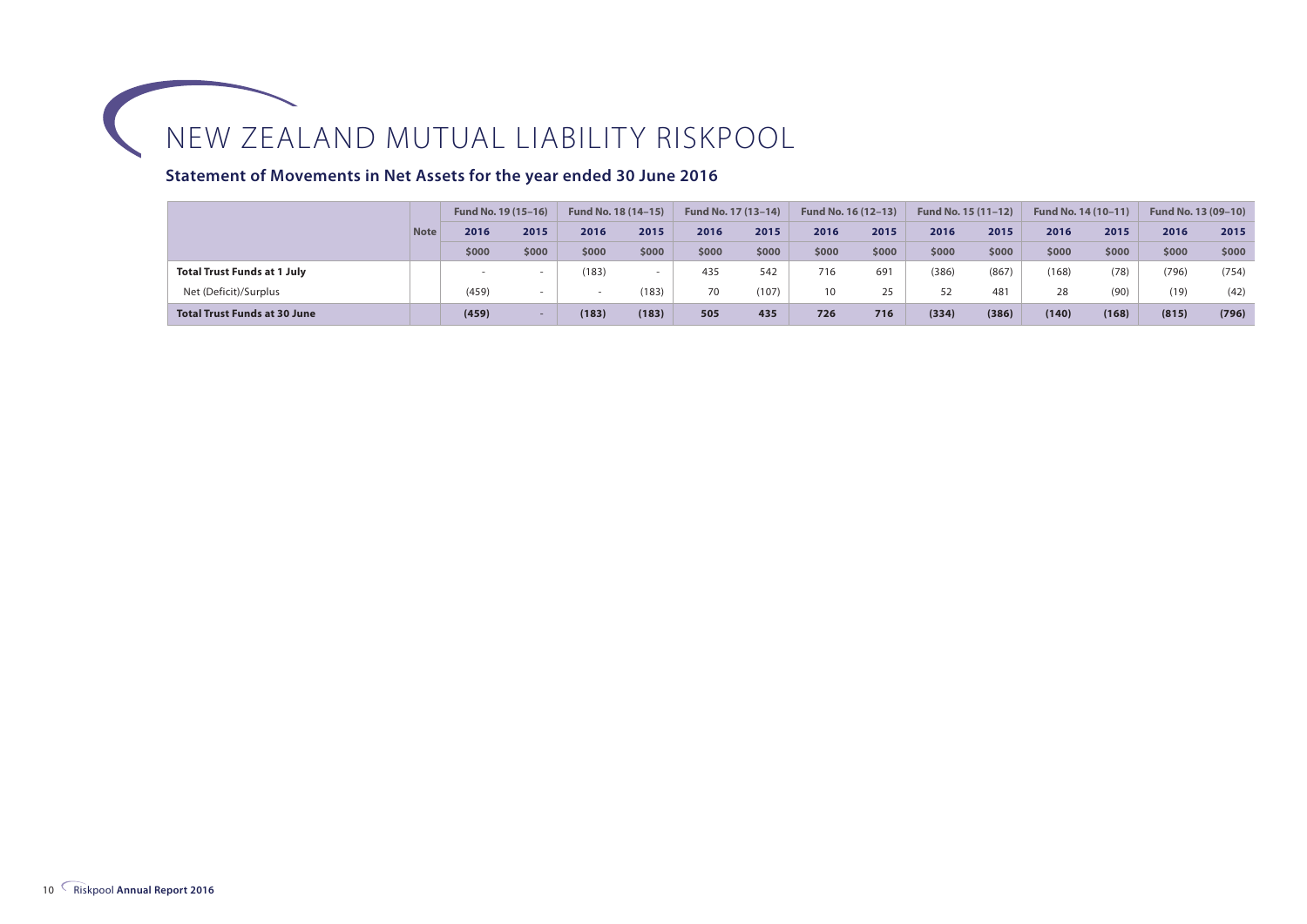| Fund No. 12 (08-09) |          | Fund No. 11 (07-08) |          |          | Fund No. 10 (06-07) |       | Fund No. 9 (05-06) | Fund No. 8 (04-05) |       | Fund No. 7 (03-04) |          | Fund No. 6 (02-03) |       | Fund No. 1-5 (97-02) |       | <b>TOTAL</b> |          |
|---------------------|----------|---------------------|----------|----------|---------------------|-------|--------------------|--------------------|-------|--------------------|----------|--------------------|-------|----------------------|-------|--------------|----------|
| 2016                | 2015     | 2016                | 2015     | 2016     | 2015                | 2016  | 2015               | 2016               | 2015  | 2016               | 2015     | 2016               | 2015  | 2016                 | 2015  | 2016         | 2015     |
| \$000               | \$000    | \$000               | \$000    | \$000    | \$000               | \$000 | \$000              | \$000              | \$000 | \$000              | \$000    | \$000              | \$000 | \$000                | \$000 | \$000        | \$000    |
| (2,361)             | (2,226)  | (1,077)             | (1, 419) | (5,460)  | (5,718)             | (618) | 1,806              | 1.777              | 2,668 | (2, 469)           | (2, 133) | 3.117              | 3,610 | 5,199                | 5,116 | (2, 274)     | ,238     |
| 158                 | (135)    | 68                  | 342      |          | 258                 | 293   | (2, 424)           | (170)              | (891) | (739)              | (336)    |                    | (493) | 15                   | 83    | (684)        | (3, 512) |
| (2, 203)            | (2, 361) | (1,009)             | (1,077)  | (5, 459) | (5,460)             | (325) | (618)              | 1,607              | 1,777 | (3,208)            | (2, 469) | 3,125              | 3,117 | 5,214                | 5,199 | (2,958)      | (2, 274) |

This statement is to be read in conjunction with the Statement of Accounting Policies and Notes to the Financial Statements.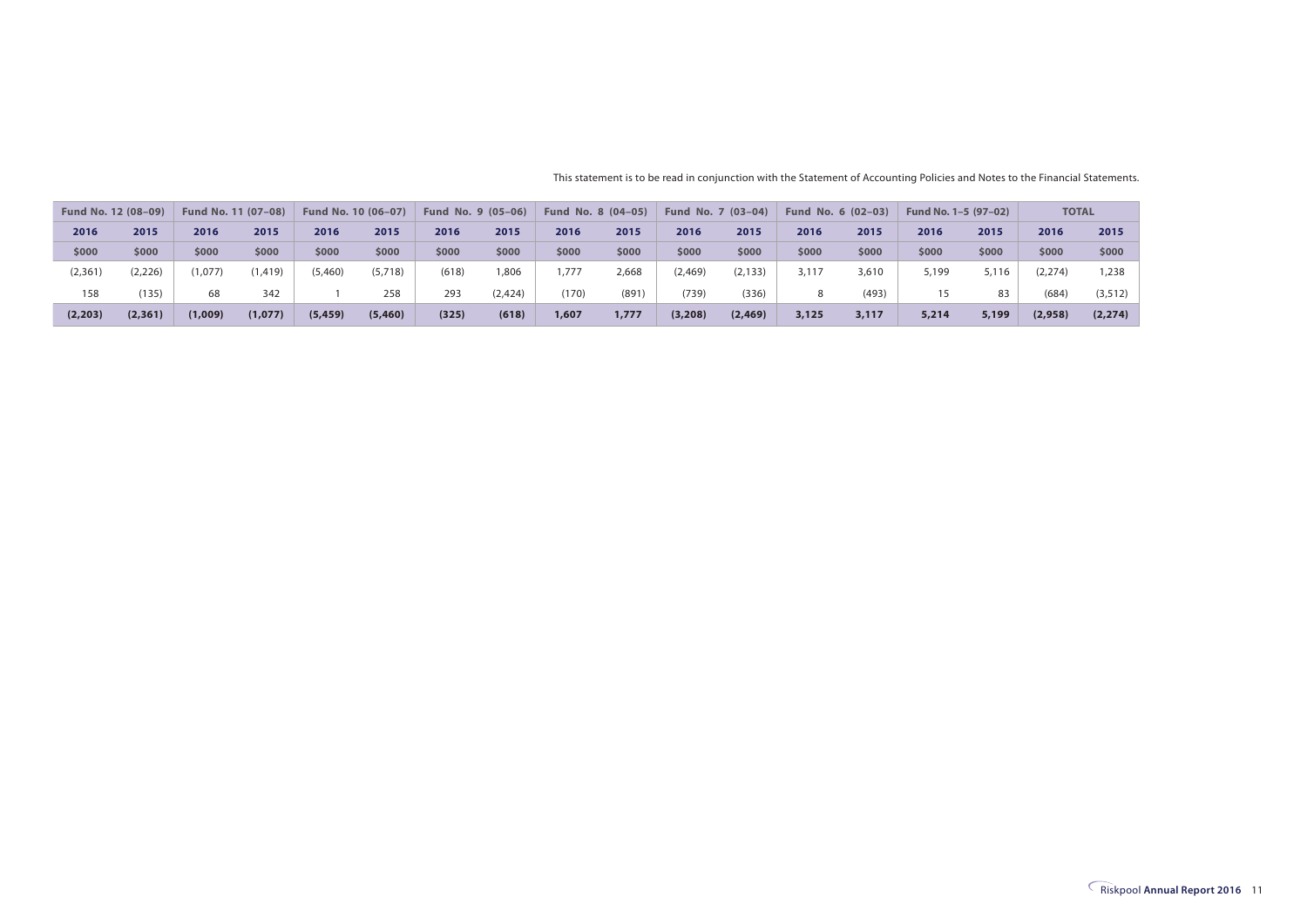#### **Balance Sheet as at 30 June 2016**

|                                                 |                | Fund No. 19 (15-16) |                          |                | Fund No. 18 (14-15)      |                          | Fund No. 17 (13-14)      | Fund No. 16 (12-13)      |                          | Fund No. 15 (11-12)      |        |            | Fund No. 14 (10-11) |            | Fund No. 13 (09-10) |
|-------------------------------------------------|----------------|---------------------|--------------------------|----------------|--------------------------|--------------------------|--------------------------|--------------------------|--------------------------|--------------------------|--------|------------|---------------------|------------|---------------------|
|                                                 | <b>Note</b>    | 2016                | 2015                     | 2016           | 2015                     | 2016                     | 2015                     | 2016                     | 2015                     | 2016                     | 2015   | 2016       | 2015                | 2016       | 2015                |
|                                                 |                | \$000               | \$000                    | \$000          | \$000                    | \$000                    | \$000                    | \$000                    | \$000                    | \$000                    | \$000  | \$000      | \$000               | \$000      | \$000               |
| <b>Trust Funds</b>                              |                |                     |                          |                |                          |                          |                          |                          |                          |                          |        |            |                     |            |                     |
| <b>Trust Accounts</b>                           |                | (459)               |                          | (183)          | (183)                    | 505                      | 435                      | 726                      | 716                      | (334)                    | (386)  | (140)      | (168)               | (815)      | (796)               |
| <b>Trust Capital Account</b>                    |                |                     |                          |                | $\sim$                   | $\overline{\phantom{a}}$ | $\overline{\phantom{a}}$ | $\overline{\phantom{a}}$ | $\overline{\phantom{a}}$ | $\overline{\phantom{a}}$ | $\sim$ | <b>COL</b> | <b>COL</b>          | <b>COL</b> |                     |
| <b>Total</b>                                    |                | (459)               | $\overline{\phantom{a}}$ | (183)          | (183)                    | 505                      | 435                      | 726                      | 716                      | (334)                    | (386)  | (140)      | (168)               | (815)      | (796)               |
| <b>Represented by:</b>                          |                |                     |                          |                |                          |                          |                          |                          |                          |                          |        |            |                     |            |                     |
| <b>Assets</b>                                   |                |                     |                          |                |                          |                          |                          |                          |                          |                          |        |            |                     |            |                     |
| Cash                                            | 8              | 6                   | $\sim$                   | (303)          | 652                      | 316                      | 268                      | 429                      | 93                       | (296)                    | (856)  | (759)      | 130                 | (831)      | (1, 378)            |
| <b>Short Term Bank Deposits</b>                 |                |                     |                          |                | $\overline{\phantom{a}}$ |                          |                          |                          | $\sim$                   |                          |        |            |                     |            |                     |
| <b>Accrued Interest</b>                         |                |                     |                          |                |                          |                          |                          |                          |                          |                          |        |            |                     |            |                     |
| <b>Accounts Receivable</b>                      |                | 11                  |                          |                | 48                       |                          |                          |                          | 27                       |                          | 3      |            |                     |            |                     |
| Prepayments                                     |                |                     | $\sim$                   | $\overline{1}$ | $\sim$                   |                          | $\sim$                   | $\overline{\phantom{a}}$ | 18                       | $\sim$                   |        |            |                     |            |                     |
| Reinsurance Receivable                          | $\overline{7}$ | 1,660               | $\sim$                   | 1,878          | 2,339                    | 1,003                    | 1,661                    | 1,818                    | 1,318                    | 21                       | 619    | 1,128      | 16,392              | 499        | 1,095               |
| <b>Total Assets</b>                             |                | 1,677               | $\overline{\phantom{a}}$ | 1,576          | 3,039                    | 1,319                    | 1,929                    | 2,247                    | 1,456                    | (275)                    | (234)  | 369        | 16,522              | (332)      | (283)               |
| <b>Current Liabilities</b>                      |                |                     |                          |                |                          |                          |                          |                          |                          |                          |        |            |                     |            |                     |
| <b>Accounts Payable</b>                         |                | 60                  | $\sim$                   | 12             | 143                      | 2                        | $\overline{4}$           | $\overline{2}$           | 4                        | 2                        | 2      | 2          | 3                   | 84         | 2                   |
| <b>Taxation Payable</b>                         |                | 3                   | $\sim$                   | $\sim$         | $\overline{2}$           | $\sim$                   |                          | $\sim$                   | $\sim$                   |                          | $\sim$ |            | $\sim$              |            |                     |
| GST Payable/(Receivable)                        |                | (24)                | $\sim$                   | (20)           | (15)                     | 9                        | (13)                     | (4)                      | (93)                     | (2)                      | 75     | (3)        | 3                   | (1)        | (26)                |
| <b>Total Current Liabilities</b>                |                | 39                  | $\blacksquare$           | (8)            | 130                      | 11                       | (9)                      | (2)                      | (89)                     | $\overline{\phantom{a}}$ | 77     | (1)        | 6                   | 83         | (24)                |
| <b>Claims Provision</b>                         | 6              | 2,097               | $\sim$                   | 1,767          | 3,092                    | 803                      | 1,503                    | 1,523                    | 829                      | 59                       | 75     | 510        | 16,684              | 400        | 537                 |
| <b>Total Liabilities</b>                        |                | 2,136               |                          | 1,759          | 3,222                    | 814                      | 1,494                    | 1,521                    | 740                      | 59                       | 152    | 509        | 16,690              | 483        | 513                 |
| <b>EXCESS/(DEFICIT) ASSETS OVER LIABILITIES</b> |                | (459)               |                          | (183)          | (183)                    | 505                      | 435                      | 726                      | 716                      | (334)                    | (386)  | (140)      | (168)               | (815)      | (796)               |

**Andrew Aitken** CHAIRMAN

Watme

DIRECTOR

Signed on behalf of the Trustee, Local Government Mutual Funds Trustee Limited on 23 September 2016 **Andrew Aitken**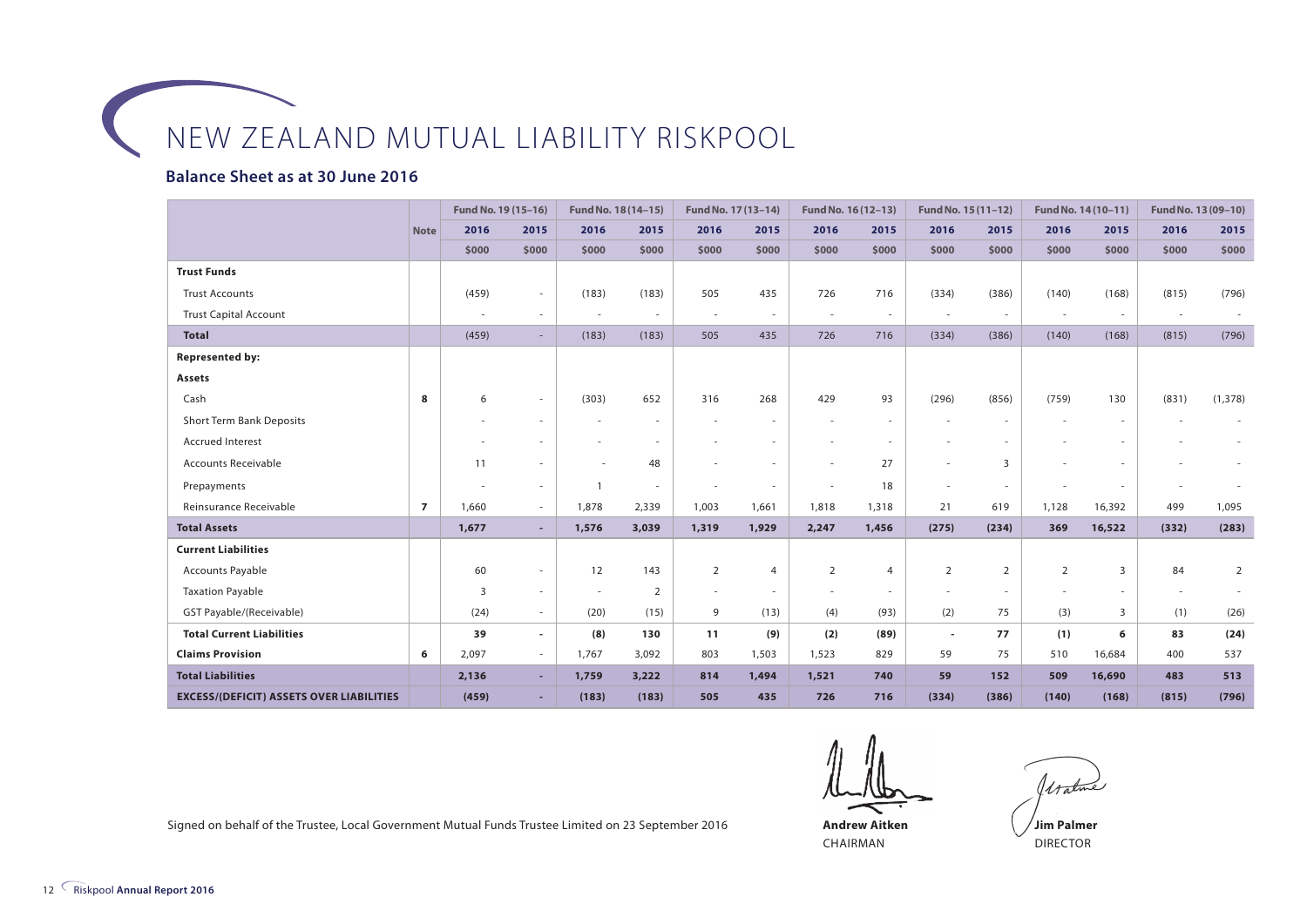| Fund No. 12 (08-09) |                          | Fund No. 11 (07-08)      |                          | Fund No. 10 (06-07)      |                | Fund No. 9 (05-06)       |                          | Fund No. 8 (04-05)       |                          | Fund No. 7 (03-04) |                | Fund No. 6 (02-03) |                | Fund No. 1-5 (97-02)    |                | <b>TOTAL</b>             |          |
|---------------------|--------------------------|--------------------------|--------------------------|--------------------------|----------------|--------------------------|--------------------------|--------------------------|--------------------------|--------------------|----------------|--------------------|----------------|-------------------------|----------------|--------------------------|----------|
| 2016                | 2015                     | 2016                     | 2015                     | 2016                     | 2015           | 2016                     | 2015                     | 2016                     | 2015                     | 2016               | 2015           | 2016               | 2015           | 2016                    | 2015           | 2016                     | 2015     |
| \$000               | \$000                    | \$000                    | \$000                    | \$000                    | \$000          | \$000                    | \$000                    | \$000                    | \$000                    | \$000              | \$000          | \$000              | \$000          | \$000                   | \$000          | \$000                    | \$000    |
|                     |                          |                          |                          |                          |                |                          |                          |                          |                          |                    |                |                    |                |                         |                |                          |          |
| (2,203)             | (2, 361)                 | (1,009)                  | (1,077)                  | (5, 459)                 | (5,460)        | (325)                    | (618)                    | 1,607                    | 1,777                    | (3, 354)           | (2,615)        | 2,994              | 2,986          | 4,838                   | 4,823          | (3,611)                  | (2,927)  |
| $\sim$              | $\overline{\phantom{a}}$ | $\overline{\phantom{a}}$ | $\overline{\phantom{a}}$ | ÷                        |                | $\overline{\phantom{a}}$ | $\sim$                   | $\overline{\phantom{a}}$ | $\overline{\phantom{a}}$ | 146                | 146            | 131                | 131            | 376                     | 376            | 653                      | 653      |
| (2203)              | (2,361)                  | (1,009)                  | (1,077)                  | (5, 459)                 | (5,460)        | (325)                    | (618)                    | 1,607                    | 1,777                    | (3,208)            | (2,469)        | 3,125              | 3,117          | 5,214                   | 5,199          | (2,958)                  | (2, 274) |
|                     |                          |                          |                          |                          |                |                          |                          |                          |                          |                    |                |                    |                |                         |                |                          |          |
|                     |                          |                          |                          |                          |                |                          |                          |                          |                          |                    |                |                    |                |                         |                |                          |          |
| (2, 128)            | (1,970)                  | (1,092)                  | (1,078)                  | (4,998)                  | (4,923)        | 2,721                    | 2,354                    | 931                      | 1,099                    | (3,992)            | (3,644)        | 5,971              | 5,873          | 5,561                   | 5,704          | 1,536                    | 2,324    |
|                     | $\sim$                   | $\overline{\phantom{a}}$ | $\sim$                   | ٠                        |                | $\sim$                   | 1,500                    | $\overline{\phantom{a}}$ | $\overline{\phantom{a}}$ |                    | $\sim$         |                    |                | ٠                       | $\sim$         | $\overline{\phantom{a}}$ | 1,500    |
|                     |                          |                          |                          |                          |                |                          | 3                        |                          | $\overline{\phantom{a}}$ |                    | $\sim$         |                    |                |                         |                |                          | 3        |
|                     |                          | ٠                        | $\sim$                   |                          |                |                          | $\sim$                   |                          | $\overline{\phantom{a}}$ |                    | $\sim$         | 43                 |                |                         | $\sim$         | 54                       | 78       |
|                     |                          |                          |                          |                          |                |                          | $\overline{\phantom{a}}$ |                          | $\overline{\phantom{a}}$ |                    | $\sim$         |                    |                |                         | $\sim$         |                          | 18       |
| 338                 | 1,080                    | 283                      | 285                      | ٠                        | $\sim$         | (2,036)                  | (2, 147)                 | 1,360                    | 1,037                    | 1,452              | 2,362          | (2,077)            | (2,209)        | 216                     | 222            | 7,543                    | 24,054   |
| (1,790)             | (890)                    | (809)                    | (793)                    | (4,998)                  | (4, 923)       | 685                      | 1,710                    | 2,291                    | 2,136                    | (2, 540)           | (1, 282)       | 3,937              | 3,664          | 5,777                   | 5,926          | 9,134                    | 27,977   |
|                     |                          |                          |                          |                          |                |                          |                          |                          |                          |                    |                |                    |                |                         |                |                          |          |
| $\overline{2}$      | $\overline{2}$           | $\overline{2}$           | $\overline{2}$           | $\overline{2}$           | $\overline{2}$ | $\overline{2}$           | $\overline{2}$           | $\overline{2}$           | $\overline{2}$           | 17                 | $\overline{2}$ | $\overline{2}$     | $\overline{2}$ | $\overline{2}$          | $\overline{2}$ | 195                      | 174      |
|                     |                          | $\overline{\phantom{m}}$ | $\sim$                   | $\overline{\phantom{a}}$ | $\sim$         |                          | $\sim$                   | $\sim$                   | $\sim$                   | $\sim$             | $\sim$         |                    | $\sim$         |                         | $\sim$         | 3                        | 2        |
| (1)                 | 120                      | $\sim$                   | 22                       | (1)                      | 89             | 6                        | (199)                    | $\sim$                   | (336)                    | (11)               | 357            | $\sim$             | 201            | $\sim$                  | 74             | (52)                     | 259      |
|                     | 122                      | $\overline{2}$           | 24                       | $\mathbf{1}$             | 91             | 8                        | (197)                    | $\overline{2}$           | (334)                    |                    | 359            | $\overline{2}$     | 203            | $\overline{\mathbf{2}}$ | 76             | 146                      | 435      |
| $\mathbf{1}$<br>412 | 1,349                    | 198                      | 260                      | 460                      | 446            | 1,002                    | 2,525                    | 682                      | 693                      | 6<br>662           | 828            | 810                | 344            | 561                     | 651            | 11,946                   | 29,816   |
|                     |                          |                          |                          |                          |                |                          |                          |                          |                          |                    |                |                    |                |                         |                |                          |          |
| 413                 | 1,471                    | 200                      | 284                      | 461                      | 537            | 1,010                    | 2,328                    | 684                      | 359                      | 668                | 1,187          | 812                | 547            | 563                     | 727            | 12,092                   | 30,251   |
| (2, 203)            | (2, 361)                 | (1,009)                  | (1,077)                  | (5, 459)                 | (5,460)        | (325)                    | (618)                    | 1,607                    | 1,777                    | (3, 208)           | (2, 469)       | 3,125              | 3,117          | 5,214                   | 5,199          | (2,958)                  | (2, 274) |

This statement is to be read in conjunction with the Statement of Accounting Policies and Notes to the Financial Statements.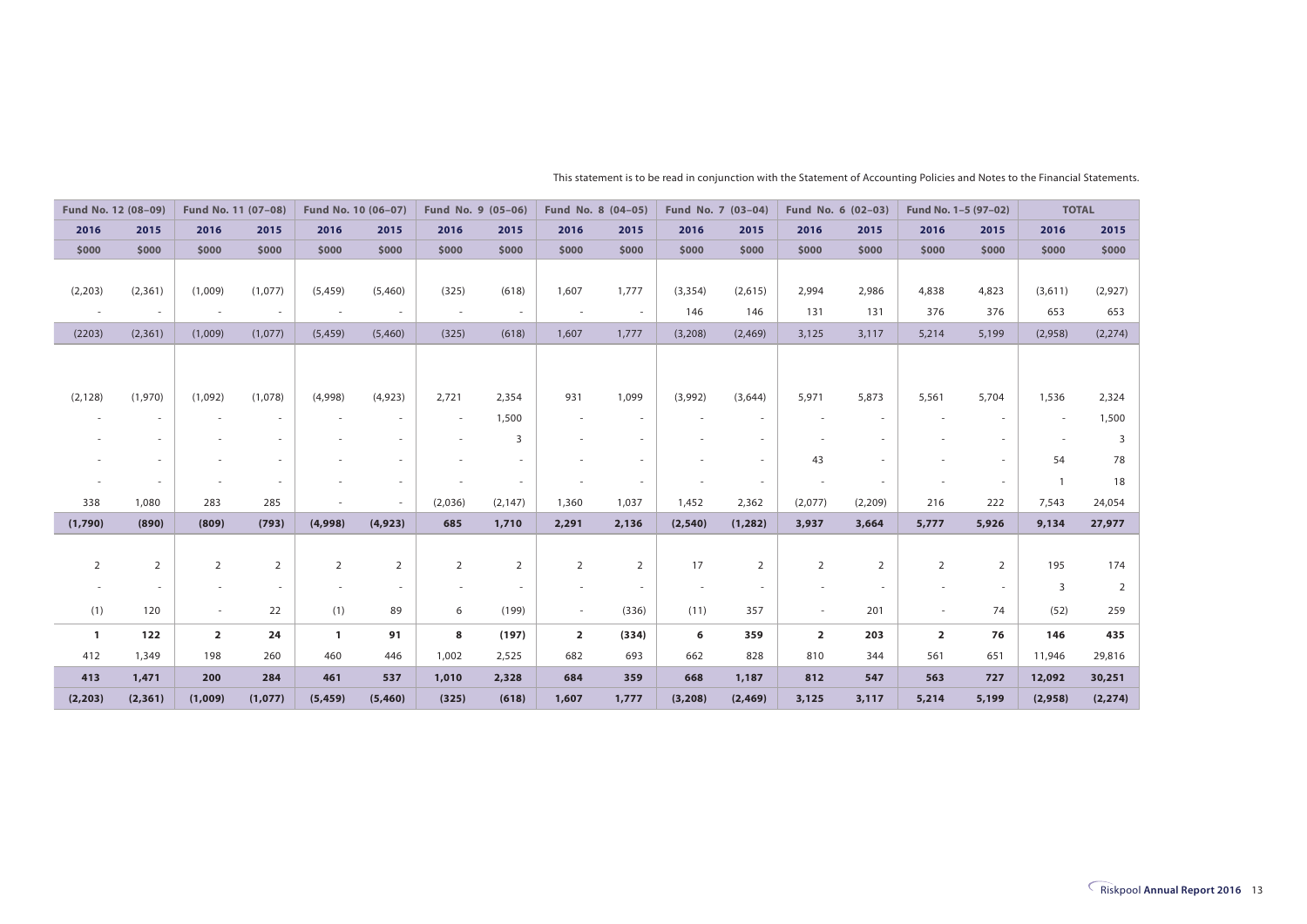#### **Cash Flow Statement for the year ended 30 June 2016**

|                                                        |                | Fund No. 19 (15-16)      |                          | Fund No. 18 (14-15)      |          | Fund No. 17 (13-14)      |                          | Fund No. 16 (12-13) |                          | Fund No. 15 (11-12) |        | Fund No. 14 (10-11) |        | Fund No. 13 (09-10) |          |
|--------------------------------------------------------|----------------|--------------------------|--------------------------|--------------------------|----------|--------------------------|--------------------------|---------------------|--------------------------|---------------------|--------|---------------------|--------|---------------------|----------|
|                                                        | <b>Note</b>    | 2016                     | 2015                     | 2016                     | 2015     | 2016                     | 2015                     | 2016                | 2015                     | 2016                | 2015   | 2016                | 2015   | 2016                | 2015     |
|                                                        |                | \$000                    | \$000                    | \$000                    | \$000    | \$000                    | \$000                    | \$000               | \$000                    | \$000               | \$000  | \$000               | \$000  | \$000               | \$000    |
| <b>Cash flows from operating activities</b>            |                |                          |                          |                          |          |                          |                          |                     |                          |                     |        |                     |        |                     |          |
| Cash was provided from:                                |                |                          |                          |                          |          |                          |                          |                     |                          |                     |        |                     |        |                     |          |
| Members' Contributions                                 |                | 1,916                    |                          | (55)                     | 4,418    |                          | 9                        |                     |                          |                     |        |                     |        |                     |          |
| Interest Received - Bank                               |                | 3                        | $\sim$                   | 5                        | 14       | 3                        | $\sim$                   | $\sim$              | 3                        | ÷.                  | $\sim$ |                     | 2      | (1)                 | (2)      |
| Reinsurance recoveries received                        |                | $\overline{\phantom{a}}$ | $\sim$                   | $\sim$                   | $\sim$   | 440                      | $\sim$                   | 497                 | 100                      | 613                 | 286    | 17,114              | 315    | 911                 | $\sim$   |
|                                                        |                | 1,919                    | $\sim$                   | (50)                     | 4,432    | 443                      | 9                        | 497                 | 103                      | 613                 | 286    | 17,114              | 317    | 910                 | (2)      |
| Cash was applied to:                                   |                |                          |                          |                          |          |                          |                          |                     |                          |                     |        |                     |        |                     |          |
| Reinsurance                                            |                | (1, 329)                 | $\sim$                   | $\sim$                   | (2, 375) |                          |                          |                     |                          |                     |        |                     |        |                     | (19)     |
| Claims Manager's Fee                                   |                | (350)                    | $\sim$                   | $\sim$                   | (921)    |                          | $\overline{\phantom{a}}$ |                     | ٠                        |                     |        |                     |        |                     |          |
| Fund & Scheme Manager's Fee                            |                | (547)                    | $\sim$                   | $\sim$                   | (907)    | $\overline{\phantom{a}}$ | (11)                     |                     | ٠                        |                     |        |                     |        |                     |          |
| Contribution to expenses from prior fund years         |                | 623                      | $\overline{\phantom{a}}$ | $\overline{\phantom{a}}$ | 796      | ÷,                       | $\sim$                   |                     | $\overline{\phantom{a}}$ |                     |        |                     |        |                     |          |
| Legal Fees                                             |                | (13)                     | $\overline{\phantom{a}}$ | (1)                      | (19)     | $\sim$                   | (29)                     | $\sim$              | $\sim$                   | ٠                   | $\sim$ |                     | $\sim$ |                     |          |
| Claims                                                 |                | (143)                    | $\sim$                   | (833)                    | (88)     | (415)                    | (854)                    | (183)               | (527)                    | (51)                | (350)  | (18,002)            | (62)   | (375)               | (560)    |
| Consultants                                            |                | (36)                     | $\sim$                   | (59)                     | (77)     | $\sim$                   | (43)                     | ×.                  | $\sim$                   | $\sim$              | $\sim$ |                     | $\sim$ | $\sim$              |          |
| <b>Audit Fees</b>                                      |                | $\mathbf{1}$             | $\sim$                   | (9)                      | (1)      | (1)                      | (11)                     | (1)                 | (2)                      | (1)                 | (2)    | (1)                 | (2)    | (1)                 | (2)      |
| Other Expenses                                         |                | (101)                    | $\sim$                   | 15                       | (184)    | $\sim$                   | (17)                     | ×.                  | $\sim$                   | $\sim$              | $\sim$ |                     | $\sim$ |                     |          |
| Taxation (Paid)/Refunded                               |                | $\mathbf{1}$             | ×.                       | (2)                      | (1)      | ×                        | (1)                      | $\sim$              | ×.                       | $\sim$              | ×.     |                     | $\sim$ |                     |          |
| GST Refunded/(Paid)                                    |                | (19)                     | $\overline{\phantom{a}}$ | (16)                     | (3)      | 21                       | (7)                      | 23                  | (22)                     | (1)                 | 19     | $\sim$              | (26)   | 13                  | (5)      |
|                                                        |                | (1, 913)                 | $\sim$                   | (905)                    | (3,780)  | (395)                    | (973)                    | (161)               | (551)                    | (53)                | (333)  | (18,003)            | (90)   | (363)               | (586)    |
| Net Cash (outflow)/inflow from<br>operating activities | 5 <sup>5</sup> | 6                        | $\sim$                   | (955)                    | 652      | 48                       | (964)                    | 336                 | (448)                    | 560                 | (47)   | (889)               | 227    | 547                 | (588)    |
| Net (decrease)/increase in Cash held                   |                | 6                        | $\sim$                   | (955)                    | 652      | 48                       | (964)                    | 336                 | (448)                    | 560                 | (47)   | (889)               | 227    | 547                 | (588)    |
| Opening Cash at 1 July                                 |                | $\sim$                   | $\overline{\phantom{a}}$ | 652                      | $\sim$   | 268                      | 1,232                    | 93                  | 541                      | (856)               | (809)  | 130                 | (97)   | (1, 378)            | (790)    |
| <b>Closing Cash at 30 June</b>                         |                | 6                        | $\sim$                   | (303)                    | 652      | 316                      | 268                      | 429                 | 93                       | (296)               | (856)  | (759)               | 130    | (831)               | (1, 378) |
| <b>Comprising of:</b>                                  |                |                          |                          |                          |          |                          |                          |                     |                          |                     |        |                     |        |                     |          |
| Cash                                                   |                | 6                        |                          | (303)                    | 652      | 316                      | 268                      | 429                 | 93                       | (296)               | (856)  | (759)               | 130    | (831)               | (1, 378) |
| Short Term Bank Deposits                               |                |                          |                          | $\sim$                   | ÷,       | ٠                        | ٠                        | $\sim$              | $\overline{\phantom{a}}$ | $\sim$              | $\sim$ |                     | $\sim$ |                     |          |
| <b>Total</b>                                           |                | 6                        |                          | (303)                    | 652      | 316                      | 268                      | 429                 | 93                       | (296)               | (856)  | (759)               | 130    | (831)               | (1, 378) |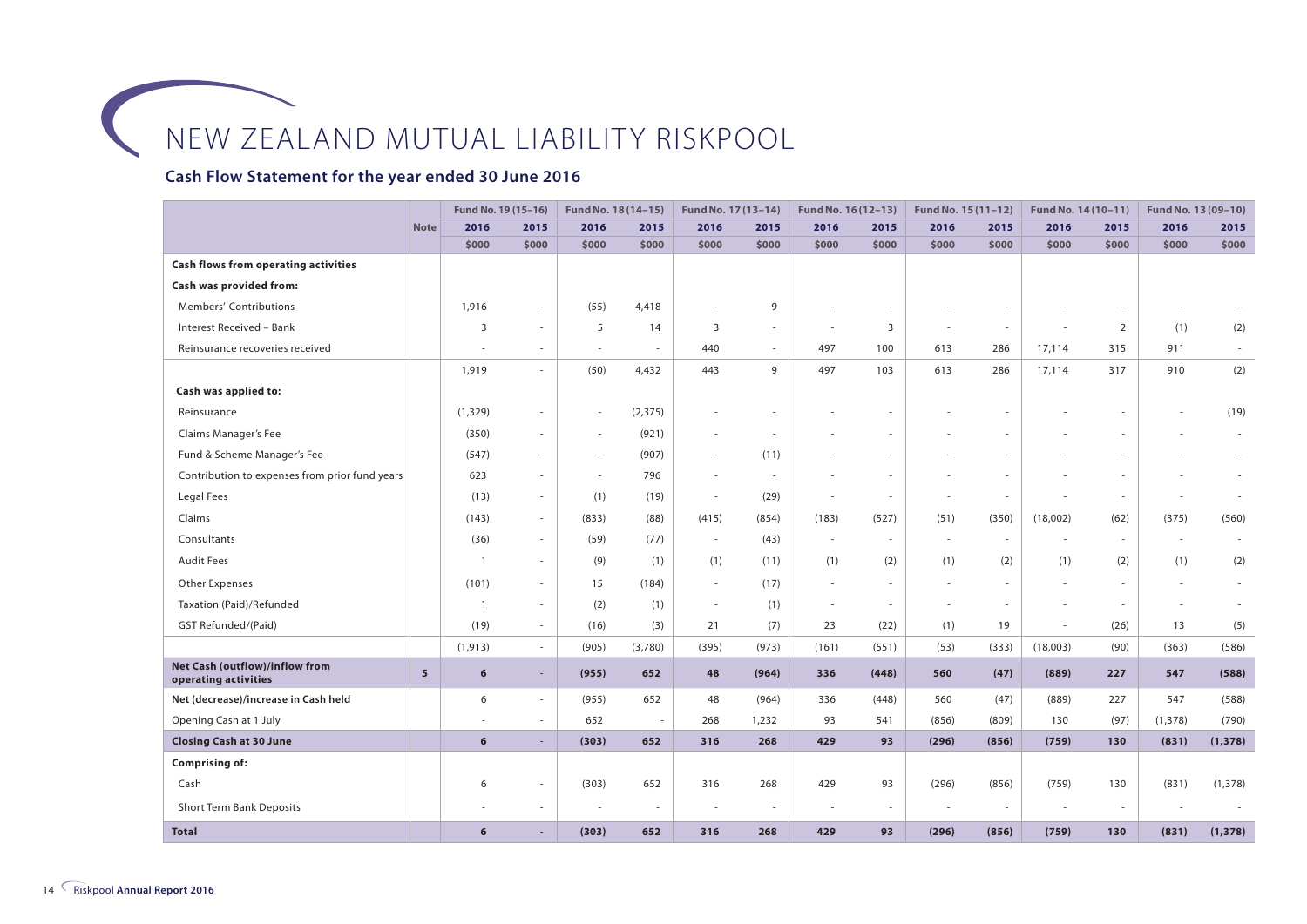|          | Fund No. 12 (08-09)      | Fund No. 11 (07-08) |                          | Fund No. 10 (06-07) |                          | Fund No. 9 (05-06) |          | Fund No. 8 (04-05)       |                          | Fund No. 7 (03-04)       |          | Fund No. 6 (02-03) |                          | Fund No. 1-5 (97-02) |                          |           | <b>TOTAL</b> |
|----------|--------------------------|---------------------|--------------------------|---------------------|--------------------------|--------------------|----------|--------------------------|--------------------------|--------------------------|----------|--------------------|--------------------------|----------------------|--------------------------|-----------|--------------|
| 2016     | 2015                     | 2016                | 2015                     | 2016                | 2015                     | 2016               | 2015     | 2016                     | 2015                     | 2016                     | 2015     | 2016               | 2015                     | 2016                 | 2015                     | 2016      | 2015         |
| \$000    | \$000                    | \$000               | \$000                    | \$000               | \$000                    | \$000              | \$000    | \$000                    | \$000                    | \$000                    | \$000    | \$000              | \$000                    | \$000                | \$000                    | \$000     | \$000        |
|          |                          |                     |                          |                     |                          |                    |          |                          |                          |                          |          |                    |                          |                      |                          |           |              |
|          |                          |                     |                          |                     |                          |                    |          |                          |                          |                          |          |                    |                          |                      |                          |           |              |
|          | $\sim$                   |                     | $\overline{\phantom{a}}$ |                     |                          |                    | $\sim$   |                          | $\overline{\phantom{a}}$ |                          | $\sim$   |                    | $\sim$                   |                      | $\overline{\phantom{a}}$ | 1,861     | 4,427        |
|          | $\sim$                   | (12)                | (12)                     | (29)                | (25)                     | 8                  | 112      | 16                       | 11                       | (22)                     | (22)     | 68                 | 95                       | 15                   | 13                       | 54        | 189          |
|          | 503                      | $\sim$              | $\sim$                   | $\sim$              | $\sim$                   | $\sim$             | 2,520    | $\sim$                   | $\sim$                   | $\sim$                   | $\sim$   | $\sim$             | (19)                     | $\sim$               | $\sim$                   | 19,575    | 3,705        |
|          | 503                      | (12)                | (12)                     | (29)                | (25)                     | 8                  | 2,632    | 16                       | 11                       | (22)                     | (22)     | 68                 | 76                       | 15                   | 13                       | 21,490    | 8,321        |
|          |                          |                     |                          |                     |                          |                    |          |                          |                          |                          |          |                    |                          |                      |                          |           |              |
|          |                          |                     |                          |                     |                          |                    | $\sim$   |                          | $\sim$                   |                          |          |                    |                          |                      | $\overline{\phantom{a}}$ | (1, 329)  | (2, 394)     |
|          |                          |                     |                          |                     |                          |                    |          |                          |                          |                          |          |                    |                          |                      | $\sim$                   | (350)     | (921)        |
|          |                          |                     |                          |                     |                          |                    |          |                          | $\overline{\phantom{a}}$ |                          |          |                    |                          |                      | $\overline{\phantom{a}}$ | (547)     | (918)        |
|          |                          |                     |                          |                     |                          |                    | $\sim$   |                          | $\overline{\phantom{a}}$ |                          |          |                    |                          |                      | $\sim$                   | 623       | 796          |
|          |                          |                     |                          |                     |                          |                    |          |                          | $\overline{\phantom{a}}$ | (208)                    | (110)    |                    |                          |                      | $\sim$                   | (222)     | (158)        |
| (162)    | (710)                    | (1)                 | (335)                    | (45)                | (52)                     | (1, 153)           | (3,650)  | (183)                    | (284)                    | (115)                    | (436)    | 36                 | 3                        | (158)                | (52)                     | (21, 783) | (7, 957)     |
|          | $\sim$                   | ×.                  | $\sim$                   | $\sim$              | $\overline{\phantom{a}}$ | $\sim$             | $\sim$   | $\overline{\phantom{a}}$ | $\sim$                   | $\sim$                   |          | ÷,                 | ÷                        | $\sim$               | $\sim$                   | (95)      | (120)        |
| (1)      | (2)                      | (1)                 | (2)                      | (1)                 | (2)                      | (1)                | (2)      | (1)                      | (2)                      | (1)                      | (2)      | (1)                | (2)                      | (1)                  | (2)                      | (21)      | (36)         |
|          | $\sim$                   |                     | $\overline{\phantom{a}}$ |                     | $\overline{\phantom{a}}$ |                    | $\sim$   | $\overline{\phantom{a}}$ | $\sim$                   | $\overline{\phantom{a}}$ |          |                    |                          |                      | $\overline{\phantom{a}}$ | (86)      | (201)        |
|          | $\sim$                   |                     | $\overline{\phantom{a}}$ |                     | $\sim$                   |                    | $\sim$   |                          | $\sim$                   |                          | $\sim$   |                    |                          |                      | $\overline{\phantom{a}}$ | (1)       | (2)          |
| 5        | (15)                     | $\sim$              | 16                       | $\sim$              | $\mathbf{1}$             | 13                 | 200      | $\sim$                   | 3                        | (2)                      | 14       | (5)                | 9                        | $\mathbf{1}$         | $\sim$                   | 33        | 184          |
| (158)    | (727)                    | (2)                 | (321)                    | (46)                | (53)                     | (1, 141)           | (3, 452) | (184)                    | (283)                    | (326)                    | (534)    | 30                 | 10                       | (158)                | (54)                     | (23, 778) | (11, 727)    |
| (158)    | (224)                    | (14)                | (333)                    | (75)                | (78)                     | (1, 133)           | (820)    | (168)                    | (272)                    | (348)                    | (556)    | 98                 | 86                       | (143)                | (41)                     | (2, 288)  | (3,406)      |
| (158)    | (224)                    | (14)                | (333)                    | (75)                | (78)                     | (1, 133)           | (820)    | (168)                    | (272)                    | (348)                    | (556)    | 98                 | 86                       | (143)                | (41)                     | (2, 288)  | (3,406)      |
| (1,970)  | (1,746)                  | (1,078)             | (745)                    | (4,923)             | (4, 845)                 | 3,854              | 4,674    | 1,099                    | 1,371                    | (3,644)                  | (3,088)  | 5,873              | 5,787                    | 5,704                | 5,745                    | 3,824     | 7,230        |
| (2, 128) | (1,970)                  | (1,092)             | (1,078)                  | (4,998)             | (4, 923)                 | 2,721              | 3,854    | 931                      | 1,099                    | (3,992)                  | (3, 644) | 5,971              | 5,873                    | 5,561                | 5,704                    | 1,536     | 3,824        |
|          |                          |                     |                          |                     |                          |                    |          |                          |                          |                          |          |                    |                          |                      |                          |           |              |
| (2, 128) | (1,970)                  | (1,092)             | (1,078)                  | (4,998)             | (4,923)                  | 2,721              | 2,354    | 931                      | 1,099                    | (3,992)                  | (3,644)  | 5,971              | 5,873                    | 5,561                | 5,704                    | 1,536     | 2,324        |
|          | $\overline{\phantom{a}}$ | $\sim$              | $\sim$                   |                     | $\overline{\phantom{a}}$ | $\sim$             | 1,500    | $\overline{\phantom{a}}$ | $\sim$                   | $\overline{\phantom{a}}$ |          | ٠                  | $\overline{\phantom{a}}$ | $\sim$               | $\overline{\phantom{a}}$ | ÷.        | 1,500        |
| (2, 128) | (1,970)                  | (1,092)             | (1,078)                  | (4,998)             | (4, 923)                 | 2,721              | 3,854    | 931                      | 1,099                    | (3,992)                  | (3, 644) | 5,971              | 5,873                    | 5,561                | 5,704                    | 1,536     | 3,824        |

This statement is to be read in conjunction with the Statement of Accounting Policies and Notes to the Financial Statements.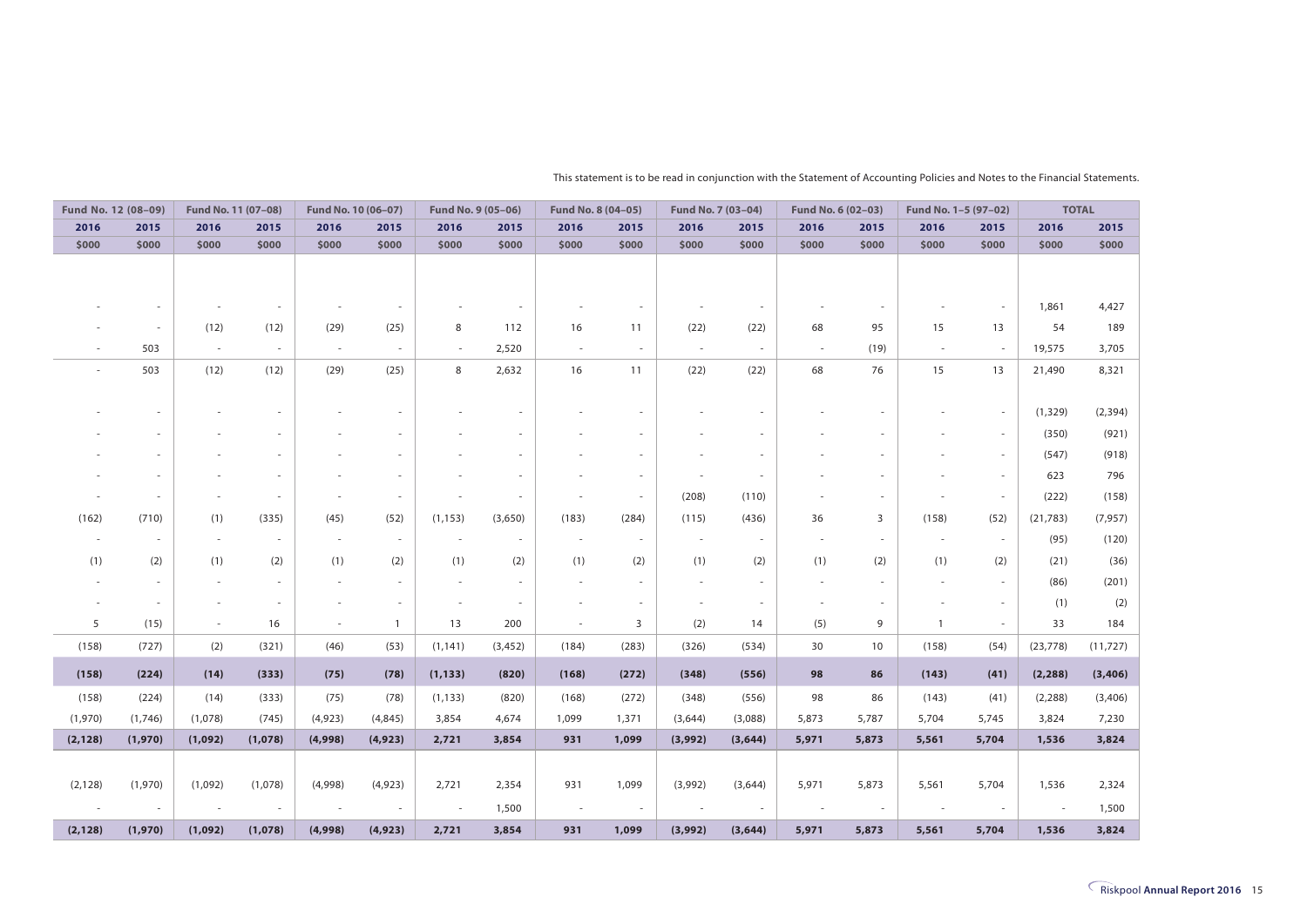Notes to the Financial Statements for the year ended 30 June 2016

#### **Note 1. Statement of Accounting Policies**

#### **REPORTING ENTITY**

The New Zealand Mutual Liability Riskpool (the "Scheme") is governed by a Deed of Trust dated 1 July 1997 and the provision of the Deed of Variation of Deed of Trust dated 22 June 2007.

The purpose of the Scheme is to provide professional indemnity and public liability cover to Member local governments and to manage claims for civil liabilities made against Members. A separate Fund is established for each year providing cover for the period from 4pm 30 June to the following 4pm 30 June.

The Scheme is not an insurer under the Insurance (Prudential Supervision) Act 2010 and is not required to have a credit rating.

Local Government Mutual Funds Trustee Limited (LGMFTL) has been appointed to act as the Trustee for the Scheme.

New Zealand Local Government Insurance Corporation Limited trading as Civic Assurance (Civic) is the Fund Manager for the Scheme and holds all the shares in LGMFTL in trust for the Members of the Scheme.

#### **STATEMENT OF COMPLIANCE**

The financial statements for each fund year have been prepared in accordance and compliance with Tier 2 Public Sector Public Benefit Entity (PBE) Standards and disclosure concessions have been applied. The criteria under which the Trust is eligible to report in accordance with Tier 2 PBE Standards are that it is not publicly accountable and is not large.

The financial statements have been prepared in accordance with the requirements of the Trust Deed dated 1 July 1997.

#### **GENERAL ACCOUNTING POLICIES**

The reporting currency is New Zealand dollars. Income and expenses are accounted for on an accruals basis. The measurement base adopted is that of historical cost except for specific policies as described below.

#### **PARTICULAR ACCOUNTING POLICIES**

The following are particular accounting policies which materially affect the measurement of financial performance and financial position. Further particular accounting policies are contained in the relevant notes to the financial statements.

#### *Goods and Services Tax*

The financial statements are prepared on a GST exclusive basis except for receivables and payables which are stated inclusive of GST.

#### *Revenue*

Members' contributions are recognised in the relevant fund in the year for which they are invoiced. All revenue is exchange revenue.

#### *Financial Instruments*

#### **i) Non-derivative financial instruments**

A financial instrument is recognised if the Fund becomes a party to the contractual provisions of the instrument. Financial assets are derecognised if the Fund's contractual rights to the cash flows from the financial assets expire or if the Fund transfers the financial asset to another party without retaining control or substantially all risks and rewards of the asset.

#### *Bank and Cash Equivalents*

Bank and cash equivalents are measured at amortised cost using the effective interest rate and any accrued interest is recorded separately in the Balance Sheet.

#### *Receivables*

Trade and other receivables are measured at initial recognition at fair value, and are subsequently measured at amortised cost using the effective interest rate.

#### *Financial Liabilities*

Financial liabilities include Sundry Creditors and Outstanding Claims. Financial liabilities are recorded initially at fair value, net of transaction costs. Subsequent to initial recognition, liabilities are measured at amortised cost.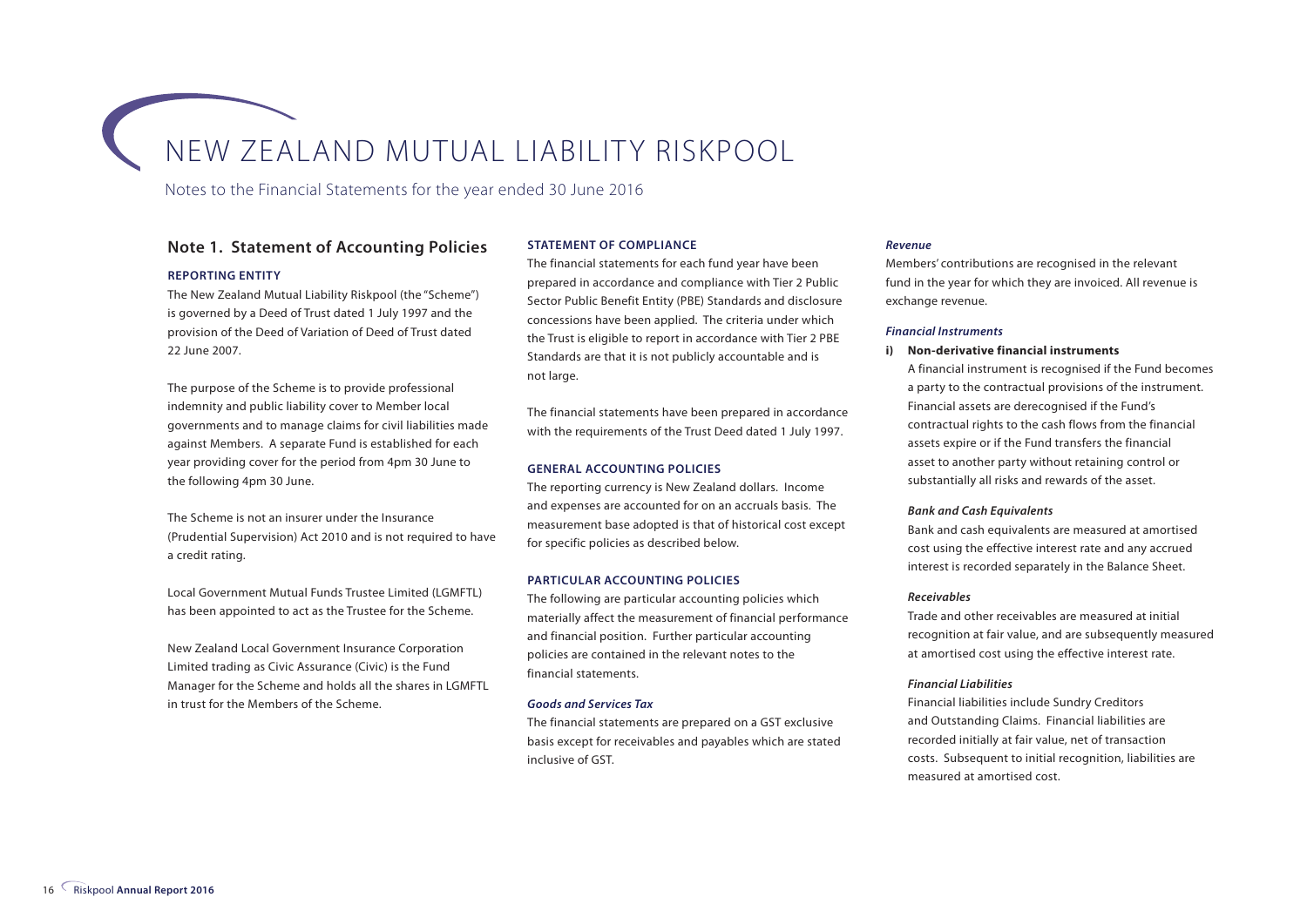#### **ii) Offsetting Financial Instruments**

Financial assets and liabilities are not offset as there is no legally enforceable right to set-off.

#### **iii) Asset Quality**

#### *Impairment of Financial Assets*

Financial assets measured at amortised cost are reviewed at each balance date to determine whether there is any objective evidence of impairment. If any such condition exists, the asset's recoverable amount is estimated and provision is made for the difference between the carrying amount and the recoverable amount.

As at the date of these Financial Statements, no such evidence of impairment exists.

#### **iv) Fair Value and Carrying Amount of Financial Instruments**

The carrying amounts of all financial assets and liabilities are considered to be equivalent to their market value, which for these assets and liabilities is also considered to be fair value.

#### **CHANGES IN ACCOUNTING POLICIES**

There have been no changes in accounting policies during the year.

#### **Note 2. Taxation**

The income tax expense charged against the surplus for the year is the estimated liability in respect of that surplus and is calculated after an allowance for permanent differences. The liability method of accounting for deferred taxation is applied on a comprehensive basis. Future tax benefits attributable to tax losses or temporary timing differences are only recognised to the extent that it is probable that future taxable profit will be available against which the unrecognised temporary difference or unused tax losses can be utilised.

The Scheme has not recognised a deferred tax asset in respect of tax losses of \$7.1M (2015: \$6.4M) as at 30 June 2016. There is no unrecognised deferred tax asset in respect of timing differences at 30 June 2016 (2015: nil).

#### **Note 3. Merger of funds**

Prior to 30 June 2009 the Board decided that as all Fund 1 claims had been settled resulting in a small surplus and that Funds 2 – 4 had excess assets over liabilities and it was extremely unlikely to have claims settlements which would result in those excesses turning into deficits, it was appropriate that in exchange for the surplus within each of Funds 1 to 4, that Fund 5 (2001-02) accept any losses not recoverable by reinsurance on the operations of Funds 1 to 4 and that the surplus remaining in Funds 1 to 4 be applied by way of transfer to Fund 5 on or before 30 June 2009.

#### **Note 4. Contingent liabilities and**

#### **commitments**

The Scheme from time to time receives notification of legal claims and disputes in relation to claim settlements as a commercial outcome of conducting its business. The Scheme defends all such claims.

Other than possible future liabilities in respect of claims which have not yet been notified, the Scheme had no contingent liabilities at 30 June 2016 (2015: Nil).

The Scheme had no capital or operating lease commitments at 30 June 2016 (2015: Nil).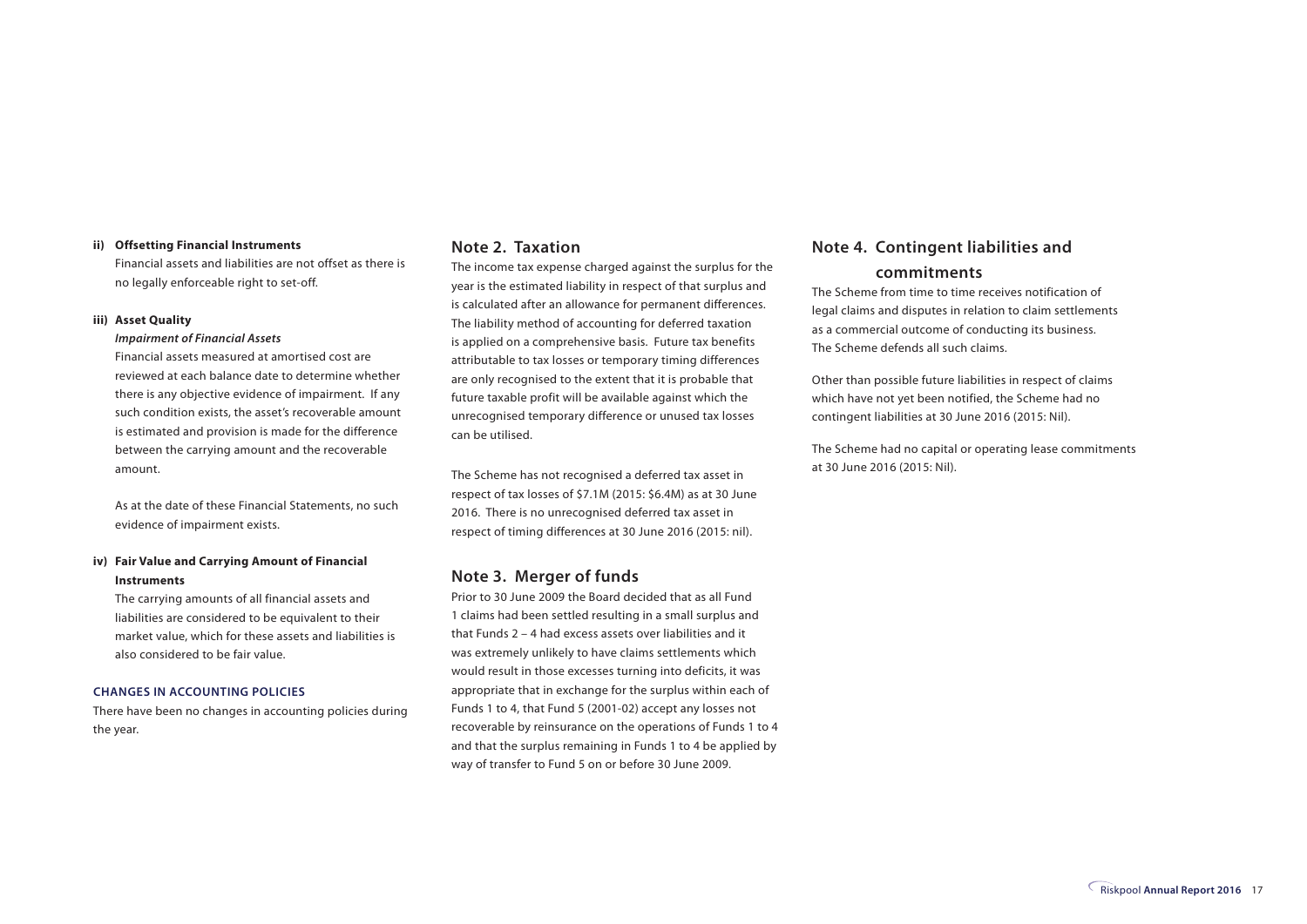#### Notes to the Financial Statements for the year ended 30 June 2016 *(continued)*

#### **Note 5. Reconciliation of Net (Deficit)/Surplus to Net Cash Flows from Operating Activities**

*Cash Flow Statement Accounting Policy: The Cash Flow Statement is prepared on a GST exclusive basis which is consistent with the Statement of Financial Performance.*

- *a) Cash is considered to be cash on hand and current accounts in banks, net of overdrafts, and short term bank deposits.*
- *b) Investing activities are those relating to the acquisition, holding and disposal of investments.*
- *c) Financing activities are those activities which result in changes in the size and composition of the capital structure of the Scheme.*
- *d) Operating activities include all transactions and other events that are not investing or financing activities.*

|                                                        | Fund No. 19 (15-16) |                          | Fund No. 18 (14-15) |                          | Fund No. 17 (13-14) |                | Fund No. 16 (12-13)      |                          | Fund No. 15 (11-12) |        | Fund No. 14 (10-11)      |                          | Fund No. 13 (09-10)      |       |
|--------------------------------------------------------|---------------------|--------------------------|---------------------|--------------------------|---------------------|----------------|--------------------------|--------------------------|---------------------|--------|--------------------------|--------------------------|--------------------------|-------|
|                                                        | 2016                | 2015                     | 2016                | 2015                     | 2016                | 2015           | 2016                     | 2015                     | 2016                | 2015   | 2016                     | 2015                     | 2016                     | 2015  |
|                                                        | \$000               | \$000                    | \$000               | \$000                    | \$000               | \$000          | \$000                    | \$000                    | \$000               | \$000  | \$000                    | \$000                    | \$000                    | \$000 |
| <b>Net (Deficit)/Surplus</b>                           | (459)               | $\sim$                   | $\sim$              | (183)                    | 70                  | (108)          | 9                        | 25                       | 53                  | 481    | 27                       | (90)                     | (18)                     | (42)  |
| Add/(less) non cash items                              |                     |                          |                     |                          |                     |                |                          |                          |                     |        |                          |                          |                          |       |
| <b>Claims Provision</b>                                | 437                 | $\overline{\phantom{a}}$ | (864)               | 753                      | (42)                | (752)          | 194                      | (419)                    | 582                 | (553)  | (909)                    | 302                      | 458                      | (332) |
|                                                        | 437                 | $\sim$                   | (864)               | 753                      | (42)                | (752)          | 194                      | (419)                    | 582                 | (553)  | (909)                    | 302                      | 458                      | (332) |
| Add/(less) movements in other working<br>capital items |                     |                          |                     |                          |                     |                |                          |                          |                     |        |                          |                          |                          |       |
| <b>Accrued Interest</b>                                | $\sim$              | $\overline{\phantom{a}}$ | $\sim$              | $\sim$                   |                     | $\sim$         |                          | $\overline{\phantom{a}}$ |                     | ٠      |                          | $\overline{\phantom{a}}$ |                          |       |
| <b>GST Receivable</b>                                  | (24)                | $\sim$                   | (5)                 | (15)                     | 23                  | $\overline{7}$ | 89                       | (18)                     | (78)                | 18     | (6)                      | (32)                     | 25                       | 27    |
| <b>Taxation Receivable</b>                             | 3                   | $\overline{\phantom{a}}$ | (2)                 | $\overline{2}$           | $\sim$              | $\sim$         | $\sim$                   | $\overline{\phantom{a}}$ | $\sim$              | $\sim$ | $\sim$                   | $\sim$                   | $\overline{\phantom{a}}$ |       |
| Interfund Payable/Receivable                           |                     | $\overline{\phantom{a}}$ | $\sim$              | $\overline{\phantom{a}}$ | $\sim$              | $\sim$         |                          | $\overline{\phantom{a}}$ |                     | $\sim$ |                          | $\overline{\phantom{a}}$ |                          |       |
| <b>Trust Income Distribution</b>                       |                     | $\sim$                   | $\sim$              | $\overline{\phantom{a}}$ | $\sim$              | $\sim$         |                          | ٠                        |                     | $\sim$ | $\sim$                   | $\sim$                   |                          |       |
| Prepayments                                            |                     | ٠                        |                     | ٠                        |                     | $\sim$         | 18                       | ٠                        |                     | $\sim$ |                          | $\sim$                   |                          |       |
| Deferred Tax                                           |                     | ×.                       |                     | $\overline{\phantom{a}}$ |                     | $\sim$         |                          | ٠                        |                     | ×.     |                          | ٠                        |                          |       |
| Contribution received in advance                       |                     | $\sim$                   | $\sim$              | $\overline{\phantom{a}}$ | $\sim$              | $\sim$         | $\overline{\phantom{a}}$ | $\sim$                   |                     | $\sim$ | $\overline{\phantom{a}}$ | $\sim$                   |                          |       |
| <b>Accounts Receivable</b>                             | (11)                | $\sim$                   | 48                  | (48)                     | $\sim$              | 12             | 28                       | (29)                     | $\overline{3}$      | 8      | $\sim$                   | 47                       | $\sim$                   | (21)  |
| Accounts Payable                                       | 60                  | $\sim$                   | (132)               | 143                      | (3)                 | (123)          | (2)                      | (7)                      | $\sim$              | (1)    | (1)                      | $\sim$                   | 82                       | (219) |
|                                                        | 28                  | $\sim$                   | (91)                | 82                       | 20                  | (104)          | 133                      | (54)                     | (75)                | 25     | (7)                      | 15                       | 107                      | (213) |
| Net cash (outflow)/inflow from<br>operating activities | 6                   | -                        | (955)               | 652                      | 48                  | (964)          | 336                      | (448)                    | 560                 | (47)   | (889)                    | 227                      | 547                      | (587) |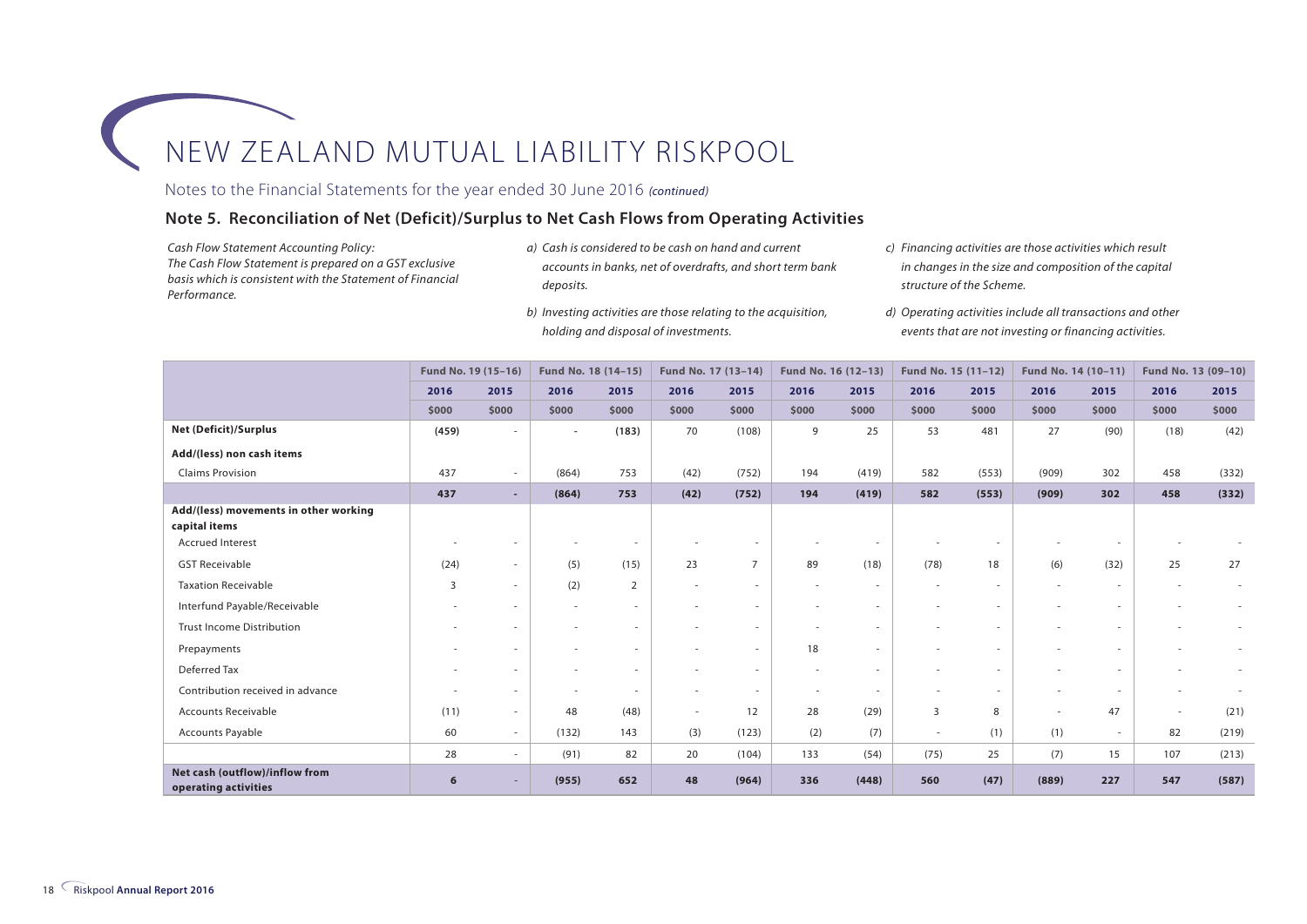|        | Fund No. 12 (08-09) | Fund No. 11 (07-08)      |        |                          | Fund No. 10 (06-07)      | Fund No. 9 (05-06)       |                          |                          | Fund No. 8 (04-05)       | Fund No. 7 (03-04) |       |        | Fund No. 6 (02-03) | Fund No. 1-5 (97-02)     |                          | <b>TOTAL</b> |                |
|--------|---------------------|--------------------------|--------|--------------------------|--------------------------|--------------------------|--------------------------|--------------------------|--------------------------|--------------------|-------|--------|--------------------|--------------------------|--------------------------|--------------|----------------|
| 2016   | 2015                | 2016                     | 2015   | 2016                     | 2015                     | 2016                     | 2015                     | 2016                     | 2015                     | 2016               | 2015  | 2016   | 2015               | 2016                     | 2015                     | 2016         | 2015           |
| \$000  | \$000               | \$000                    | \$000  | \$000                    | \$000                    | \$000                    | \$000                    | \$000                    | \$000                    | \$000              | \$000 | \$000  | \$000              | \$000                    | \$000                    | \$000        | \$000          |
| 159    | (136)               | 69                       | 341    |                          | 258                      | 293                      | (2,424)                  | (170)                    | (891)                    | (740)              | (335) | 8      | (493)              | 13                       | 82                       | (685)        | (3, 515)       |
| (195)  | (76)                | (61)                     | (738)  | 14                       | (336)                    | (1,633)                  | 1,356                    | (333)                    | 592                      | 744                | (233) | 334    | 564                | (83)                     | (122)                    | (1, 357)     | 6              |
| (195)  | (76)                | (61)                     | (738)  | 14                       | (336)                    | (1,633)                  | 1,356                    | (333)                    | 592                      | 744                | (233) | 334    | 564                | (83)                     | (122)                    | (1, 357)     | 6              |
|        |                     |                          |        |                          | $\overline{\phantom{a}}$ | 3                        | $\mathbf{1}$             |                          |                          |                    |       |        | 8                  |                          | $\overline{\phantom{a}}$ | 3            | 9              |
|        |                     |                          |        |                          |                          |                          |                          |                          |                          |                    |       |        |                    |                          |                          |              |                |
| (122)  | (16)                | (22)                     | 8      | (90)                     | $\overline{2}$           | 204                      | 191                      | 335                      | $\sim$                   | (367)              | 14    | (201)  | 9                  | (73)                     | $\overline{\phantom{a}}$ | (312)        | 195            |
|        | $\sim$              | $\sim$                   | $\sim$ |                          | $\overline{\phantom{a}}$ |                          | $\sim$                   |                          | $\sim$                   |                    | ٠     |        | $\sim$             | $\overline{\phantom{a}}$ | $\sim$                   |              | $\overline{2}$ |
|        | ٠                   |                          |        |                          | ٠                        |                          | $\sim$                   |                          | ٠                        |                    | ۰     |        | ٠                  |                          | $\overline{\phantom{a}}$ |              |                |
|        |                     |                          |        | $\overline{\phantom{a}}$ | $\sim$                   | $\overline{\phantom{a}}$ | $\sim$                   | $\overline{\phantom{a}}$ | ٠                        |                    |       |        | $\sim$             |                          | $\sim$                   |              |                |
|        |                     |                          |        |                          | ٠                        |                          | $\sim$                   |                          | $\overline{\phantom{a}}$ |                    |       |        | ٠                  |                          | $\sim$                   | 18           |                |
|        |                     |                          |        |                          |                          |                          | $\overline{\phantom{a}}$ |                          | ۰                        |                    |       |        |                    |                          | ٠                        |              |                |
|        |                     |                          |        |                          | $\sim$                   |                          | $\sim$                   |                          | $\sim$                   |                    |       |        |                    |                          |                          |              |                |
|        | 24                  | $\overline{\phantom{a}}$ | 58     | ٠                        | (1)                      | $\sim$                   | 57                       | $\overline{\phantom{a}}$ | 28                       | ۰                  | (1)   | (43)   | (1)                |                          | $\sim$                   | 25           | 133            |
| $\sim$ | (20)                | $\sim$                   | (2)    | $\sim$                   | (1)                      | $\sim$                   | (1)                      | $\sim$                   | (1)                      | 15                 | (1)   | $\sim$ | (1)                | $\sim$                   | (1)                      | 19           | (235)          |
| (122)  | (12)                | (22)                     | 64     | (90)                     | $\sim$                   | 207                      | 248                      | 335                      | 27                       | (352)              | 12    | (244)  | 15                 | (73)                     | (1)                      | (246)        | 104            |
| (158)  | (224)               | (14)                     | (333)  | (75)                     | (78)                     | (1, 133)                 | (820)                    | (168)                    | (272)                    | (348)              | (556) | 98     | 86                 | (143)                    | (41)                     | (2, 288)     | (3, 405)       |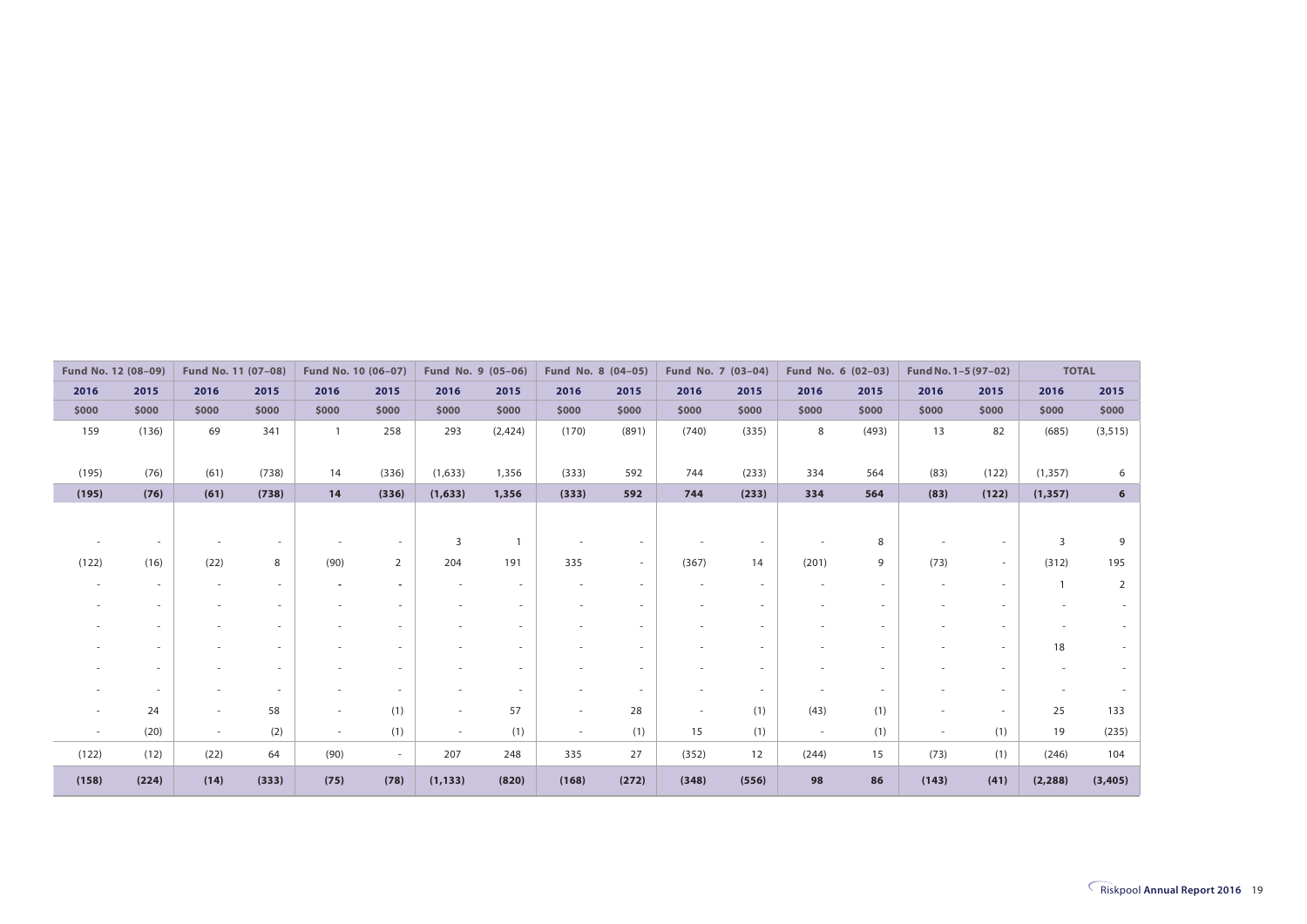Notes to the Financial Statements for the year ended 30 June 2016 *(continued)*

#### **Note 6. Claims**

|                                            | Fund No. 19 (15-16)      |                          | Fund No. 18 (14-15)      |          | Fund No. 17 (13-14) |                          | Fund No. 16 (12-13) |          | Fund No. 15 (11-12) |        | Fund No. 14 (10-11) |           | Fund No. 13 (09-10) |         |
|--------------------------------------------|--------------------------|--------------------------|--------------------------|----------|---------------------|--------------------------|---------------------|----------|---------------------|--------|---------------------|-----------|---------------------|---------|
|                                            | 2016                     | 2015                     | 2016                     | 2015     | 2016                | 2015                     | 2016                | 2015     | 2016                | 2015   | 2016                | 2015      | 2016                | 2015    |
|                                            | \$000                    | \$000                    | \$000                    | \$000    | \$000               | \$000                    | \$000               | \$000    | \$000               | \$000  | \$000               | \$000     | \$000               | \$000   |
| <b>Cumulative Claims Experience</b>        |                          |                          |                          |          |                     |                          |                     |          |                     |        |                     |           |                     |         |
| Claims paid - Prior year(s)                |                          | $\overline{\phantom{a}}$ | 81                       | $\sim$   | 452                 | 83                       | 862                 | 563      | 2,243               | 1,918  | 1,227               | 1,174     | 2,479               | 2,124   |
| Claims paid - Current year                 | 133                      | $\sim$                   | 362                      | 81       | 317                 | 368                      | 275                 | 299      | (27)                | 325    | 17,995              | 53        | 469                 | 355     |
| Claims Provision - Undiscounted            | (133)                    | $\sim$                   | 1,803                    | 3,201    | 823                 | 1,545                    | 1,577               | 858      | 61                  | 79     | 530                 | 17,695    | 414                 | 567     |
| Risk Margin - 75% PoA                      | 2,230                    | $\sim$                   |                          | $\sim$   | $\sim$              | $\sim$                   |                     |          |                     | $\sim$ |                     | $\sim$    |                     |         |
| Discounting                                | $\overline{\phantom{a}}$ | $\sim$                   | (36)                     | (109)    | (20)                | (42)                     | (54)                | (29)     | (2)                 | (4)    | (20)                | (1,011)   | (14)                | (30)    |
| Gross claims incurred (Paid and estimated) | 2,230                    | $\sim$                   | 2,210                    | 3.173    | 1,572               | 1,954                    | 2,660               | 1,691    | 2,275               | 2,318  | 19,732              | 17,911    | 3,348               | 3,016   |
| Less reinsurance received                  |                          | $\sim$                   |                          | $\sim$   | (440)               | $\overline{\phantom{a}}$ | (742)               | (245)    | (899)               | (286)  | (18, 448)           | (1, 335)  | (1,711)             | (800)   |
| Less reinsurance recoverable               | (1,660)                  | $\overline{\phantom{a}}$ | (1,878)                  | (2, 339) | (1,003)             | (1,661)                  | (1,818)             | (1, 318) | (21)                | (619)  | (1, 128)            | (16, 392) | (499)               | (1,095) |
| <b>Total Net Claims</b>                    | 570                      | ۰.                       | 332                      | 834      | 129                 | 293                      | 100                 | 128      | 1,355               | 1,413  | 156                 | 184       | 1,138               | 1,121   |
| <b>Claims Reconciliation</b>               |                          |                          |                          |          |                     |                          |                     |          |                     |        |                     |           |                     |         |
| <b>Claims Provision 1 July</b>             |                          | $\sim$                   | 3,092                    | $\sim$   | 1,503               | 1,738                    | 829                 | 1,502    | 75                  | 911    | 16.684              | 487       | 537                 | 881     |
| Claims paid - Current year                 | (133)                    | $\sim$                   | (362)                    | (81)     | (317)               | (368)                    | (275)               | (299)    | 27                  | (325)  | (17, 995)           | (53)      | (469)               | (355)   |
| Reinsurance recoveries received            |                          | $\sim$                   | $\overline{\phantom{a}}$ | $\sim$   | 440                 | $\overline{\phantom{a}}$ | 497                 | 100      | 613                 | 286    | 17,114              | 273       | 911                 | $\sim$  |
| Current year's claims received             | 2,230                    | $\overline{\phantom{a}}$ | $\sim$                   | 3,173    |                     | $\sim$                   |                     |          |                     |        |                     |           |                     |         |
| Current year's reinsurance recoverable     | (1,661)                  | $\sim$                   | $\overline{\phantom{a}}$ | (2, 339) | $\sim$              | $\sim$                   |                     | $\sim$   |                     | $\sim$ |                     |           |                     |         |
| Reassessment of prior years claims         | $\sim$                   | $\sim$                   | (503)                    | $\sim$   | (165)               | (385)                    | (28)                | (220)    | (58)                | (514)  | (28)                | 82        | 16                  | 24      |
| Movement in reinsurance recoveries         | 1,661                    | $\sim$                   | (460)                    | 2,339    | (658)               | 518                      | 500                 | (254)    | (598)               | (283)  | (15, 265)           | 15,895    | (595)               | (13)    |
| <b>Claims Provision at 30 June</b>         | 2,097                    | ۰.                       | 1,767                    | 3,092    | 803                 | 1,503                    | 1,523               | 829      | 59                  | 75     | 510                 | 16,684    | 400                 | 537     |

The Future Claims Administration Expense reflects the level of claims being handled. The table below shows the respective reserves for future claims administration expenses included in the claims provision.

| s Administration Reserve<br><b>Future</b><br>Ilaims | <b>PERSONA</b><br>$\sim$ |  | 248<br>______ | 726 |  | 182<br>$-$<br>___<br><b>STATE</b> | 39 |  |  | 10. |  | 20 | --<br>$-$ |  |
|-----------------------------------------------------|--------------------------|--|---------------|-----|--|-----------------------------------|----|--|--|-----|--|----|-----------|--|
|-----------------------------------------------------|--------------------------|--|---------------|-----|--|-----------------------------------|----|--|--|-----|--|----|-----------|--|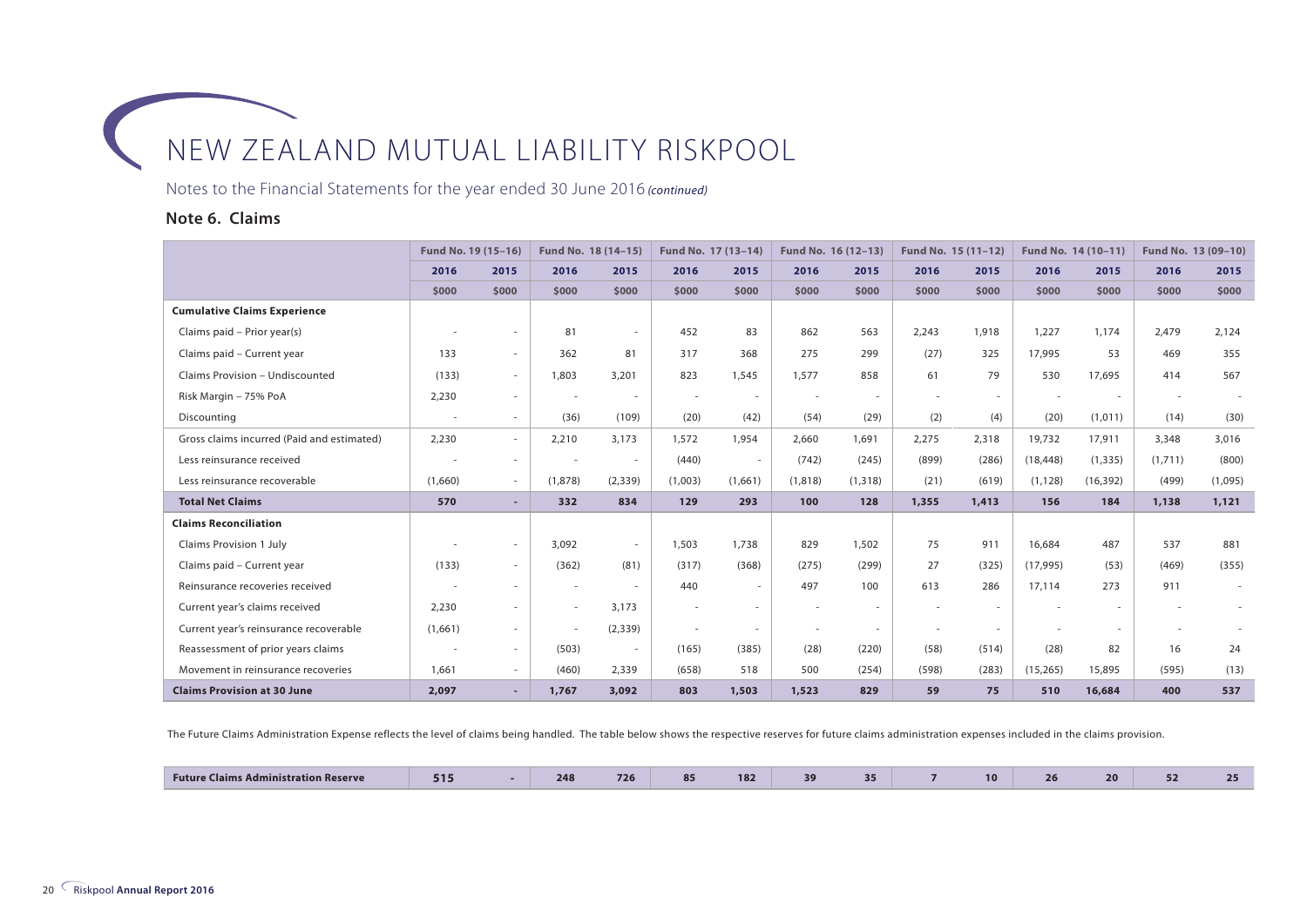| Fund No. 12 (08-09) |         | Fund No. 11 (07-08) |        |                          | Fund No. 10 (06-07) |           | Fund No. 9 (05-06) |                          | Fund No. 8 (04-05) |          | Fund No. 7 (03-04) |           | Fund No. 6 (02-03) |         | Fund No. 1-5 (97-02)     |           | <b>TOTAL</b> |
|---------------------|---------|---------------------|--------|--------------------------|---------------------|-----------|--------------------|--------------------------|--------------------|----------|--------------------|-----------|--------------------|---------|--------------------------|-----------|--------------|
| 2016                | 2015    | 2016                | 2015   | 2016                     | 2015                | 2016      | 2015               | 2016                     | 2015               | 2016     | 2015               | 2016      | 2015               | 2016    | 2015                     | 2016      | 2015         |
| \$000               | \$000   | \$000               | \$000  | \$000                    | \$000               | \$000     | \$000              | \$000                    | \$000              | \$000    | \$000              | \$000     | \$000              | \$000   | \$000                    | \$000     | \$000        |
|                     |         |                     |        |                          |                     |           |                    |                          |                    |          |                    |           |                    |         |                          |           |              |
| 7,931               | 7,218   | 5,916               | 5,541  | 12,877                   | 12,840              | 34,263    | 30,567             | 21,570                   | 21,261             | 17,026   | 16,604             | 23,149    | 23,159             | 15,195  | 15,144                   | 145,271   | 138,196      |
| $\overline{7}$      | 712     | (22)                | 375    | (45)                     | 37                  | 1,346     | 3,696              | 509                      | 309                | (236)    | 421                | (277)     | (9)                | 80      | 51                       | 20,886    | 7,073        |
| 380                 | 1,336   | 170                 | 226    | 378                      | 353                 | 949       | 2,512              | 645                      | 638                | 604      | 750                | 797       | 317                | 482     | 566                      | 9,480     | 30,643       |
| 44                  | 84      | 34                  | 45     | 94                       | 111                 | 85        | 145                | 58                       | 87                 | 75       | 114                | 29        | 40                 | 86      | 100                      | 2,735     | 727          |
| (12)                | (71)    | (6)                 | (11)   | (13)                     | (17)                | (32)      | (131)              | (21)                     | (31)               | (16)     | (36)               | (17)      | (13)               | (7)     | (15)                     | (270)     | (1, 550)     |
| 8,350               | 9,279   | 6,092               | 6,176  | 13,291                   | 13,324              | 36,611    | 36,789             | 22,761                   | 22,264             | 17,453   | 17,853             | 23,681    | 23,494             | 15,836  | 15,846                   | 178,102   | 175,089      |
| (1,000)             | (1,000) | $\sim$              | $\sim$ | (260)                    | (260)               | (21, 354) | (21, 354)          | (7, 128)                 | (7, 128)           | (1,749)  | (1,749)            | (24, 663) | (24, 663)          | (4,867) | (4,867)                  | (83, 261) | (63, 687)    |
| (338)               | (1,080) | (283)               | (285)  | $\sim$                   | $\sim$              | 2,036     | 2,147              | (1,360)                  | (1,037)            | (1, 452) | (2, 362)           | 2,077     | 2,209              | (216)   | (222)                    | (7, 543)  | (24, 054)    |
| 7,012               | 7,199   | 5,809               | 5,891  | 13,031                   | 13,064              | 17,293    | 17,582             | 14,273                   | 14,099             | 14,252   | 13,742             | 1,095     | 1,040              | 10,753  | 10,757                   | 87,298    | 87,348       |
|                     |         |                     |        |                          |                     |           |                    |                          |                    |          |                    |           |                    |         |                          |           |              |
| 1,349               | 1,309   | 260                 | 1,088  | 446                      | 810                 | 2,525     | 4,874              | 693                      | 602                | 828      | 1,052              | 344       | 462                | 651     | 777                      | 29,816    | 16,493       |
| (7)                 | (712)   | 22                  | (375)  | 45                       | (37)                | (1, 346)  | (3,696)            | (509)                    | (309)              | 236      | (421)              | 277       | 9                  | (80)    | (51)                     | (20, 886) | (7,073)      |
| $\sim$              | 502     | $\sim$              | $\sim$ | $\overline{\phantom{a}}$ | $\sim$              | $\sim$    | 2,520              | $\sim$                   | $\sim$             | $\sim$   | $\sim$             | $\sim$    | (19)               | $\sim$  | $\sim$                   | 19,575    | 3,662        |
| $\sim$              | $\sim$  | $\sim$              | $\sim$ | $\sim$                   | $\sim$              | $\sim$    | $\sim$             | $\overline{\phantom{a}}$ | $\sim$             | $\sim$   | $\sim$             | $\sim$    | $\sim$             | $\sim$  | $\overline{\phantom{a}}$ | 2,230     | 3,173        |
| $\sim$              | $\sim$  | $\sim$              | $\sim$ | $\overline{\phantom{a}}$ | $\sim$              | $\sim$    | $\sim$             | $\overline{\phantom{a}}$ | $\sim$             | $\sim$   | $\sim$             | $\sim$    | $\sim$             | $\sim$  | $\sim$                   | (1,661)   | (2, 339)     |
| (189)               | 133     | (83)                | (364)  | (31)                     | (298)               | (289)     | 2,530              | 175                      | 901                | 509      | 188                | 57        | 573                | (4)     | (72)                     | (621)     | 2,578        |
| (741)               | 117     | (1)                 | (89)   | $\sim$                   | (29)                | 112       | (3,703)            | 323                      | (501)              | (911)    | 9                  | 132       | (681)              | (6)     | (3)                      | (16, 507) | 13,322       |
| 412                 | 1,349   | 198                 | 260    | 460                      | 446                 | 1,002     | 2,525              | 682                      | 693                | 662      | 828                | 810       | 344                | 561     | 651                      | 11,946    | 29,816       |
|                     |         |                     |        |                          |                     |           |                    |                          |                    |          |                    |           |                    |         |                          |           |              |
|                     |         |                     |        |                          |                     |           |                    |                          |                    |          |                    |           |                    |         |                          |           |              |

| 26 55 20 |  |  | 20 26 15 33 30 7 15 33 25 13 15 13 15 1,143 1,188 |  |  |  |  |  |  |
|----------|--|--|---------------------------------------------------|--|--|--|--|--|--|
|          |  |  |                                                   |  |  |  |  |  |  |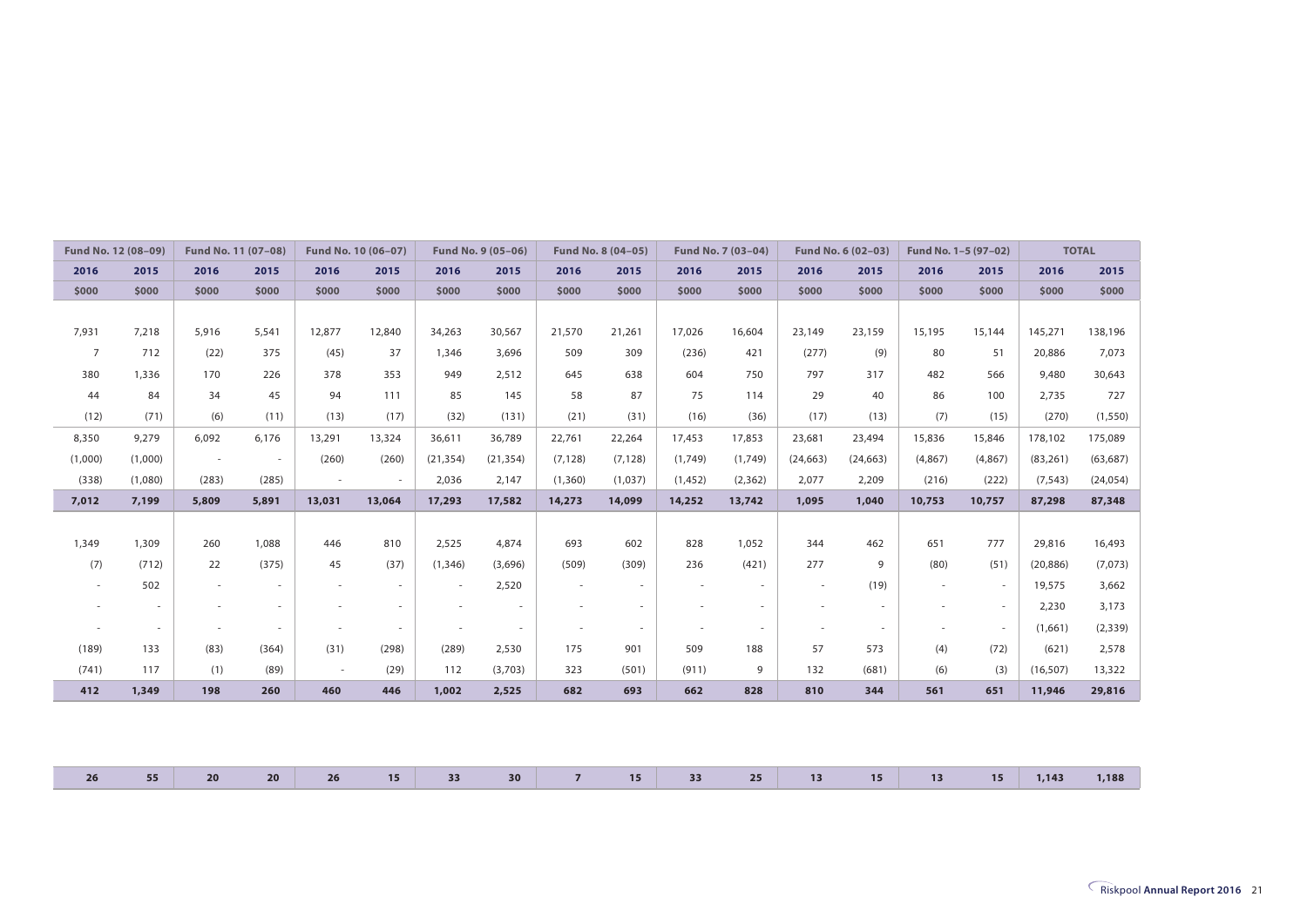Notes to the Financial Statements for the year ended 30 June 2016 *(continued)*

#### **Note 6. Claims (***continued***)**

#### *Claims*

*Accounting Policy: All claims are provided for when notified and claims provisions are recognised at management's best estimate of future expected claims costs. The claims provision includes provision for future expected claims settlement, incurred but not reported claims, and incurred but not enough reported. It also includes expected future claims handling costs.*

The claims provision is measured as the central estimate of expected future payments relating to claims incurred at the reporting date. The expected future payments include those in relation to claims incurred but not enough reported ("IBNER"). These claims are discounted in the financial statements at the average expected term to settlement.

Claims expense represents claim payments adjusted for movement in the claims provision. The estimation of the claims provision involves a number of key assumptions and is the most critical accounting estimate. Risk margins are held to allow for uncertainty surrounding the outstanding claims liability estimation process. Potential uncertainties include those relating to the actuarial models and assumptions, the quality of the underlying data used in the models, general statistical uncertainty and the general environment.

The risk margin is applied to the net central estimates in order to arrive at an overall net provision that is intended to provide a probability of sufficiency of 75%.

The Directors take all reasonable steps to ensure that they have appropriate information regarding claims exposures. External actuarial advice is sought and the use of other experts is used to assess open claims. However, given the uncertainty in establishing the liability, it is expected that the final outcome will be different from the original liability established. Changes in claims estimates impact profit and loss in the year in which the estimates are changed.

#### *Central Estimate of Claims Provision*

As at 30 June 2016 the central estimate of the claims provision was evaluated by Jeremy Holmes (Fellow of the NZ Society of Actuaries) of Melville Jessup Weaver in accordance with the requirements of NZ Society of Actuaries: *Professional Standards No. 4 General Insurance Business.*  The actuaries are satisfied as to the nature, sufficiency and accuracy of data used in the calculation of the outstanding claims liability.

The estimation of the claims provision is based on a claim by claim stochastic methodology adjusted for the impact of individual claim excess, excess of loss reinsurance, stoploss reinsurance and member's aggregate claim limits. Key assumptions used are inflation and discount rates, finalisation pattern, zero/non-zero claim probabilities and claim severity.

The interest rates used for discounting were gross yields to redemption of NZ government debt of appropriate duration taken from the NZ Debt Management office website. The rates range from 2.21% to 2.93% with duration to payment of 0.25 to 19.75 years. The mean interest rate is 2.07% with a mean duration to payment of 1.51 years.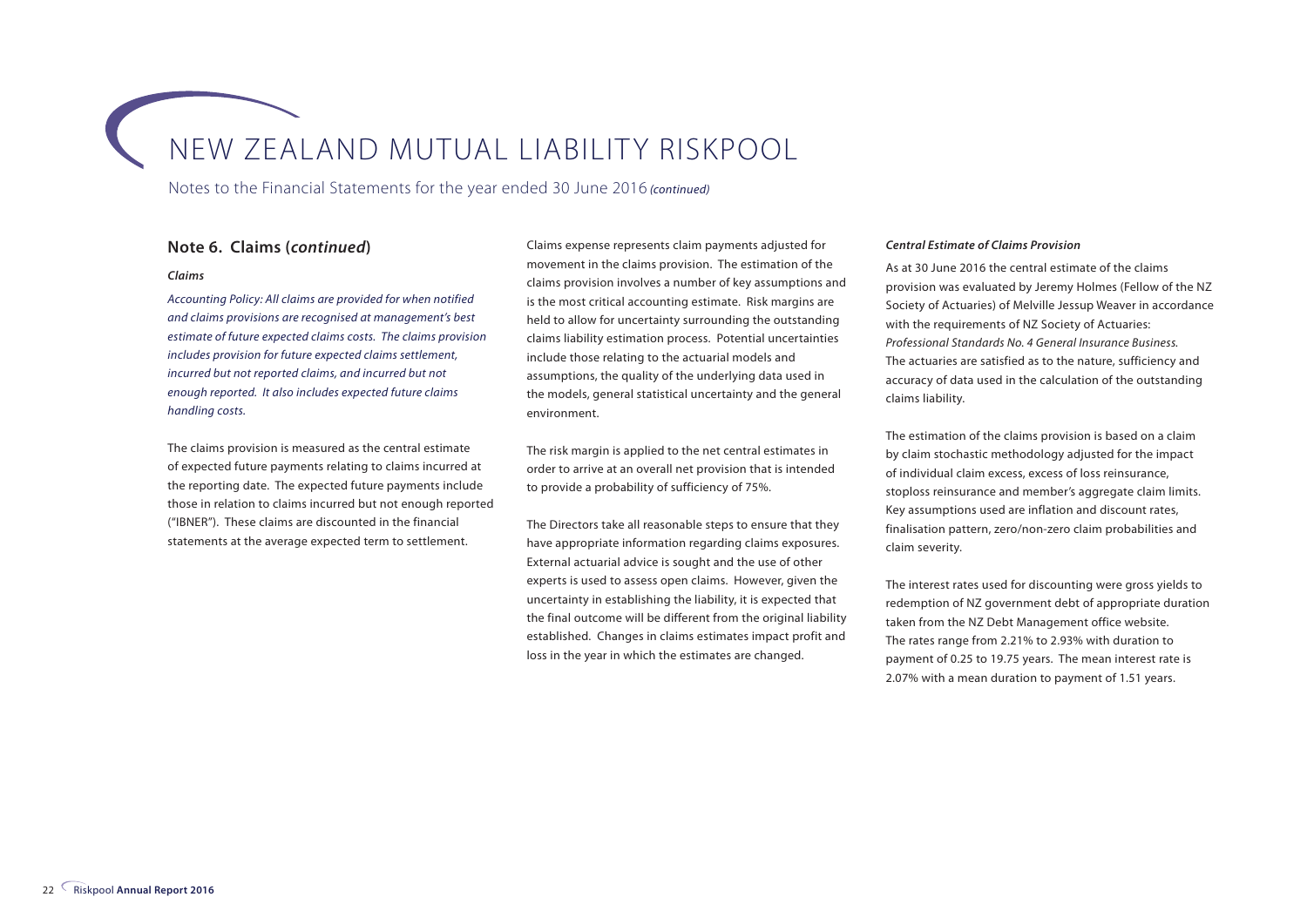The estimation of the claims provision is subject to a level of uncertainty. For 'leaky building' claims, the estimation is subject to a greater degree of uncertainty due to the nature of the claims, which are variable in size and settle over a longer term. The claims provision is considered the Fund Manager's best estimate as at the date of the signed accounts, but should be viewed in respect of the uncertainties.

#### *Areas of estimation uncertainties*

Many assumptions were made in arriving at the estimated figure of the claims provision and related reinsurance receivables. The final outcome will depend on many variables including the percentage of WHRS (Weathertightness Home Resolution Service) registrations that will not proceed, the percentage that will involve private certifiers and will have no impact on Riskpool and the contribution applied to other parties.

The estimate takes into account all known relevant factors and draws on Riskpool's historical experience of these types of claims and external actuarial advice. The figure invariably will be subject to upwards or downwards adjustments in the future as claims are resolved.

Additional sources of uncertainty relating to leaky buildings include unpredictable court outcomes and political interventions. A trend towards a reduced number of defendants to leaky claims is leaving councils under joint and several liability and are therefore liable for higher costs. Claims are now highly dependent on a relatively small number of large claims and defendants often choosing to keep information confidential for as long as possible. Some potential claims may not yet be recognised and multi-unit claims are not separately identified.

#### *Review of Assumptions*

The normal review of assumptions in the year to 30 June 2016 includes interest discounting, finalisation patterns, zero/non-zero claim probabilities and case estimate credibility assumptions.

The most sensitive assumption is the case estimate credibility. If each of the case estimate credibility factors were decreased by 10% the baseline discounted 75% PoA outstanding claims net of reinsurance would increase by \$0.754M. Similarly a 10% increase would result in a \$0.551M decrease.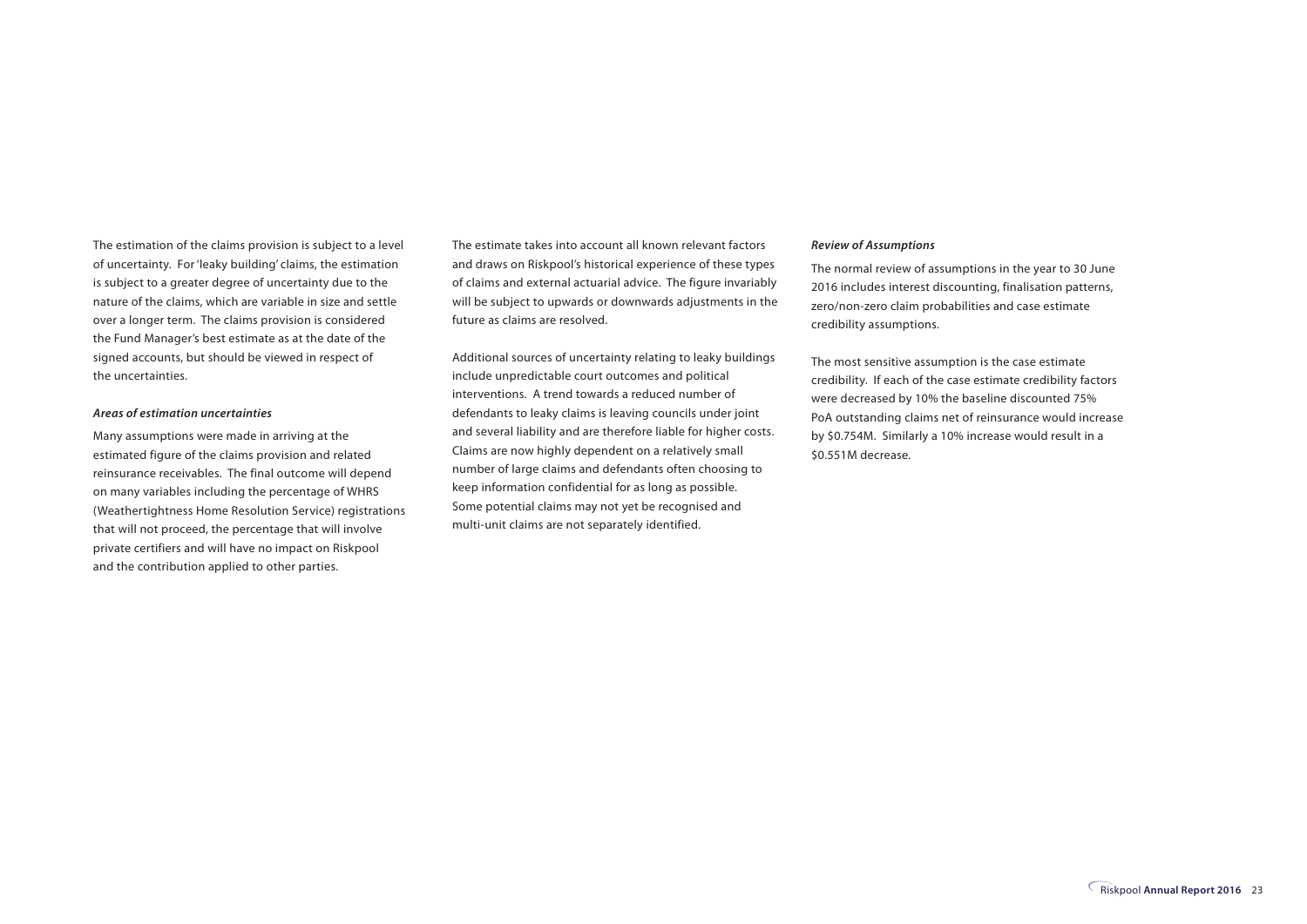Notes to the Financial Statements for the year ended 30 June 2016 *(continued)*

#### **Note 7. Reinsurance**

*Reinsurance Recoveries Accounting Policy:*

*Reinsurance recoveries are provided for when the claims incurred exceed the reinsurance excess level. These debtors are stated at estimated realisable value.*

#### *Reinsurance Receivable Reconciliation*

|                                                       | Fund No. 19 (15-16) |                          | Fund No. 18 (14-15)      |        | Fund No. 17 (13-14) |        | Fund No. 16 (12-13) |       | Fund No. 15 (11-12) |       | Fund No. 14 (10-11) |        | Fund No. 13 (09-10) |       |
|-------------------------------------------------------|---------------------|--------------------------|--------------------------|--------|---------------------|--------|---------------------|-------|---------------------|-------|---------------------|--------|---------------------|-------|
|                                                       | 2016                | 2015                     | 2016                     | 2015   | 2016                | 2015   | 2016                | 2015  | 2016                | 2015  | 2016                | 2015   | 2016                | 2015  |
|                                                       | \$000               | \$000                    | \$000                    | \$000  | \$000               | \$000  | \$000               | \$000 | \$000               | \$000 | \$000               | \$000  | \$000               | \$000 |
| Reinsurance Receivable 1 July                         |                     |                          | 2,339                    | $\sim$ | 1.661               | 1.144  | 1,318               | 1,572 | 619                 | 902   | 16,392              | 496    | 1.095               | 1,108 |
| Reinsurance recoveries received                       |                     | $\overline{\phantom{a}}$ | $\overline{\phantom{a}}$ | $\sim$ | (440)               | $\sim$ | (497)               | (100) | (613)               | (286) | (17, 114)           | (273)  | (911)               |       |
| Current year's reinsurance recoverable                | .765                |                          | (342)                    | 2,556  | (154)               | 672    | 1.112               | (32)  | 16                  | 60    | 1,921               | 16,196 | 347                 | 89    |
| Reinsurance Receivable - Undiscounted at 30 June      | ,765                |                          | 1.997                    | 2,556  | 1.067               | 1,816  | 1,933               | ,440  | 22                  | 676   | 1.199               | 16,419 | 531                 | 1,197 |
| Discounting                                           | (105)               | $\sim$                   | (119)                    | (217)  | (64)                | (155)  | (115)               | (122) | (1)                 | (57)  | (71)                | (27)   | (32)                | (102) |
| <b>Reinsurance Receivable - Discounted at 30 June</b> | 1,660               |                          | 1,878                    | 2,339  | 1,003               | 1,661  | 1,818               | 1,318 | 21                  | 619   | 1,128               | 16,392 | 499                 | 1,095 |

Reinsurance is discounted in line with the discounting terms of the claims provision.

Individual excess of loss and stoploss reinsurance is organised on a Fund Year basis.

Included in the reinsurance recoveries is an amount following a commutation with Swiss Re of the first layer of reinsurance and a portion of the upper layers for fund years 3 to 10. There is reinsurance for the remainder of the higher layers. Each Fund entered into a reinsurance contract with the effect that the Funds had maximum claims paying exposure of: Fund 1 \$2M, Fund 2 \$2.5M, Funds 3, 4 & 5 \$3M, Fund 6 \$3.25M, Fund 7 \$3.5M, Funds 8 & 9 \$4M, Fund 10 \$6M, Fund 11 \$1.5M, Fund 12 \$1.625M, Fund 13 \$1M, Fund 14 \$0, Fund 15 \$1.35M and Funds 16 to 19 \$0. Refer to the commutation comment above. However Funds 7 to 9 do not have reinsurance cover for WHRS "leaky homes" claims and Funds 10 and thereafter do not have reinsurance cover for any "leaky homes" claims. All claims for Funds 14 and 16 to 19 are covered by reinsurance. There are 22 low risk members that were covered for WHRS and Non-WHRS claims for fund years 13 to 19, these risks being fully reinsured.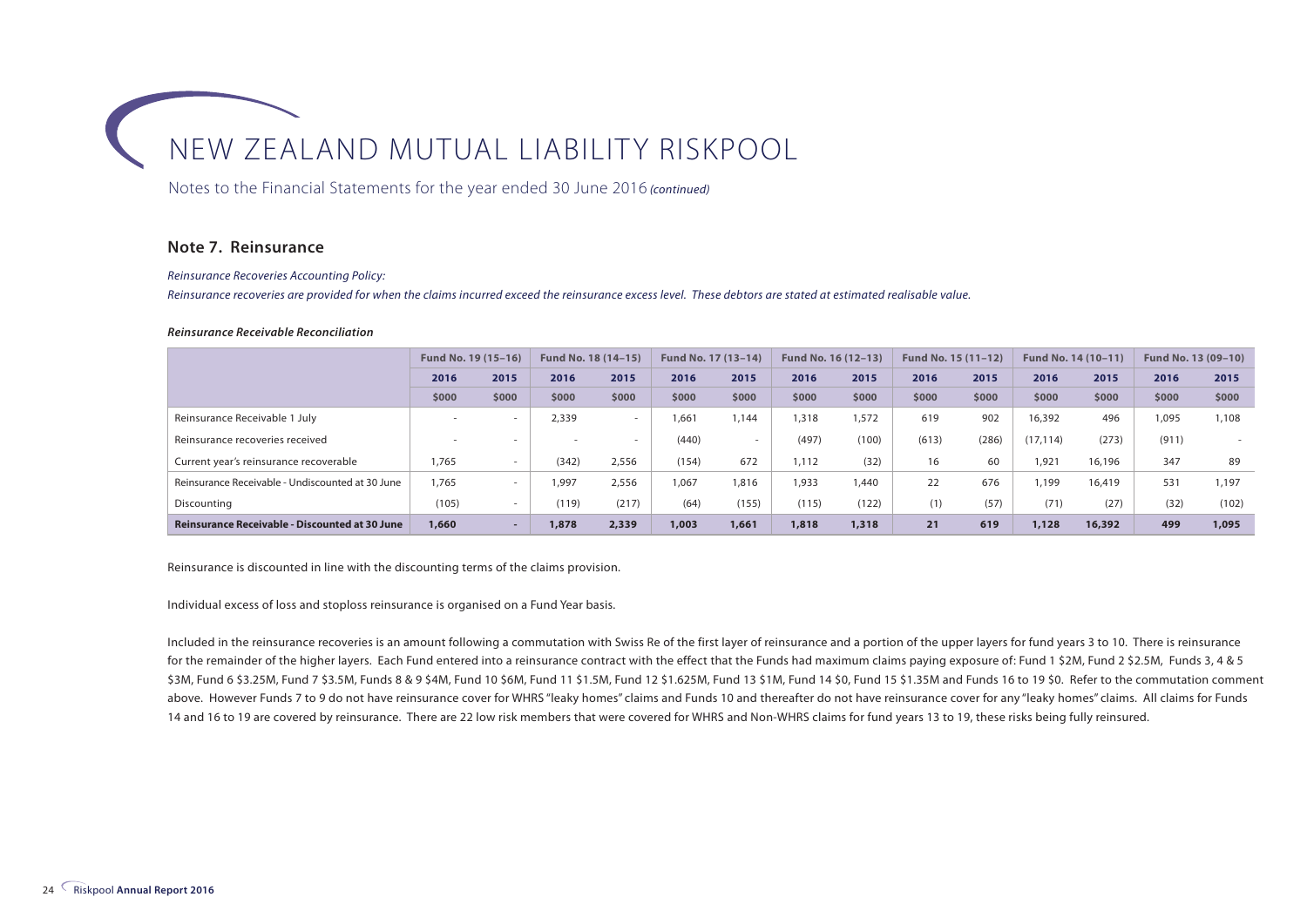| Fund No. 12 (08-09) |       | Fund No. 11 (07-08) |       | Fund No. 10 (06-07) |       |          | Fund No. 9 (05-06) |        | Fund No. 8 (04-05) |       | Fund No. 7 (03-04) |                          | <b>Fund No. 6 (02-03)</b> | Fund No. 1-5 (97-02) |       |           | <b>TOTAL</b> |
|---------------------|-------|---------------------|-------|---------------------|-------|----------|--------------------|--------|--------------------|-------|--------------------|--------------------------|---------------------------|----------------------|-------|-----------|--------------|
| 2016                | 2015  | 2016                | 2015  | 2016                | 2015  | 2016     | 2015               | 2016   | 2015               | 2016  | 2015               | 2016                     | 2015                      | 2016                 | 2015  | 2016      | 2015         |
| \$000               | \$000 | \$000               | \$000 | \$000               | \$000 | \$000    | \$000              | \$000  | \$000              | \$000 | \$000              | \$000                    | \$000                     | \$000                | \$000 | \$000     | \$000        |
| 1,080               | 964   | 285                 | 374   |                     | 29    | (2, 147) | 556,               | 1,037  | 1,538              | 2,362 | 2,353              | (2, 209)                 | (1, 528)                  | 222                  | 225   | 24.054    | 10,732       |
|                     | (502) | $\sim$              |       |                     |       | ۰        | (2,520)            | $\sim$ |                    |       |                    |                          | 19                        |                      |       | (19, 575) | (3,663)      |
| (721)               | 718   | 16                  | (63)  |                     | (29)  | (18)     | (1, 382)           | 409    | (405)              | (818) | 228                | $\overline{\phantom{a}}$ | (905)                     | 10 <sup>°</sup>      | 18    | 3,543     | 17,721       |
| 359                 | 1,180 | 301                 | 311   |                     |       | (2, 165) | (2, 346)           | 1,446  | 1,133              | ,544  | 2,581              | (2,209)                  | (2, 414)                  | 232                  | 243   | 8,022     | 24,792       |
| (21)                | (100) | (18)                | (26)  |                     |       | 129      | 199                | (86)   | (96)               | (92)  | (219)              | 132                      | 205                       | (17)                 | (21)  | (480)     | (738)        |
| 338                 | 1,080 | 283                 | 285   |                     |       | (2,036)  | (2, 147)           | 1,360  | 1,037              | 1,452 | 2,362              | (2,077)                  | (2, 209)                  | 215                  | 222   | 7,542     | 24,054       |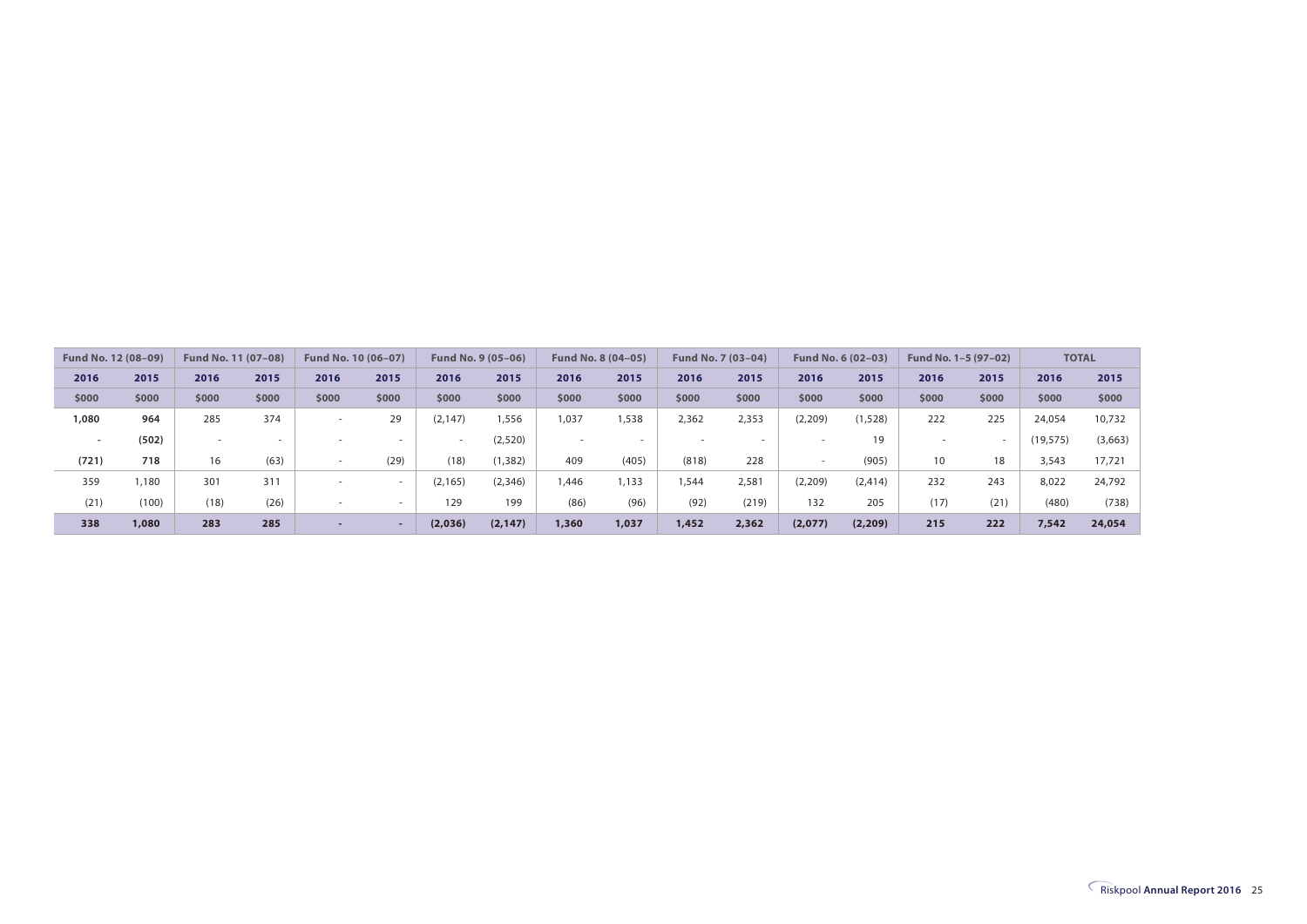Notes to the Financial Statements for the year ended 30 June 2016 *(continued)*

#### **Note 8. Financial Instruments**

#### *Carrying value of Financial Assets and Financial Liabilities*

#### *Financial Assets and Liabilities*

The carrying amounts of all financial assets and liabilities are considered to be equivalent to their market value, which for these assets and liabilities is also considered to be fair value. All fixed interest investments were managed around a 90 day duration and carry a minimum Standard and Poor's credit rating of "A1" or equivalent.

|                                               | 2016  | 2015   |
|-----------------------------------------------|-------|--------|
|                                               | \$000 | \$000  |
|                                               |       |        |
| <b>Financial Asset: Loans and Receivables</b> |       |        |
| Bank & Cash Equivalents                       | 1,536 | 3,824  |
| <b>Sundry Debtors</b>                         | 54    | 81     |
| Reinsurance Receivable                        | 7,542 | 24,054 |
| <b>Total Loans and Receivables</b>            | 9,132 | 27,959 |
|                                               |       |        |
| <b>Financial Liability: Amortised Cost</b>    |       |        |
| <b>Accounts Payable</b>                       | 195   | 174    |
| <b>Total Amortised Cost</b>                   | 195   | 174    |

#### **Note 9. Subsequent Events**

There have been no other material events after 30 June 2016 that requires adjustment to or disclosure in the financial statements.

#### **Note 10. Going Concern**

These financial statements have been prepared on a going concern basis.

For Funds 7, 9 to 15, and 18 to 19, while the total liabilities exceed total assets indicating a shortfall in equity, a going concern basis is appropriate because the Trustee is able to levy the members of the Funds to cover any shortfall in equity in any Fund under the terms of the Deed of Trust. In addition, the Scheme provides mutual protection from risk on a discretionary basis, insofar as the Trustee has the ability to not pay a claim if the Trustee determines that the individual Funds of the Scheme are not in a position to do so. The Trustee also has the ability, under certain circumstances, to merge several of the Funds thus reducing or eliminating any deficit.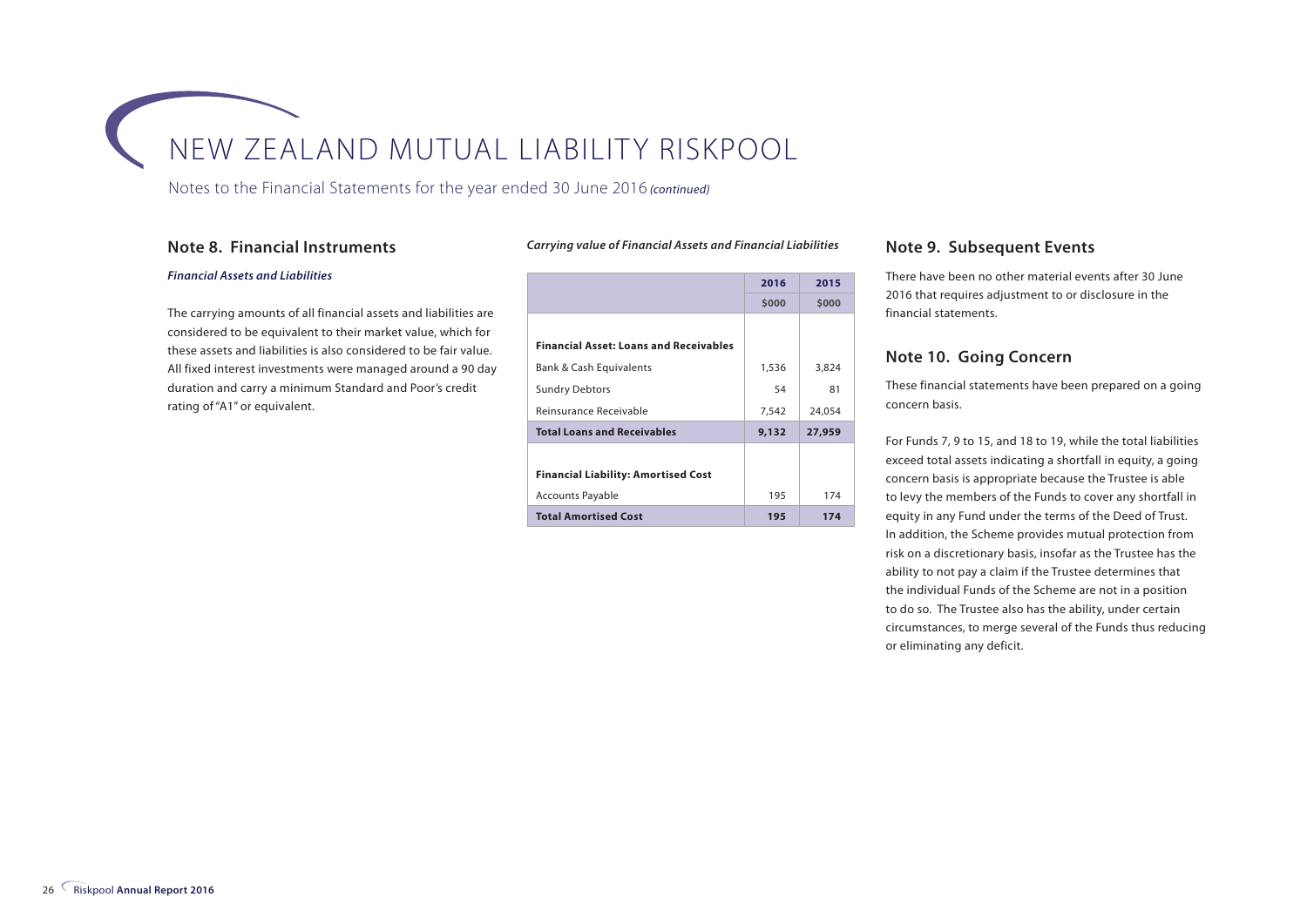

#### 1. DEFINITIONS

#### In these Rules:

*'Board'* means the Board of Directors formed pursuant to clause 5 of the Deed of Trust;

#### *'Coverage'* is defined in Rule 8;

*'Claim'* means any claim made under the Protection Wording;

*'Deed of Trust'* means the deed dated the 1st day of July 1997 establishing the Scheme (as amended from time to time);

*'Fund'* means each separate annual fund established pursuant to clause 4 of the Deed of Trust; *'Fund Year'* has a corresponding meaning; the first Fund Year is from 4.00 pm on 30 June 1997 to 4.00 pm on 30 June 1998; subsequent Fund Years are from 4.00 pm on 30 June in a calendar year to 4.00 pm on 30 June in the next calendar year, unless otherwise determined by the Board;

*'Fund Manager'* means the Fund Manager appointed pursuant to clause 10 of the Deed of Trust;

*'Member'* means any person or body (whether incorporated or not) admitted as a member of the Scheme pursuant to clause 11.1 of the Deed of Trust and these Rules; *'Membership'* has a corresponding meaning;

*'Protection Wording'* means, in relation to any particular Member and Fund Year, the combined liability protection wording issued to that Member by the Scheme setting out the risks covered by the Scheme and the terms, conditions

and limits in respect of those risks: this term equates to the term '*Guidelines*' in clause 8.1 of the Deed of Trust;

*'Scheme'* means the scheme more formally known as the New Zealand Mutual Liability Riskpool;

*'Scheme Manager'* means the Scheme Manager appointed pursuant to clause 9 of the Deed of Trust.

#### 2. PURPOSE AND STATUS OF RULES

- **2.1** The purpose of these Rules is to set out the administrative mechanisms by which the Scheme is administered so as to put the purpose and intent of the Deed of Trust into effect.
- **2.2** In the case of conflict between the provisions of the three principal constituent documents of the Scheme, which are the Deed of Trust, these Rules and the Protection Wording, the Deed of Trust shall prevail over the Scheme's Rules which shall prevail over the Protection Wording.

#### 3. OFFER OF MEMBERSHIP AND NOTICES

- **3.1** An offer of Membership may be made to any organisation or person approved for admission by the Board.
- **3.2** Membership of the Scheme is by Fund, so one Member may hold one or more Memberships.
- **3.3** An offer to become a Member of a Fund must include:
	- a) A copy of the Protection Wording unless this has already been provided;
- b) A copy of the Deed of Trust unless this has already been provided;
- c) An up-to-date copy of these Rules unless this has already been provided; and
- d) An indication of the initial contribution payable for the new Fund Year as determined by the Board.

#### 4. ACCEPTANCE OF MEMBERSHIP OFFER

A body becomes a Member of a Fund by:

- a) Notifying the Scheme Manager in writing that it has accepted the offer of Membership; and
- b) Paying the initial contribution for that Fund Year as determined by the Board within 20 days of the start of the Fund Year (or for such longer period as determined by the Board) failing which, unless otherwise determined by the Board, the offer of Membership lapses.

#### 5. MEMBERSHIP OBLIGATIONS

- **5.1** By its acceptance of an offer of Membership a Member agrees that:
	- a) The Deed of Trust and these Rules as amended from time to time constitute a contract between the Scheme and the Member subject to Rule 5.3;
	- b) The Member will be bound by the Deed of Trust and these Rules as amended from time to time and perform the obligations of a Member under the same accordingly;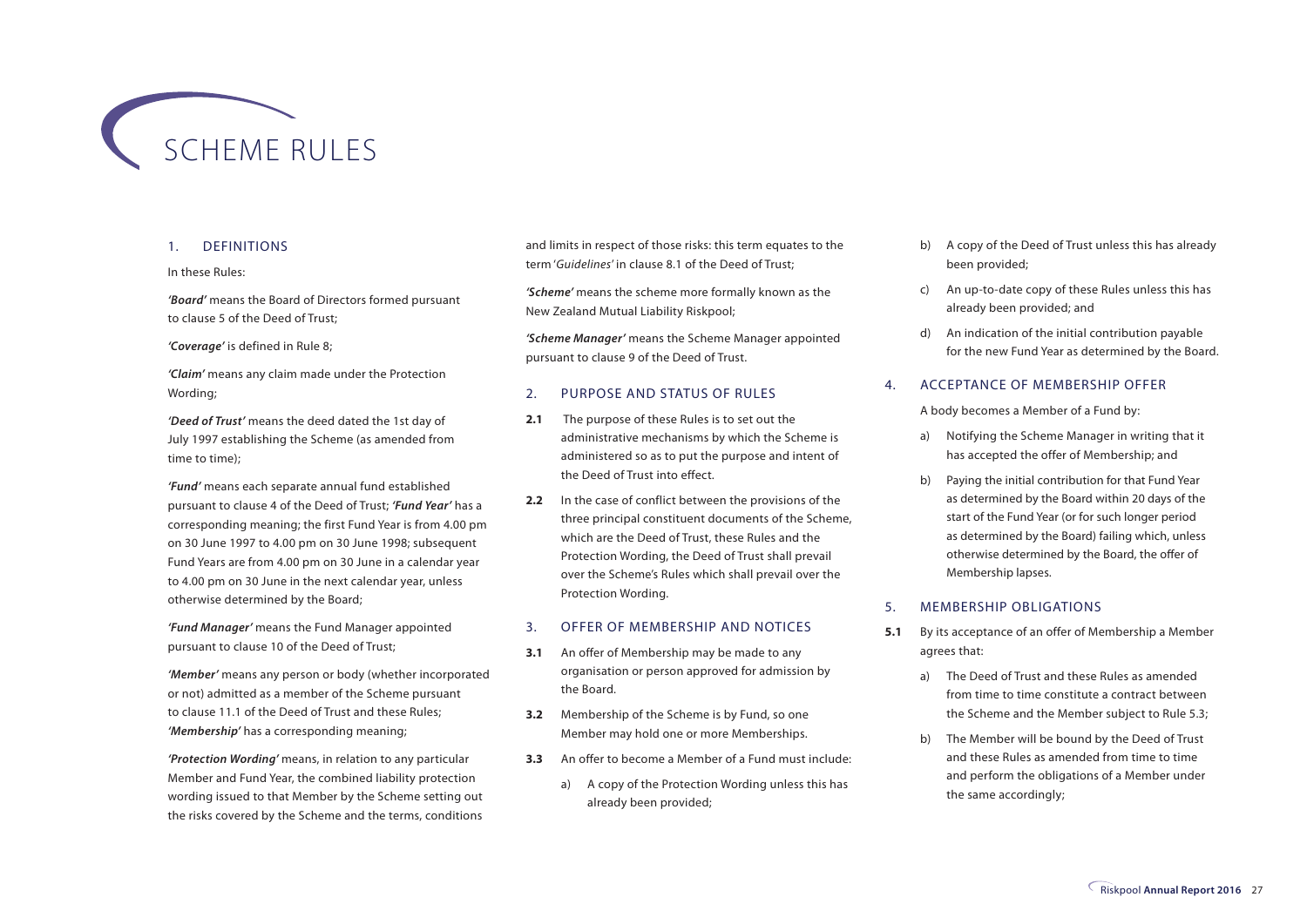#### SCHEME RULES

- The Member will make available to the Scheme Manager or Fund Manager all information and data which the Scheme Manager or Fund Manager reasonably requires in order to determine the claims and risk management experience of the Member for the purpose of assessing contributions;
- d) The Scheme Manager shall be permitted (but not obligated) to carry out a risk management audit or otherwise inspect the Member's property and operations at any time; and
- e) The Scheme Manager may examine and audit the Member's books and records at any time (but only so far as they relate to the Membership of the Scheme or risks covered by the Scheme).
- **5.2** For the avoidance of doubt, the contract the subject of Rule 5.1 (a) is a contract between a Member and the Scheme only and the contract does not create, as between a Member and any other Member or Members, any joint rights or obligations or any mutual rights or obligations.
- **5.3** To the extent, if any, to which a provision of these Rules or the Deed of Trust provides or implies:
	- a) Anything in any way contrary to Rule 5.2; or
	- b) That the Scheme is constituted a joint or mutual agent for its Members or any of them –

that provision is, to that extent, inoperative and does not form part of the legal relationship between a Member and the Scheme.

#### 6. END OF MEMBERSHIP

- **6.1** Membership ends when and only when the Fund is closed.
- **6.2** The Board shall determine when a Fund and its accounts will be closed and final results for the Fund determined and declared.
- **6.3** Except in the event of the Scheme being wound up, no Member has any entitlement to be paid any amount on account of surplus for a Fund unless:
	- a) The accounts for the Fund have been closed and final results determined and declared; and
	- b) The Board has determined that a distribution or return should be paid to Members in respect of that Fund.
- **6.4** In the event that a Member is entitled to a distribution of a Fund's surplus, any amount due will be set-off against:
	- a) Any contribution or other monies due but unpaid by the Member to the Scheme; and
	- b) Any unrecovered loss or expense incurred by the Scheme by, through or in connection with the Member.

#### 7. MEMBERS' CONTRIBUTIONS

- **7.1** Members' contributions are determined by the Board.
- **7.2** In the event that a Member fails to comply with the Deed of Trust, these Rules or a direction from the Board and in so doing, in the opinion of the Board, exposes the Scheme to an increased, additional or readily avoidable risk or financial loss (including loss of interest) or additional expense the Board may:
- a) Require the Member to top up its initial contribution to the relevant Fund to cover that increased, additional or readily avoidable risk; or
- b) Require the Member to pay an additional contribution for the relevant Fund to cover that loss or expense; or
- c) Exclude or limit that increased, additional or readily avoidable risk from the Member's Coverage.

#### 8. COVERAGE (PAYMENT OF CLAIMS)

Subject always to the Deed of Trust and these Rules, the Scheme will indemnify each Member for damages or compensation in accordance with the Protection Wording. This is the definition of 'Coverage'. Coverage is only available once any other insurance has been fully utilised.

#### 9. RECOURSE TO SCHEME ASSETS ONLY

For the payment of any Claim or the performance of any obligation of the Scheme, recourse may be had solely to the relevant Fund and no claim may be made or endorsed by a Member against:

- a) Any Trustee of the Scheme;
- b) Except in the case of negligence or other breach of duty, any employee or agent of the Scheme;
- c) Any other Fund; or
- d) Any person described in clauses 13.1.1 to 13.1.4 of the Deed of Trust.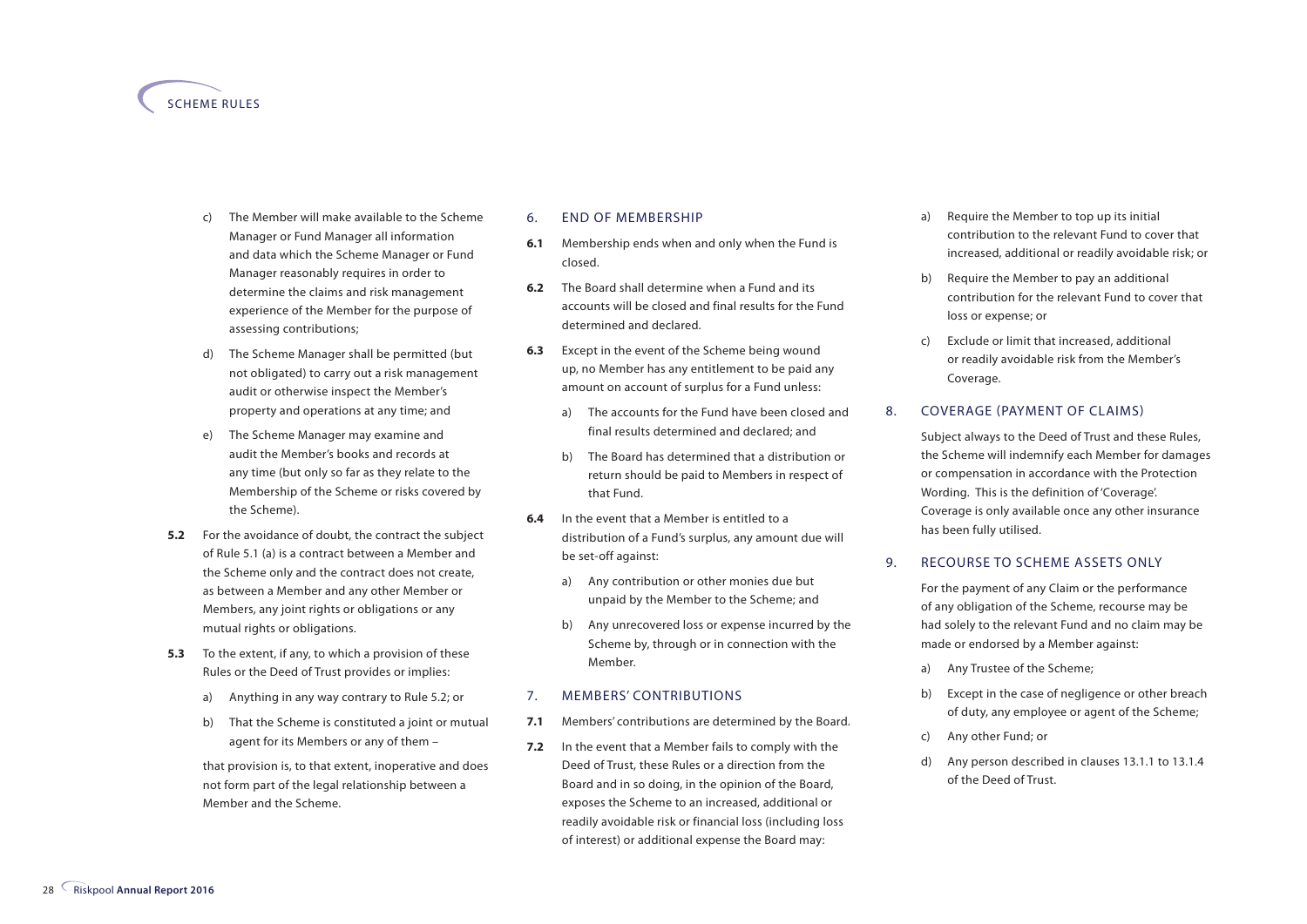

#### 10. REIMBURSABLE DEDUCTIBLE OR EXCESS

If the Scheme pays a deductible or excess amount referred to in a Protection Wording the Member shall reimburse the Scheme within 14 days of written notice from the Scheme.

#### 11. NOTICE OF CLAIMS

Notice in writing must be given as soon as possible to the Scheme Manager by the Member:

- a) Of any occurrence, circumstance, claim, statement of claim, summons or proceedings or of any impending prosecution, inquest or inquiry, or knowledge of any occurrence or circumstances which may subsequently give rise to a Claim, irrespective of its quantum; and
- b) Of any change materially affecting or varying any of the facts or circumstances existing at the commencement of Membership that shall come to the knowledge of the Member. A Member's knowledge shall be deemed to include the knowledge of any person whose knowledge would at law be that of the Member.

#### 12. ADMISSIONS NOT TO BE MADE

The Member shall not make any admission, offer, promise or give any indemnity in respect of a Claim or potential Claim or Claim circumstance or potential Claim circumstance without the written consent of the Board.

#### 13. INFORMATION TO BE PROVIDED

The Member must provide to the Scheme Manager and any loss adjuster, solicitor or other agent appointed by the Scheme Manager with respect to a Claim or potential Claim all information requested by such party in the manner and format requested.

#### 14. GRANT OR REFUSAL OF INDEMNITY

- **14.1** Subject to clause 8.2 of the Deed of Trust, the Board shall advise the Member as soon as practicable after receipt of a Claim as to whether the Scheme grants or refuses indemnity.
- **14.2** Without limiting the discretions of the Board under the Deed of Trust, the Scheme may choose not to indemnify the Member against any Claim or Claim circumstance and may withdraw any indemnity previously granted where the Member has:
	- a) Breached or failed to comply with a condition or obligation in the Protection Wording or under the Deed of Trust or these Rules or committed any other act or made any other omission which entitles the Board to reduce or cancel a Member's Coverage under Rule 21; and
	- b) The Scheme is prejudiced by that breach, failure, act or omission.

#### 15. SUBROGATION

The Member agrees that in the event of payment of any Claim by the Scheme, the Scheme will be subrogated to all the rights of the Member against any person or other legal entity deemed responsible for the Claim, and in such event, the Member shall render to the Scheme Manager, loss adjuster, solicitor or other agent appointed by the Scheme Manager all assistance other than pecuniary, as is reasonably necessary to effect recovery.

#### 16. SETTLEMENT OF CLAIMS

- **16.1** If the Scheme Manager so desires, it may take over the conduct in the name of the Member the defence or settlement of any claim against the Member.
- **16.2** On notifying a Claim or Claim circumstance, the Member shall promptly take at its own expense all reasonable steps to prevent other loss, personal injury or property damage arising out of the same or similar conditions, but such expense shall not be recoverable from the Scheme.
- **16.3** The Member shall use its best endeavours to preserve any damaged or defective property which might prove necessary or useful by way of evidence in connection with any Claim and except where some other course is required by Rule 16.2, but only so far as may reasonably be practical, the Member must not make any alteration or repair to any premises, machinery, fittings, appliances or plant without the consent of the Scheme until the Scheme has had an opportunity of inspection.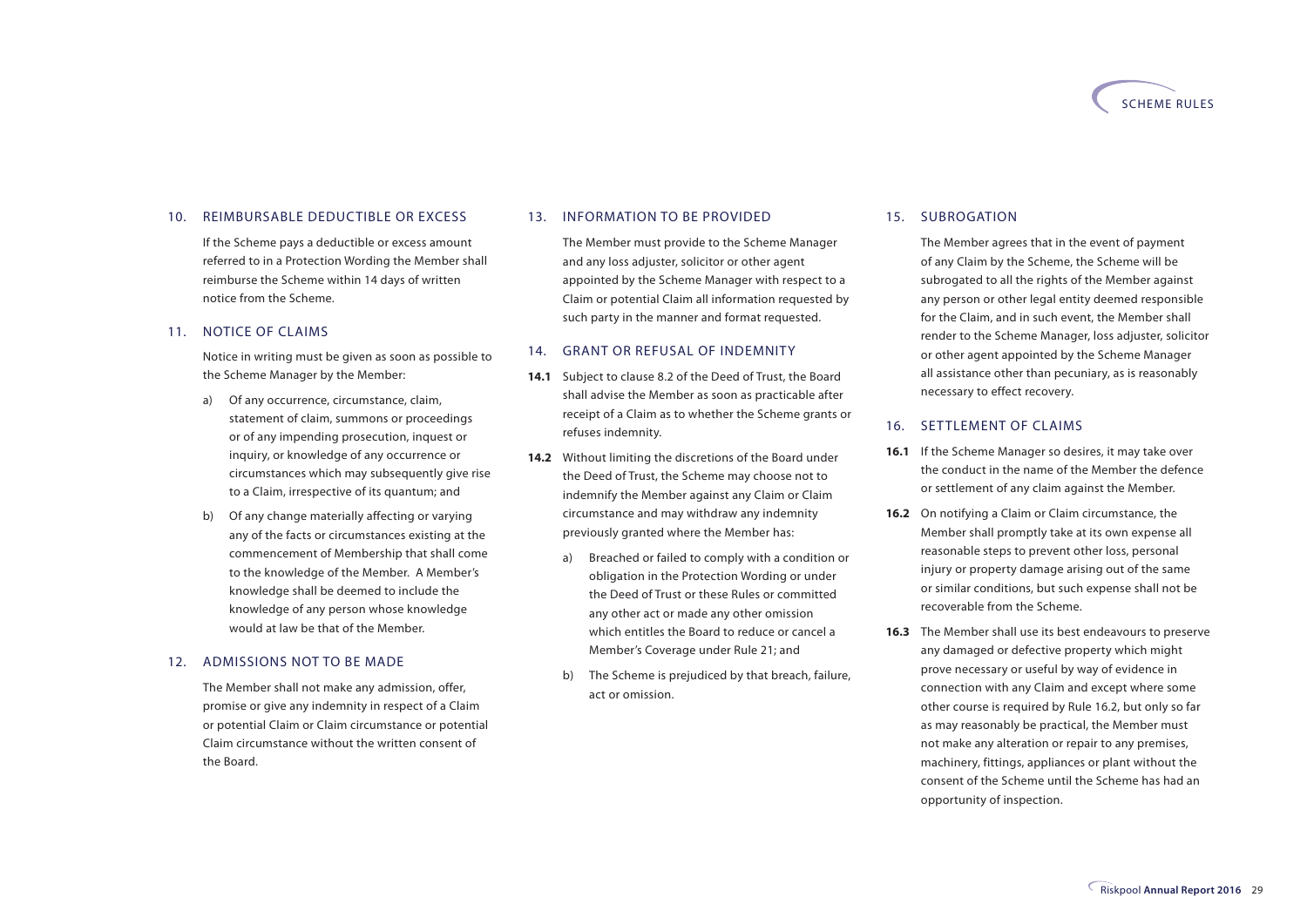#### SCHEME RULES

- **16.4** The Scheme has full discretion to conduct any proceedings in connection with any Claim.
- **16.5** The Scheme is entitled to prosecute in the name of the Member, at its own expense and for its own benefit, any claim for indemnity or damages or otherwise.
- **16.6** Notwithstanding Rules 16.1, 16.4 and 16.5, a Member shall not be required to contest any legal proceedings unless a solicitor (to be mutually agreed upon by the Member and the Scheme) advises that such proceeding should be contested, with the reasonable probability of success or partial success.

#### 17. MEMBERS' LITIGATION RESPONSIBILITIES

In connection with any litigation or claim settlement negotiations conducted by the Scheme in the name of a Member, or any action taken by the Scheme in exercise of its rights of subrogation:

- a) if a personal appearance by an elected member, officer or agent of the Member is necessary at any conference, in any Court or elsewhere, the expense of such an appearance shall be borne or paid by the Member;
- b) The Member shall fully co-operate by supplying any information and assistance requested by the Scheme Manager and any loss adjuster, solicitor or other agent appointed by the Scheme Manager or the Scheme with respect to the litigation claim;

c) The Member may, upon notice in writing, prevent a settlement proposed by the Scheme of litigation or a claim brought or made against the Member, but if it does so and the claim is ultimately settled (or judgement is ultimately given) for a higher amount, then notwithstanding Rule 8, the Member must pay as estimated by the Board all amounts (including interest and legal costs) which exceed the amounts that the Scheme would have had to pay if the claim had been settled as proposed by the Scheme.

#### 18. AUTOMATIC REINSTATEMENT

Upon notification to the Scheme of a Claim, cover under the Protection Wording shall be reinstated for such amount as may be ultimately paid by the Scheme in respect of such Claim up to the limit, if any, imposed by the Protection Wording.

#### 19. CONTRIBUTION FROM OTHER INSURERS

When a loss paid is recoverable under an insurance policy, then the Scheme reserves its rights to seek full recovery from the insurer.

#### 20. NOTICE TO SHOW CAUSE WHY ALL OR SOME COVERAGE SHOULD NOT BE CANCELLED

In the event that a Member (in this Rule referred to as the 'Defaulting Member'):

- a) Fails to comply with the reasonable directions of the Scheme as to the conduct of its operations so as to minimise risks;
- b) Fails to make available to the Scheme Manager or Fund Manager all information and data which either of them reasonably require in order to determine the claim and risk management experience of the Member for the purpose of assessing contributions;
- c) Fails to permit the Scheme Manager to carry out a risk management audit or otherwise inspect the Member's property and operations;
- d) Fails to permit the Scheme Manager to examine and audit the Member's books and records (but only so far as they relate to its Membership(s) of the Scheme or risks covered by the Scheme);
- e) Fails to pay contributions due to the Scheme within the time prescribed by these Rules or by the Board;
- f) Commits any other breach of these Rules which is not remedied within the time specified in a notice to the Defaulting Member - then in that regard the Board may by notice in writing to the Defaulting Member require that it show to the Scheme good cause within 14 days why all or some of its Coverage should not be cancelled.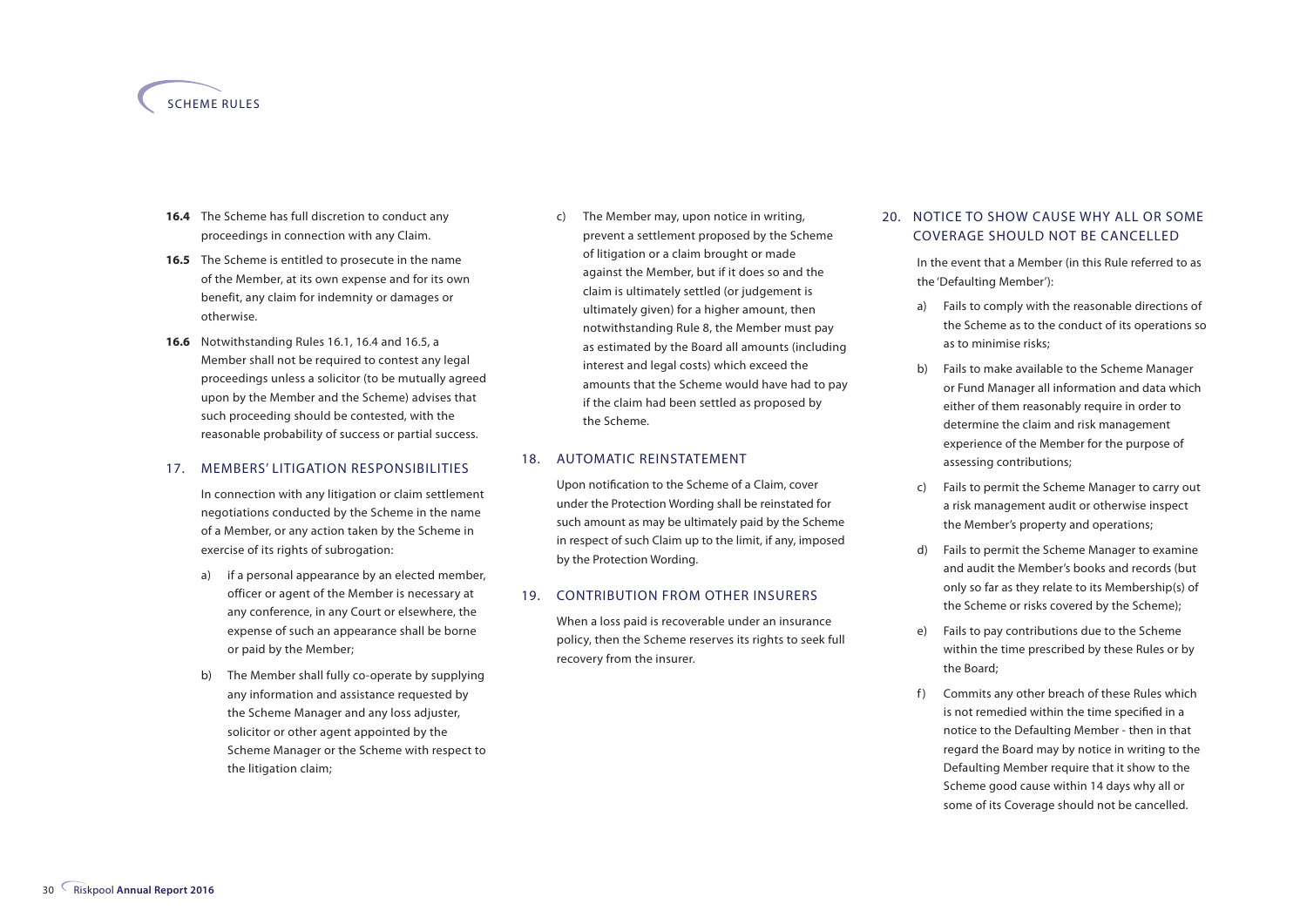

#### 21. REDUCTION OR CANCELLATION OF COVERAGE

- **21.1** The Board may, by special resolution, cancel or reduce Coverage for a Member by giving that Member notice in writing to that effect where the Member:
	- a) Fails to comply with the duty of utmost good faith;
	- b) Fails to comply with the duty of disclosure;
	- c) Has made any fraudulent claim to the Scheme or under any contract of insurance; or
	- d) Fails to show sufficient cause to the contrary in response to a notice issued pursuant to Rule 20.
- 21.2 A notice of reduction or cancellation of Coverage takes effect at whichever occurs first between
	- a) The time when a policy of insurance between the Member and an insurer, being a policy of insurance that is intended by the Member to replace all or a good proportion of the cancelled Coverage is entered into; and
	- b) At 4.00 pm on the 30th day after the day on which notice was given to the Member (or such later time as specified in the notice).
- **21.3** Cancellation or reduction of Coverage does not vary or waive the obligations of a Member to comply with the Deed of Trust and the provisions of these Rules.

#### 22. REASONABLE CARE BY MEMBERS

#### Members shall:

- a) Exercise reasonable care that only competent employees are employed;
- b) Take reasonable measures to maintain all premises, fittings and plant in a safe and sound condition;
- c) Take all reasonable precautions to prevent loss or damage to property and personal injury;
- d) Take all reasonable precautions to prevent the manufacture, sale or supply of defective products;
- e) Take all reasonable precautions to prevent the release, issue, tender or supply of defective or erroneous advice or information;
- f) Comply and ensure that its employees, servants and agents comply with all statutory obligations, by-laws or regulations imposed on or by any local authority and
- g) At their own expense take all reasonable action to trace, recall or modify any item, document, information, advice or product manufactured, constructed, erected, installed, altered, repaired, serviced, treated, sold, supplied, distributed, prepared, provided, issued or tendered by the Member (including any container thereof other than a vehicle) containing any defect, error or deficiency of which the Member has knowledge or has reason to suspect.

#### 23. SCHEME DOES NOT WARRANT RISK LEVELS

Each Member acknowledges that neither the Scheme's rights to make inspections nor the making thereof nor any report thereon constitutes an agreement or the assumption of an obligation, on behalf of or for the benefit of the Member or others, to determine or warrant that such property or operations are safe or represent any particular level of risk to liability.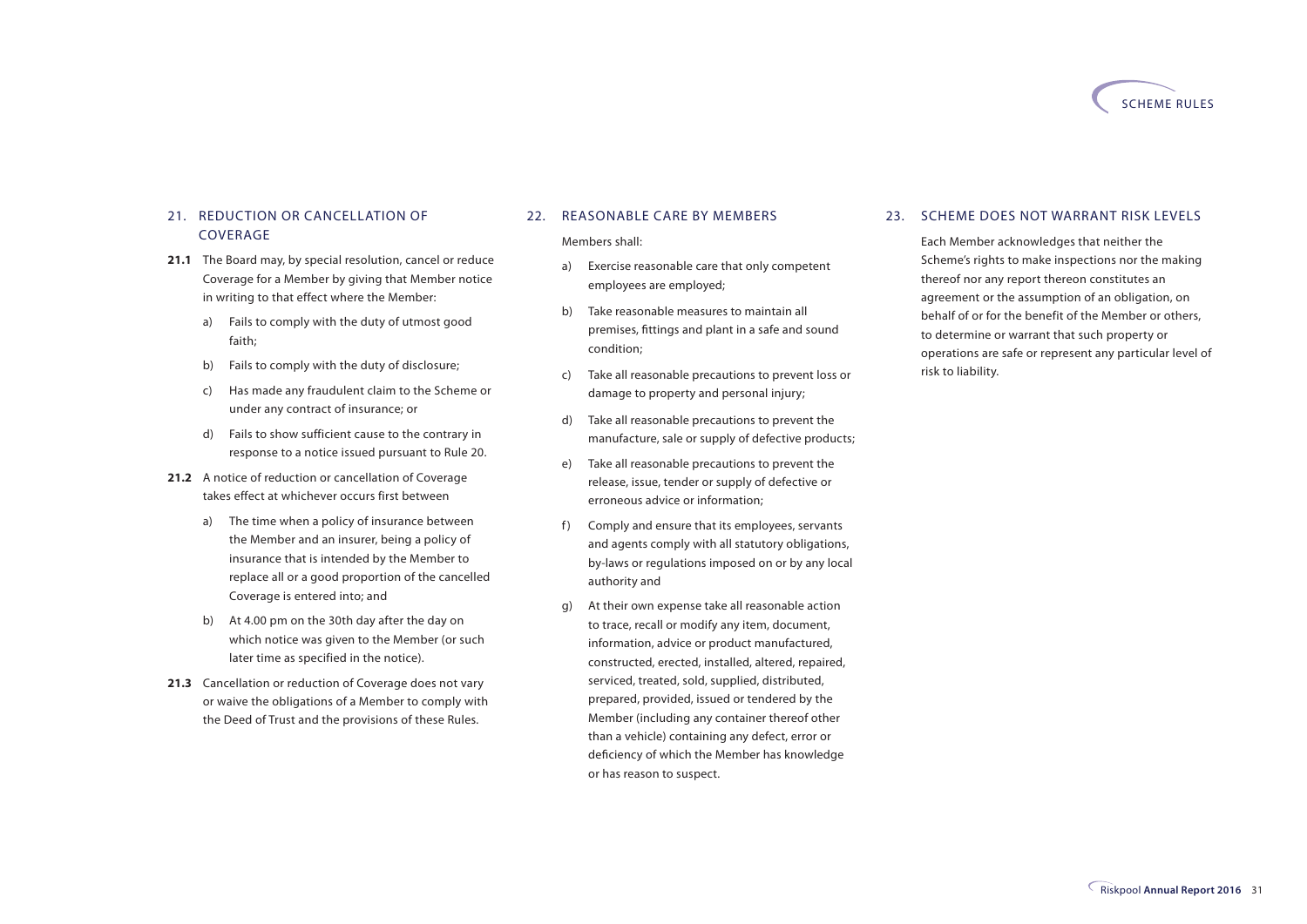## 2015–16 FUND YEAR MEMBERSHIP

Carterton District Council Chatham Islands Council Christchurch City Council Clutha District Council Environment Southland Far North District Council Gore District Council Hauraki District Council Hurunui District Council Hutt City Council Invercargill City Council Kaipara District Council Kapiti Coast District Council Masterton District Council Matamata-Piako District Council New Plymouth District Council Northland Regional Council Opotiki District Council Otorohanga District Council Palmerston North City Council Porirua City Council

Queenstown Lakes District Council Ruapehu District Council Selwyn District Council South Taranaki District Council South Wairarapa District Council Stratford District Council Taranaki Regional Council Tasman District Council Taupo District Council Waikato Regional Council Waimakariri District Council Waimate District Council Waipa District Council Wairoa District Council Waitaki District Council Waitomo District Council West Coast Regional Council Whakatane District Council Whangarei District Council

#### **Membership enquiries are welcome and should be referred to:** Legal Officer New Zealand Mutual Liability Riskpool P O Box 5521, Wellington 6140 Attention: Jane Brown Telephone: 04 978 1268 Facsimile: 04 978 1260 E-mail: jane.brown@riskpool.org.nz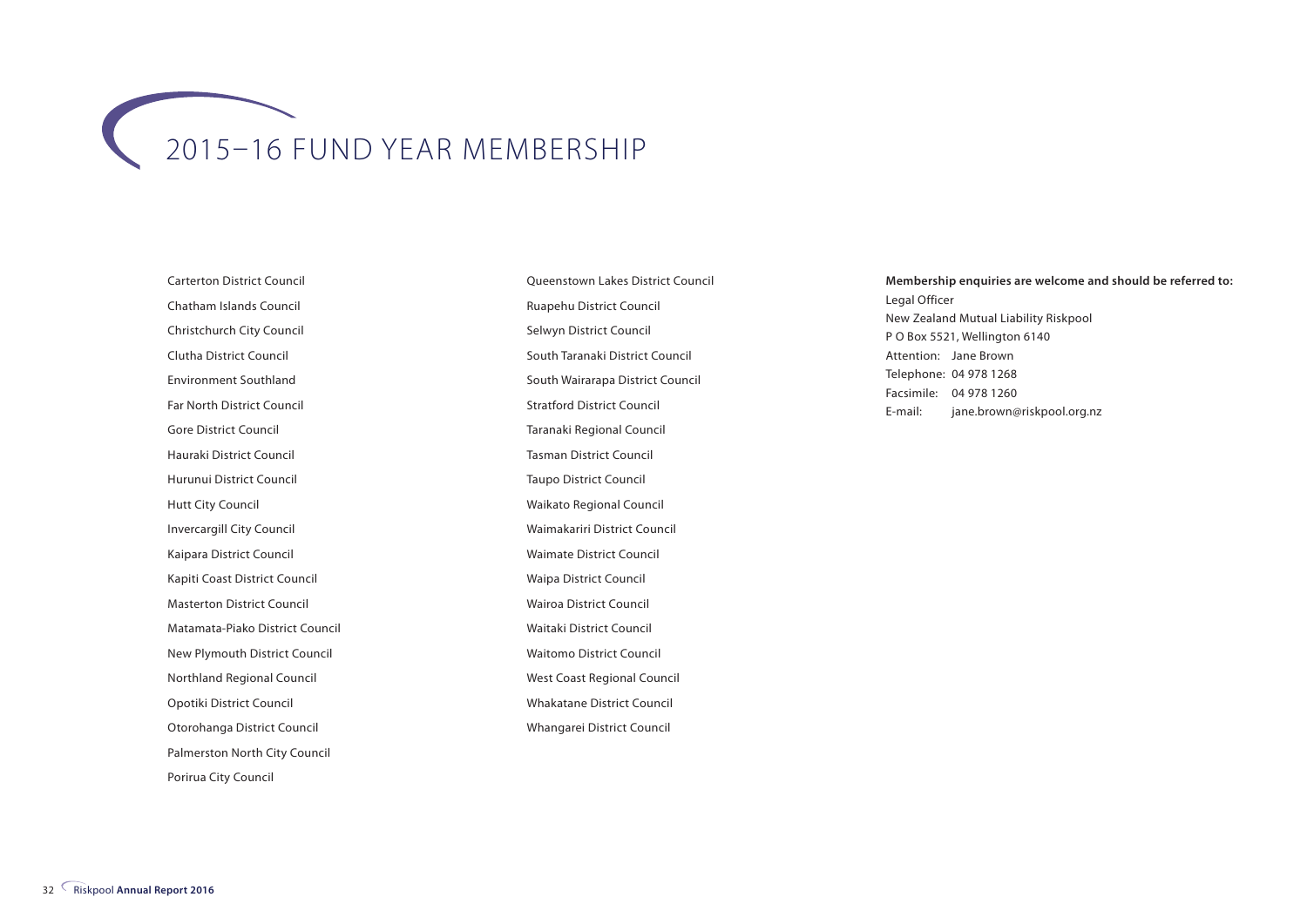# LOCAL GOVERNMENT MUTUAL FUNDS TRUSTEE LIMITED

#### DIRECTORY

| <b>Registered Office</b> | 9th Floor                                                           |              |
|--------------------------|---------------------------------------------------------------------|--------------|
|                          | Civic Assurance House                                               |              |
|                          | 116 Lambton Quay                                                    |              |
|                          | PO Box 5521                                                         |              |
|                          | Wellington 6140                                                     |              |
| Directors                | Andrew Aitken (Chairman)                                            | Auckland     |
|                          | Michael Hannan                                                      | Auckland     |
|                          | <b>Tony Marryatt</b>                                                | Christchurch |
|                          | Jim Palmer                                                          | Christchurch |
|                          | Bryan Taylor (Advisory Director)                                    | Auckland     |
| Scheme & Fund Manager    | Civic Assurance                                                     |              |
| Claims Manager           | Jardine Lloyd Thompson Limited                                      |              |
| <b>Scheme Solicitors</b> | Heaney & Partners                                                   |              |
| <b>Scheme Auditors</b>   | Dave Shadwell, Deloitte Limited<br>On behalf of the Auditor-General |              |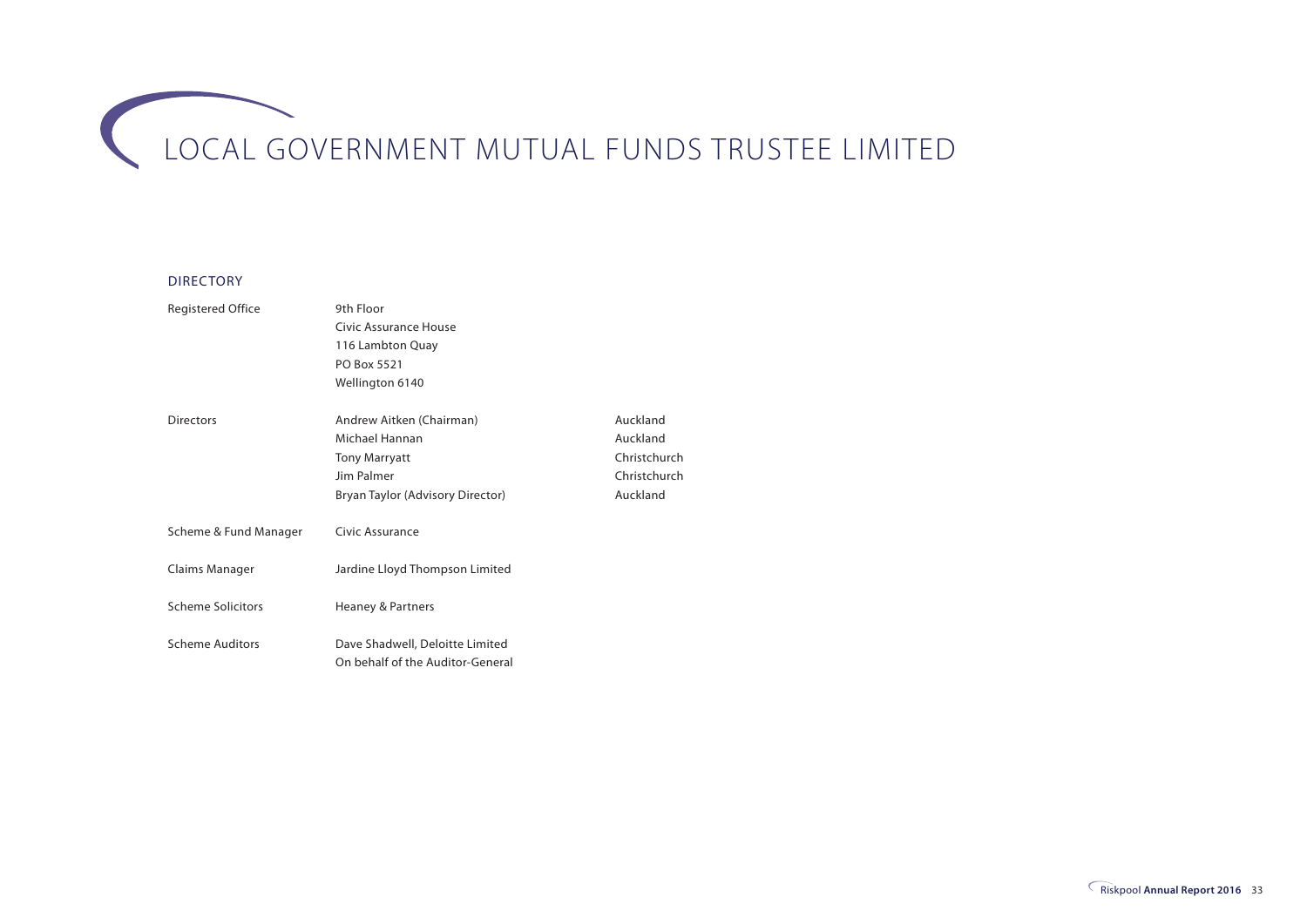#### **NEW ZEALAND LOCAL GOVERNMENT INSURANCE CORPORATION LIMITED**  $(''LGIC'')$

**AND**

#### **LOCAL GOVERNMENT MUTUAL FUNDS TRUSTEE LIMITED**

("Trustee Company")

This document is an amalgamation of the DEED OF TRUST dated 1 July 1997 and the provisions of the DEED OF VARIATION OF DEED OF TRUST dated 22 June 2007

34 Riskpool **Annual Report 2016**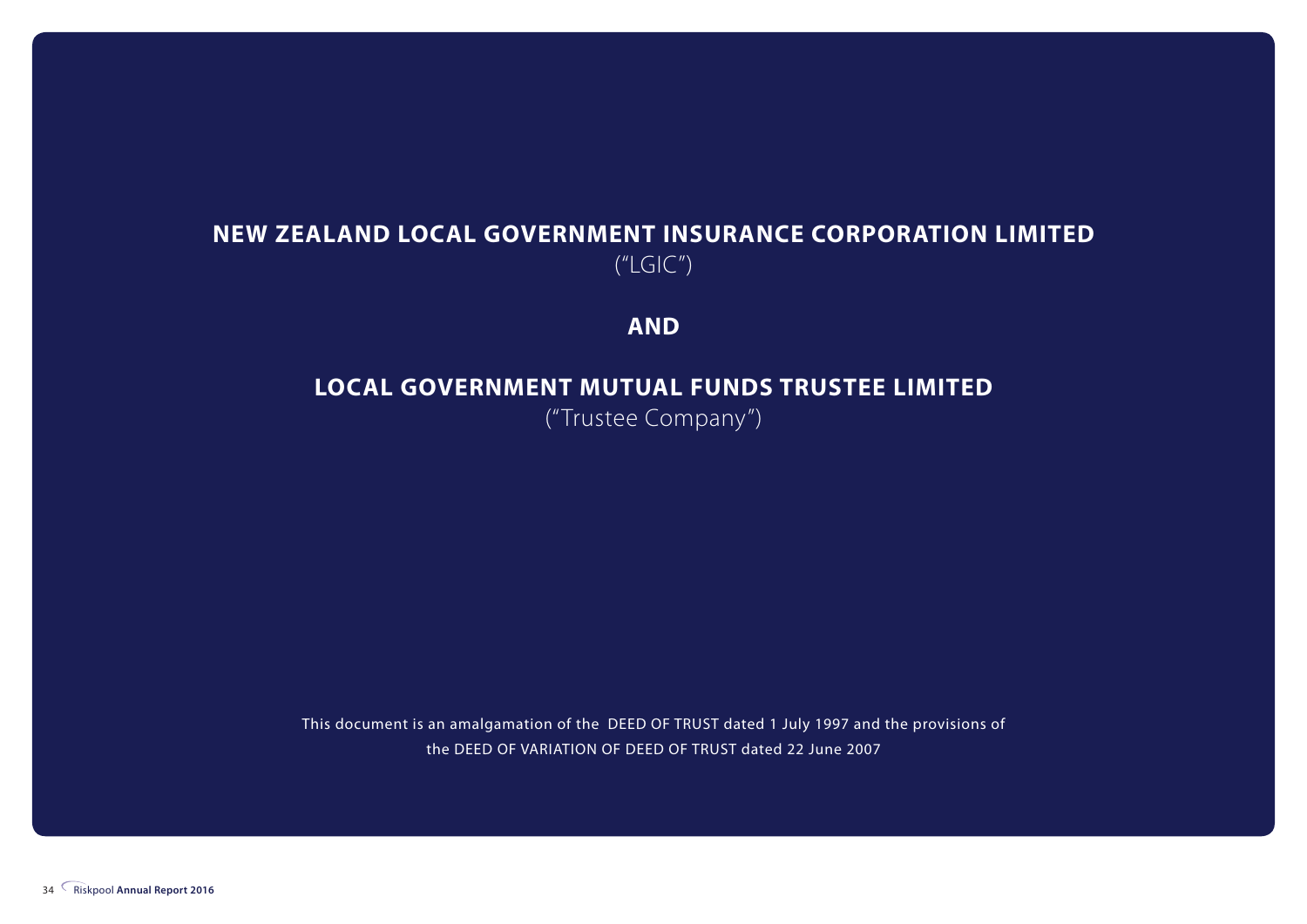**THIS DEED OF TRUST made the 1st day of July 1997**

#### **PARTIES**

**NEW ZEALAND LOCAL GOVERNMENT INSURANCE CORPORATION LIMITED** at Wellington ("LGIC")

**LOCAL GOVERNMENT MUTUAL FUNDS TRUSTEE LIMITED** ("Trustee Company")

#### **BACKGROUND**

- A. LGIC is a Local Authority Trading Enterprise as that term is defined in the Local Government Act 1974.
- B. Trustee Company is a company incorporated under the Companies Act 1993 and is a wholly owned subsidiary of LGIC.
- C. LGIC, in consultation with Jardine, has agreed to establish a Trust pursuant to this deed to provide the Fund and the Scheme (to be known as the New Zealand Mutual Liability Riskpool) for the benefit of the Members of the Scheme and to manage all Claims for Civil Liabilities against the Members of the Scheme which may arise in connection with the exercise by the Members of any of their powers, duties or functions.
- D. The purpose for establishing this Trust in consultation with Members is to benefit residents and ratepayers of New Zealand and in particular that purpose is to be achieved by enabling Members to be recompensed from the Fund in respect of liabilities thus reducing the need for insurance cover and reducing Members' annual expenses. In addition the Scheme Manager will work with Members to ensure that proper systems are developed to promote the efficient and safe fulfilment of each Member's functions thus providing a benefit to the community as a whole.
- E. LGIC has agreed to hold all the shares in Trustee Company on trust for the Members of the Scheme pursuant to this deed.
- F. Trustee Company has agreed to act as Trustee of the Scheme and to hold and apply the Fund in accordance with this deed and the other Scheme Documents so as to provide the benefits intended to be obtained by Members of the Scheme as envisaged by this deed and the other Scheme Documents.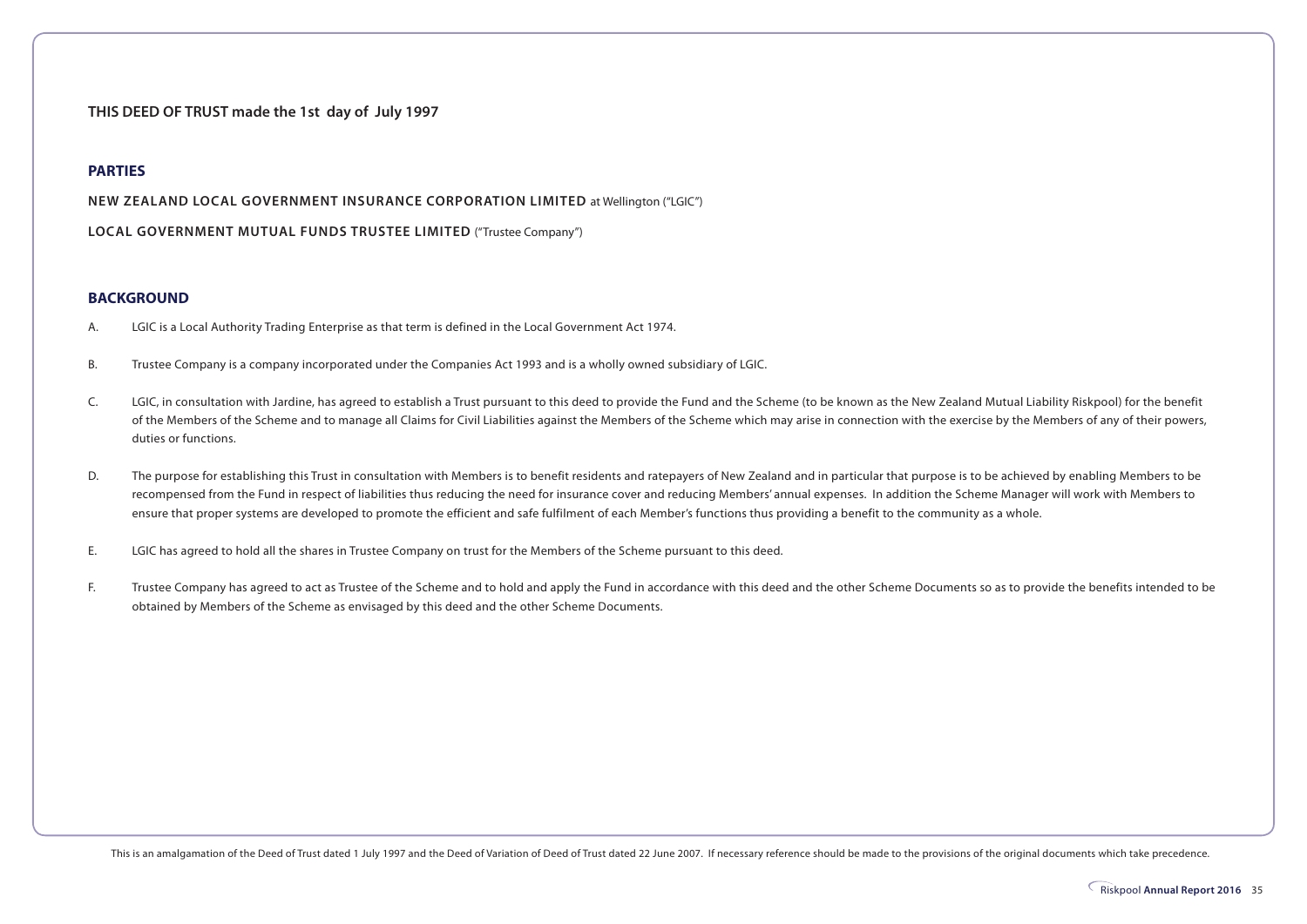#### **THIS DEED WITNESSES:**

#### 1. INTERPRETATION:

1.1 In this deed unless the context clearly requires otherwise:

**"Act"** means the Companies Act 1993.

**"Additional Contribution"** means any additional or further contribution to an Annual Fund by a Member, after the initial Contribution to that Annual Fund, called for or demanded by the Board pursuant to this deed and the Scheme Rules.

**"Annual Fund"** means the separate fund established, pursuant to the Scheme Documents, for each Fund Year of the Scheme.

**"Board"** means the directors of Trustee Company who number not less than the quorum required pursuant to the Constitution acting together as a board of directors.

**"Call"** means each call or demand for an Additional Contribution.

**"Civil Liability"** means any civil liability resulting from an obligation, function, power or duty of a Member arising under law and includes any public liability and any liability for negligence of the Member.

**"Claim"** means any claim by a Member in respect of that Member's Civil Liability during the term of the Scheme in respect of the Risks.

**"Constitution"** means the constitution of Trustee Company as may be varied, or substituted from time to time.

**"Contribution"** includes each Member's initial contribution to each Annual Fund as determined by the Board, pursuant to clause 11 and each Additional Contribution.

**"Deed of Participation"** means the deed of participation required to be entered into by each Member pursuant to clause 16.

**"Fund"** means all assets and property of the Scheme and includes each separate Annual Fund.

**"Fund Manager"** means the manager of the Fund pursuant to clause 10.

**"Fund Year"** means the year commencing 4.00pm on 30th June in each year and terminating 4.00pm on 30th June in the next following year, or as otherwise determined by the Board.

**"Guidelines for Exercise of Discretion"** or **"Guidelines"** means the guidelines from time to time set out by the Board as detailed in clause 8.1.

**"Indemnity Cover"** means insurance cover purchased by the Board on behalf of Members to meet the Claims of the Members in the amount and in respect of the Risks determined from time to time by the Board being amounts payable in excess of the pooled cover.

**"Jardine"** means Jardine Risk Consultants Limited.

**"Local Authority"** means a local authority pursuant to the Local Government Act 1974.

**"Member"** means any person or body (whether incorporated or not) admitted as a Member to the Scheme pursuant to the Scheme Documents.

**"Pooled Cover"** means cover provided from the Fund to manage and, if the Claims are accepted by the Board, settle or pay the Claims against the Members in respect of the Risks.

**"Risks"** means those risks of Civil Liability of each Member and which fall within the Guidelines for Exercise of Discretion for the relevant Fund Year.

**"Scheme"** means the scheme, to be known as the New Zealand Mutual Liability Riskpool, constituted by this deed and the other Scheme Documents.

**"Scheme Documents"** means this deed, the Scheme Rules, and the Constitution of Trustee Company and for each Member, its Deed of Participation and the Guidelines.

**"Scheme Manager"** means the manager of the Scheme appointed from time to time pursuant to clause 9.

**"Scheme Manager's Quantum"** shall mean \$30,000 inclusive of self retained limit or such other amount as shall from time to time be fixed by the Board.

**"Scheme Rules"** means the rules of the Scheme as promulgated by the Board from time to time.

**"Scheme Solicitor"** means the solicitor appointed from time to time by the Board.

**"Self Retained Limit"** means the deductible or excess to be borne by each Member in respect of its Risks and Claims against it as provided in the Guidelines.

**"Shares"** means the shares in Trustee Company.

**"Underlying Claim"** means any claim for civil liability (covered for the time being under the Guidelines) made against a Member which may give rise to a Liability; but also includes a claim which may give rise to a Liability to a Member under any other category of risk to that Member which the Guidelines of the Scheme may properly have been extended to cover pursuant to the terms of this deed.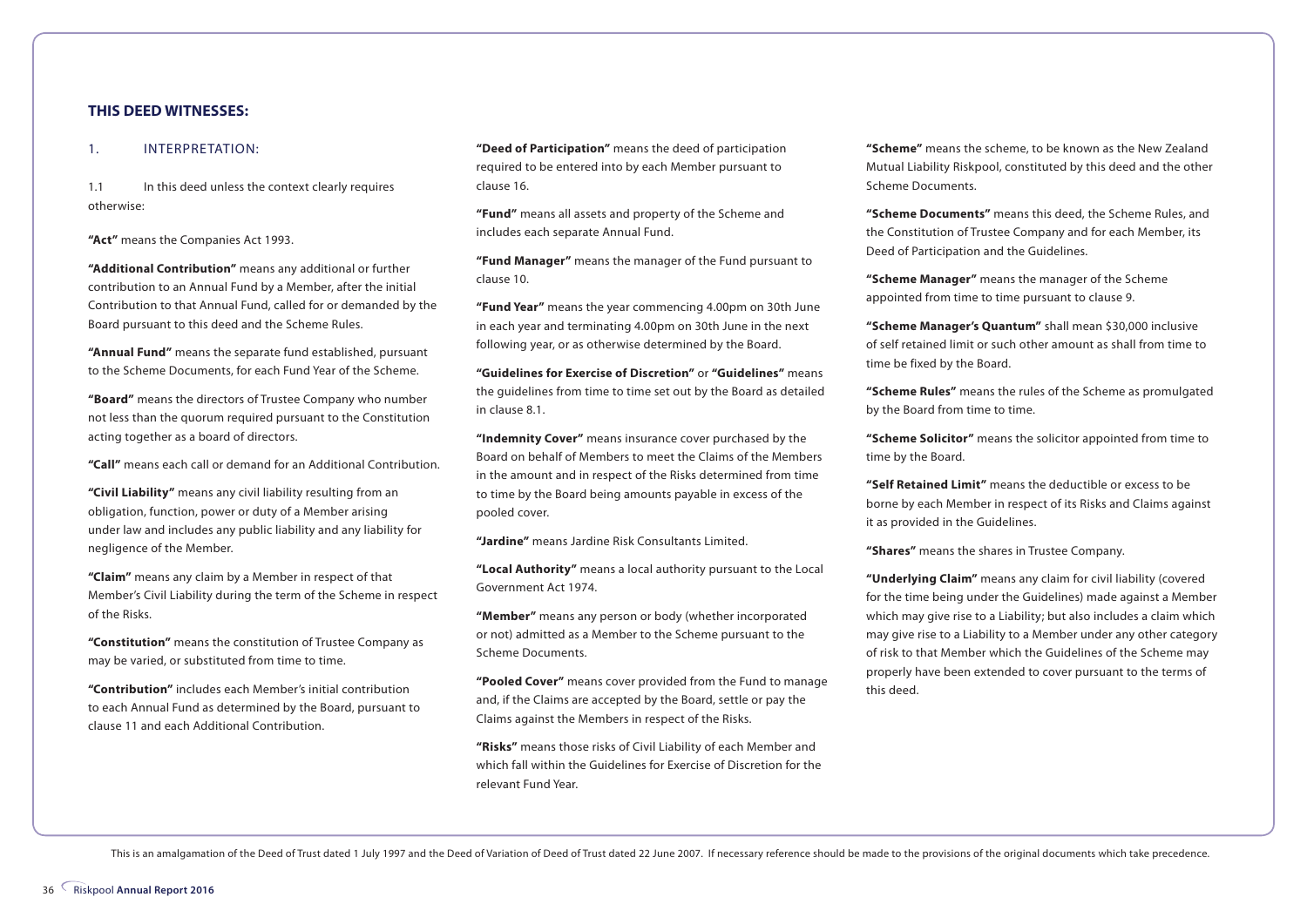- 1.2 In this deed, unless the context clearly otherwise requires:
	- 1.2.1 Words importing the singular shall include the plural and vice versa;
	- 1.2.2 References to any legislation shall include references to all amendments to that legislation and to any legislation passed in substitution for it (in whole or in part);
	- 1.2.3 References to "director" or "directors" shall be to a director, or directors, of Trustee Company, acting in their capacity as such; and;
	- 1.2.4 References to persons shall be deemed to include references to individuals, companies, corporations, firms, partnerships, joint ventures, associations, organisations, trusts, states or agencies of state, government departments and local and municipal authorities in each case whether or not having separate legal personality.

#### 2. CONSTITUTION OF THE SCHEME

- 2.1 A scheme is hereby established by LGIC and Jardines for the benefit of Members of the Scheme with the objects set out in clause 3. The name of the Scheme shall be the New Zealand Mutual Liability Riskpool.
- 2.2 The parties agree that Trustee Company shall act as the Trustee of the Scheme established under this deed and shall be responsible to ensure that the purposes of the Scheme as provided by this deed and the other Scheme Documents are carried into effect.
- 2.3 The Fund of the Scheme shall include all assets and property for the time being held by or on behalf of Trustee Company, derived from:
	- 2.3.1 Contributions;
	- 2.3.2 Additional Contributions:
	- 2.3.3 Any gifts, donations or grants
	- 2.3.4 Revenue from investments;
	- 2.3.5 Proceeds of realisation of investments;
	- 2.3.6 Any policies or contracts of re-insurance or indemnity;
	- 2.3.7 Any recoveries;
	- 2.3.8 Any other source.
- 2.4 The Fund shall be held in trust for the benefit of the Members of the Scheme by Trustee Company upon the trusts and for the objects contained in this deed and shall be managed, administered and applied by Trustee Company in accordance with the powers contained in this deed, in order to attain those objects.
- 2.5 LGIC hereby declares that it holds the Shares on trust for the benefit of the Members in accordance with the terms of this deed and the other Scheme Documents for the objects and purposes of the Scheme.
- 2.6 Trustee Company is and shall remain responsible for the safe custody of all money, policies, certificates and other documents of title and value in connection with the Fund and for the safe custody, realisation and distribution of all assets and property from the Fund, from time to time vested in Trustee Company.

#### 3. PURPOSES AND OBJECTS

- 3.1 LGIC and Trustee Company declare that their purposes in entering into this deed and the objects of the Scheme are:
	- 3.1.1 To establish and maintain an Annual Fund for each Fund Year during the term of the Scheme for the benefit of the Members to meet the costs of establishing and running the Scheme and, subject to the terms of this deed and the other Scheme Documents and the Guidelines, to pay the Civil Liabilities of the Members arising from the Risks covered by the Scheme and specified in the Scheme Documents with the intention that Members' needs for insurance cover and insurance expenses are reduced for the benefit of residents and ratepayers;
	- 3.1.2 To provide Pooled Cover in respect of Risks as may be determined from time to time by the Board;
	- 3.1.3 To manage and settle or pay Claims made against Members;
	- 3.1.4 To develop programmes for the management of the risk of loss arising out of Civil Liability of the Members;
	- 3.1.5 To reduce the amount and frequency of losses to the Members arising out of Civil Liability;
	- 3.1.6 To purchase such Indemnity Cover or reinsurance in respect of such Risks as may be determined from time to time by the Board;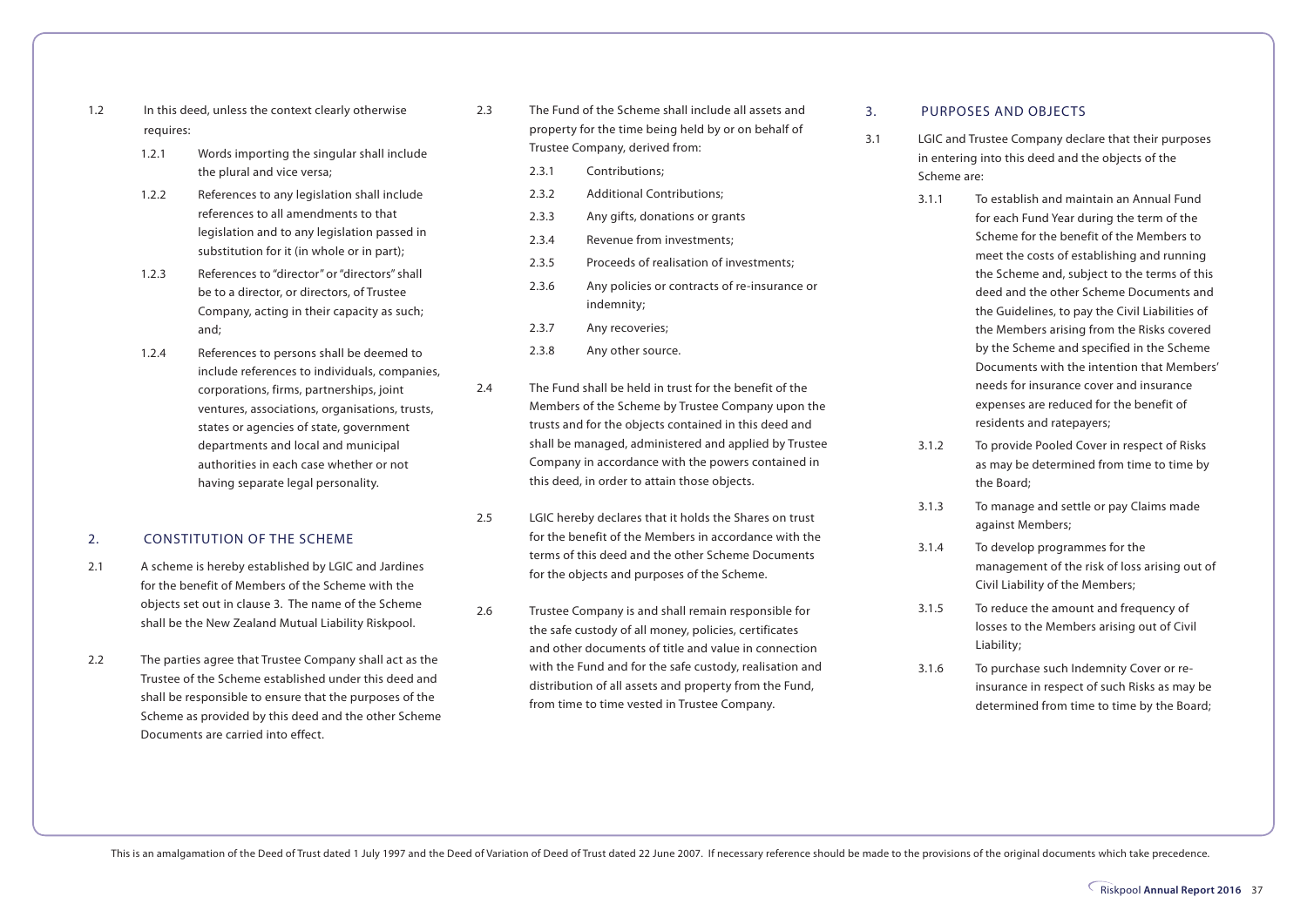- 3.1.7 To undertake such other functions in relation to the management of Civil Liability as the Board may from time to time require having regard to the interests of the Members, including making grants from the Fund to a Member or any other person or body approved by the Board;
- 3.1.8 To investigate and if deemed appropriate by the Board, establish other Funds to cater for the insurance needs of Local Authorities and other local government organisations;
- 3.1.9 To work with Members to ensure that proper systems are developed to promote the efficient and safe fulfilment of each Member's functions to provide to the Community as a whole;
- 3.1.10 To do all other things as may be necessary or desirable to further the above objects in the interests of the Members of the Scheme.
- 3.2 The parties agree that they will co-operate to the fullest extent with each other in the implementation of the purposes stated in clause 3.1 and act in accordance with the provisions and spirit and intent of this deed.
- 3.3 LGIC shall be entitled to be paid an administration fee to be determined from time to time by the Board for the performance of its functions and duties under this deed as Fund Manager and for the provision of any other services to Trustee Company.

4. THE FUND

- 4.1 Trustee Company shall establish and maintain a Fund in the amount recommended by the Board and shall at the commencement of each Fund Year during the term of the Scheme on the advice of the Board invite the Members of the Scheme to contribute to the Fund at such levels as are determined pursuant to clause 6.6 to meet:
	- 4.1.1 such Underlying Claims as may be made against any one or more of the Members during that Fund Year in respect of Risks to the extent of the Pooled Cover.
	- 4.1.2 the premium payable to an appropriate indemnity insurer or insurers to provide Indemnity Cover for the Members during that Fund Year.
	- 4.1.3 the operating expenses of the Scheme for that year.
	- 4.1.4 the grants or allocations to be made pursuant to clauses 3.1.7 or 3.1.8 (if any).
	- 4.1.5 any other amount determined by the Board to be required for the continuation of the Scheme.
- 4.2 Each Underlying Claim made upon any of the Members during a Fund Year in respect of Risks may at the discretion of the Board be met:
	- 4.2.1 to the extent that the Underlying Claim does not exceed the amount of the Pooled Cover of the Annual Fund for that Fund Year from that Annual Fund;
- 4.2.2 to the extent that the Underlying Claim exceeds the amount of the Pooled Cover but does not exceed the amount of the Indemnity Cover for that Fund Year;
	- (i) to the amount of the Pooled Cover, from the relevant Annual Fund for that Fund Year;
	- (ii) thereafter from Indemnity Cover for that Fund Year to the extent of that Cover;
- 4.2.3 To the extent that the Underlying Claim exceeds the amount of the Pooled Cover and the Indemnity Cover for that Fund Year;
	- (i) to the amount of the Pooled Cover, from the relevant Annual Fund for that Fund Year;
	- (ii) to the amount of the Indemnity Cover for that Fund Year, to the extent of that cover;
	- (iii) the balance by the Fund from surpluses from previous Fund Years and from Additional Contributions from Members;
	- (iv) to the limit of any guarantee provided by LGIC, by LGIC.
- 
- 4.3 The Members shall be invited to Contribute to the Fund in the proportions to be determined annually by the Board. The Contributions by Members for each Fund Year shall be held and accounted for as a separate Annual Fund for that Fund Year.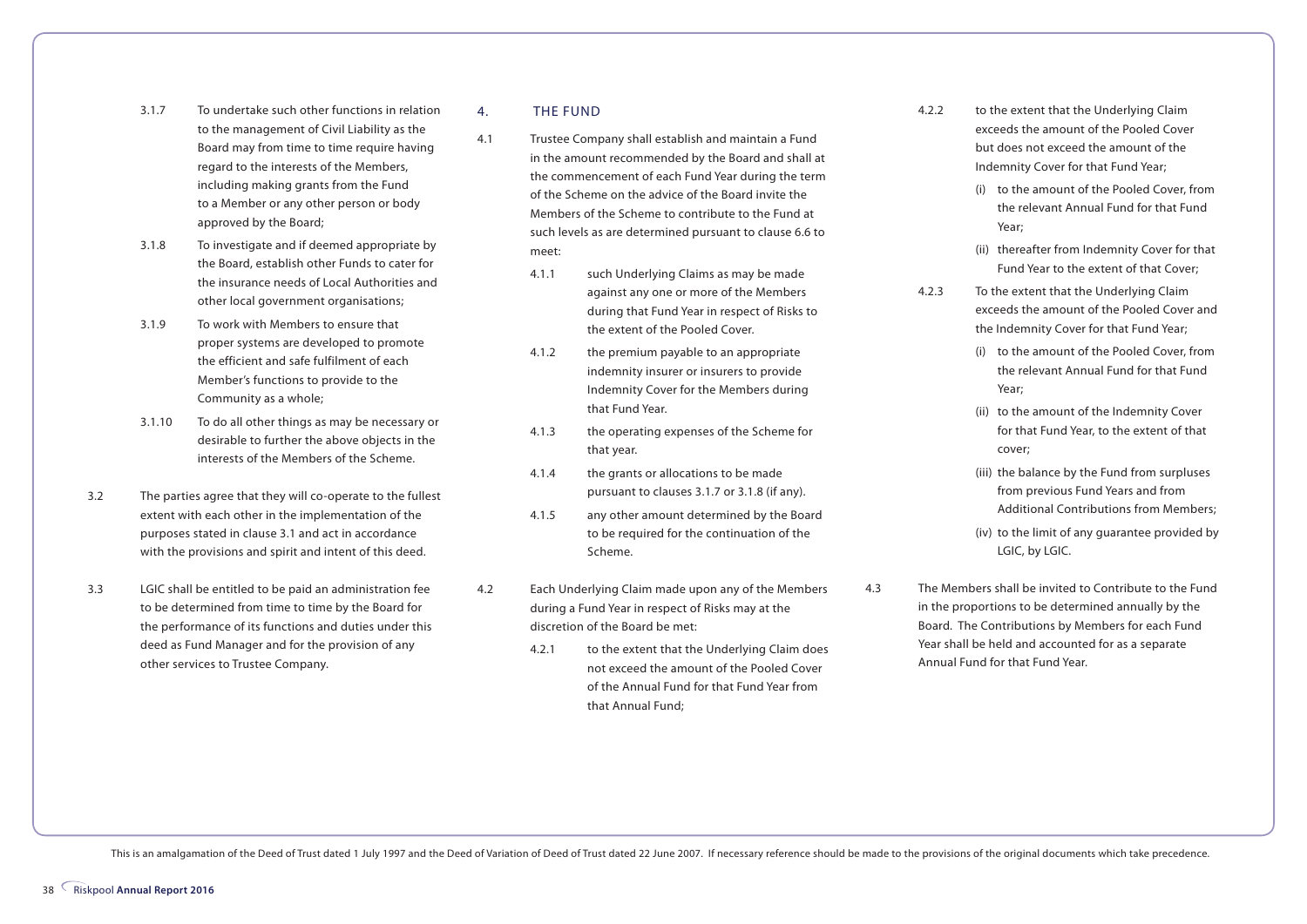- 4.4 Trustee Company shall administer the Fund with the intent that upon the settlement of all Claims made in respect of occurrences or events arising during the relevant Fund Year;
	- 4.4.1 any surplus or anticipated surplus remaining in the Fund attributable to that Fund Year shall be allocated at the absolute direction of the Board towards liabilities of the Fund for any later Fund Year; and
	- 4.4.2 any deficiency in the Fund shall be met by Additional Contributions by each Member in the proportion in which Contributions were made to the Annual Fund for that Fund Year.

#### 5. BOARD OF TRUSTEE COMPANY

- 5.1 LGIC shall, following consultation with the Board, appoint persons (not exceeding a maximum of six at any one time) as directors for a term not exceeding three years and one month, and may following consultation with the Board at any time remove, with or without a replacement, any director.
- 5.2 Unless otherwise expressly provided in this deed or the Constitution, questions arising at any meeting of the Board shall be decided by a simple majority of the votes of those directors present and voting.
- 5.3 The quorum necessary for the transaction of business at meetings of the Board shall be the majority of the Directors. A director is to be counted for quorum purposes whether entitled to vote or not.
- 5.4 Subject to the provisions of this deed and any applicable law, LGIC shall determine, from time to

time, what (if any) directors fees, other valuable consideration or other benefit shall be paid or given by Trustee Company out of the Fund to any director in respect of that person's performance of duties as a member of the Board.

5.5 No director may hold office for more than twelve years, whether continuously or in aggregate over several periods.

#### 6. DUTIES OF THE BOARD

- 6.1 The Board shall be responsible to LGIC as shareholder (as trustee for the Members). Notwithstanding anything to the contrary in the Constitution, the duties of the Board shall include:
	- 6.1.1 Implementing and achieving the purposes and objects of the Scheme;
	- 6.1.2 Considering all Claims made against the Fund and determining whether or not the Board's discretion should be exercised to meet the Claim for the Member from the Pooled Cover;
	- 6.1.3 Ensuring the Scheme is and remains financially viable and solvent within the "solvency tests" laid down by the Act and generally at law;
	- 6.1.4 Conduct its business in accordance with this deed and other Scheme Documents, and otherwise in such manner as is resolved by the Board from time to time;
	- 6.1.5 Promulgating and amending the Scheme Rules and the Guidelines from time to time.
- 6.2 The Board shall regard the purposes and objects of this deed and the Scheme as being of paramount importance in decisions made and policies adopted by it in relation to the Scheme and shall adopt and use such management and other techniques as will ensure that those main objectives are achieved.
- 6.3 The Trustee Company being a wholly-owned subsidiary of LGIC (as trustee for the Members), any director may act in a manner which he or she believes is in the best interests of LGIC (as trustee for the Members) and the Members, notwithstanding that it may not be in the best interests of the Trustee Company.
- 6.4 A director who is an officer, employee, nominee or representative of a Member shall only be disqualified from voting on any matter that affects that Member if it affects the Member directly and in a materially different way from which it affects other Members or there are personal reasons why that director has a conflict of interest.
- 6.5 The Board shall from time to time appoint the Scheme Solicitor for such tenure and upon such terms as it shall in its sole discretion decide, but such appointment shall be formally reviewed by the Board at least every three years.
- 6.6 The Board shall be responsible for the financial management of the Scheme to the extent that it shall:
	- 6.6.1 annually prepare the financial statements and, where considered necessary, report to the Members on any items arising from those statements;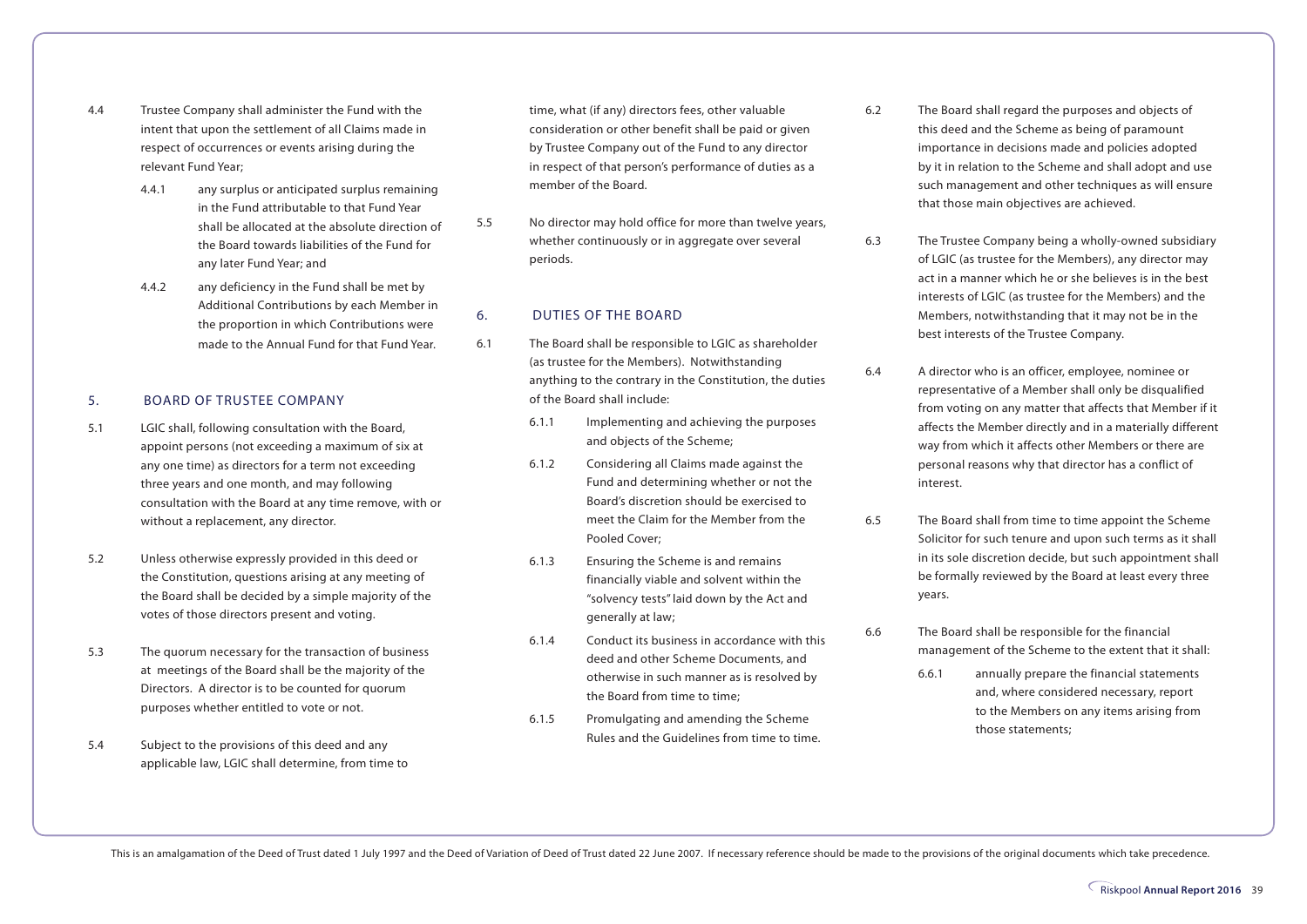- 6.6.2 annually determine the Guidelines for the Risks to be provided for from the Fund for any Fund Year;
- 6.6.3 annually determine the amount of Pooled Cover to be provided for the Members from the Fund for any Fund Year;
- 6.6.4 annually determine the amount and nature of Indemnity Cover to be purchased for the Members from the Fund for any Fund Year and to determine the indemnity insurer or insurers for this purpose;
- 6.6.5 be responsible for the assessment of the Members to determine the proportion in which they are to contribute to the Fund in each year. Each Member shall be required to and shall provide to the Board and to the Scheme Manager such information as the Board or the Scheme Manager may require in relation to the history of Civil Liability Claims made against the Member, the Member's operating procedures or such other matters as may be directed in order to permit the Board to carry out its obligations under this clause.
- 6.7 The Board may from time to time establish, or disestablish, a Claims Committee. Any such Claims Committee shall have such membership, duties, functions and powers, and be subject to such procedures, as the Board may from time to time stipulate. Where a Claims Committee is disestablished, its duties, functions and powers shall revert to the Board (but without prejudice to the validity or effectiveness of any act or omission of the Claims Committee prior to its disestablishment), and any reference in this deed to the Claims Committee shall be read accordingly.
- 6.8 The Board at its discretion may establish such other committees, to be constituted by such persons, as the Board may determine. The Board may delegate such of its powers, duties and functions as it may determine to any committee or person.
- 6.9 The Board at all times remains responsible for powers and duties delegated to any committee or person and must monitor, by means of reasonable methods properly used, the exercise of those powers and duties by the delegate.
- 6.10 The Board shall consider regularly the reports of the Scheme Manager and the Claims Committee in relation to Claims and:
	- 6.10.1 shall, on the recommendation of the Claims Committee and Scheme Manager, determine whether to accept or reject any Claim;
	- 6.10.2 from time to time shall issue instructions to the Claims Committee and Scheme Manager regarding the processing of Claims; and
	- 6.10.3 shall, on written request from a Member, reconsider any Claim that has been rejected.

#### 6.11 [Intentionally Omitted]

6.12 Where it becomes apparent to the Board that the Annual Fund for any Fund Year will be insufficient to meet Claims payable from that Annual Fund, the Board may at any time require the payment by the Members of an Additional Contribution in the same proportions as the Contributions paid by each of the Members to that Annual Fund in order to ensure that all Claims upon that Annual Fund are able to be met.

- 6.13 In addition to the provisions of this clause the Board may at any time resolve to apply by way of transfer or loan any actual or anticipated surplus then remaining in any Annual Fund to any later Annual Fund or to such purposes as may be considered appropriate having regard to the purposes of the Scheme and this deed.
- 6.14 The Board, in accordance with the provisions of this deed, may make payments and grants from the Fund for the benefit of the Members and to further the objectives of the Scheme as the Board deems fit.
- 6.15 The Board shall within 12 months from the commencement of the Scheme hold an annual meeting of Members to be convened no earlier than 30 days after the mailing to Members of notice of such meeting. In each subsequent year in which the Scheme continues the Board shall in the same manner hold an annual meeting.
- 6.16 Any meeting of the Members shall be called and conducted as closely as is practicable in accordance with the Constitution and the Act as if it were a meeting of the shareholders of Trustee Company and as if the Members were shareholders of Trustee Company, and each meeting shall otherwise regulate its own proceedings, however at any such meeting:
	- 6.16.1 a Member shall have one vote;
	- 6.16.2 a Member may vote only in respect of matters arising in, from or relating to a Fund Year during which the Member was or is a Member of the Scheme; and
	- 6.16.3 matters arising in, from or relating to different Fund Years shall be considered and voted on separately.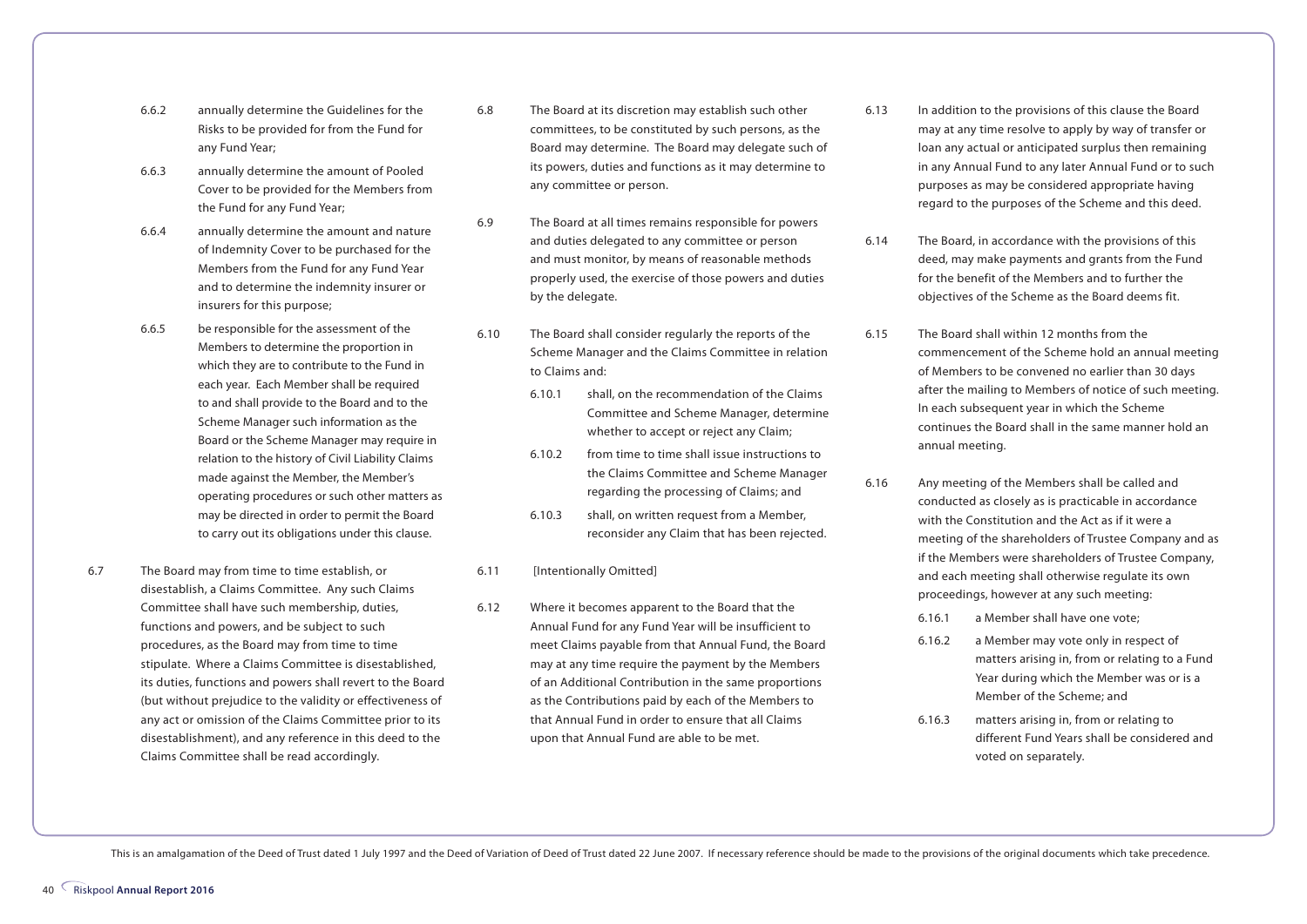#### 7. **[INTENTIONALLY OMITTED]**

#### 8. GUIDELINES AND CLAIMS

- 8.1 The Board upon the recommendation of the Scheme Manager shall set at the commencement of each Fund Year Guidelines for the exercise of its discretion as to whether or not Claims by Members should be met out of the Pooled Cover.
- 8.2 The Board shall have absolute and unfettered discretion as to whether or not any Claim should be met out of the Pooled Cover and shall be influenced by but not bound by the Guidelines.
- 8.3 The Claims Committee may authorise the Scheme Manager to meet Claims out of the Pooled Cover where:
	- 8.3.1 Those Claims do not exceed the Scheme Manager's Quantum and;
	- 8.3.2 The Claim falls within the Guidelines and;
	- 8.3.3 The Underlying Claim against the Member is one for which the Member is reasonably liable and would in all probability be held liable at law for the amount of the Claim.
- 8.4 Where the quantum of any Underlying Claim exceeds the Scheme Manager's Quantum the Claims Committee shall authorise the Scheme Manager in conjunction with the Scheme Solicitor to administer and deal with that Underlying Claim but any settlement of a claim shall be authorised by the Claims Committee.

#### 9. ENGAGEMENT OF SCHEME MANAGER

- 9.1 The Board shall appoint a person to be the Scheme Manager upon such conditions as to tenure and remuneration or otherwise as shall be determined by the Board in its sole discretion and agreed upon by the Scheme Manager and the first Scheme Manager shall be Jardine for a period of 5 years from commencement of the Scheme.
- 9.2 The Scheme Manager's duties shall be determined by the Board from time to time and may include:
	- 9.2.1 from time to time undertake an assessment of the Members or any of them and their activities to assist the Fund Manager in the determination of the proportion in which the Members are to contribute to the Fund in any year and upon the conclusion of any such investigation direct the Members or any of them as to the procedures to be adopted by them to prevent losses or to minimise Civil Liability.
	- 9.2.2 under the supervision and direction of the Claims Committee and the Board the management of Claims made against each Member including:
		- (a) the investigation and assessment of those Claims;
		- (b) the preparation of regular reports to the Board on the progress of Claims and the preparation of recommendations as to the acceptance, rejection, settlement, litigation or other handling of the Claims;
- (c) the issue of instructions to the Scheme Solicitor for advice in respect of Claims and for assistance in the defence of Claims.
- 9.2.3 the provision of loss prevention and risk minimisation guidelines to members.
- 9.3 The Scheme Manager shall be available at all times to any member of the Board or any member of the Claim Committee or any other committee of the Board or any of the Members of the Scheme to answer any questions on the conduct of the Scheme's activities.

#### 10. FUND MANAGER

- 10.1 LGIC shall be the Fund Manager upon such conditions as to remuneration or otherwise as shall be agreed by the Board and LGIC. In the event that LGIC becomes insolvent or ceases to trade then the Board shall appoint a new Fund Manager.
- 10.2 The Fund Manager's duties shall be determined by the Board from time to time and shall include:
	- 10.2.1 the keeping of the accounts of the Annual Fund for each Fund Year;
	- 10.2.2 the provision of administrative and secretarial services to Trustee Company and the Board including setting agendas and submitting reports;
	- 10.2.3 the preparation of advice and recommendations on the investment of any moneys of the Fund not immediately required and implementation of decisions of the Board;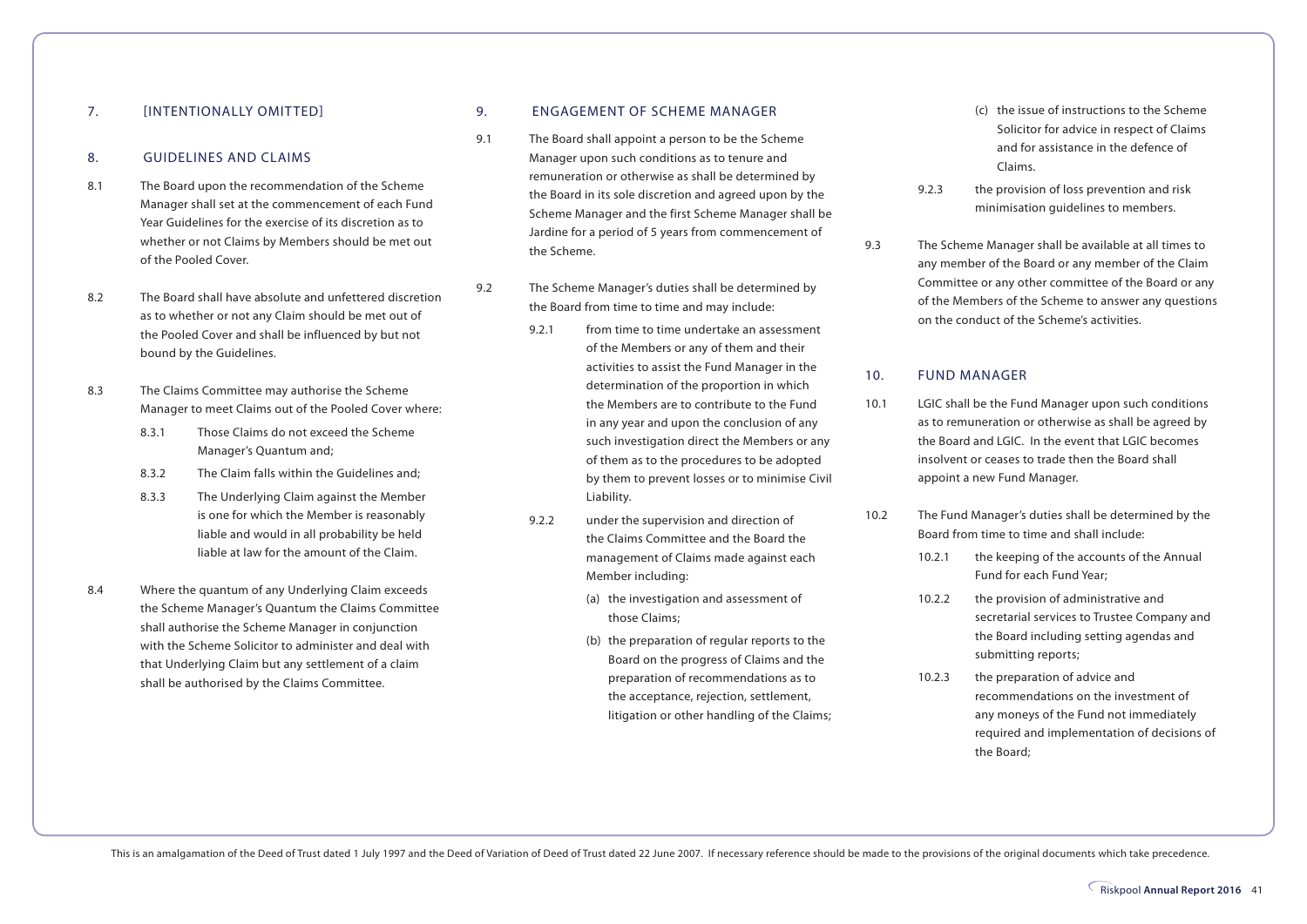- 10.2.4 the preparation of regular reports to the Board in such form as the Board shall from time to time direct in respect of each Annual Fund as to:
	- (i) Claims outstanding;
	- (ii) The Scheme Manager's assessment of liability in respect of each outstanding Claim;
	- (iii) The ability of the Fund to meet the assessment of liability;
	- (iv) The assessment of further Additional Contributions required, if any;
	- (v) The investment of the moneys of the Fund not immediately required;
	- (vi) The allocation of surplus moneys in the Fund, if any;
- 10.2.5 the preparation of the annual operating budget;
- 10.2.6 the calculation of Contributions in conjunction with actuarial advice and advice from the Scheme Manager;
- 10.2.7 the recommendation of the level of Pooled Cover to be provided in any Fund Year;
- 10.2.8 the recommendation of the level of Indemnity Cover to be provided in any Fund Year.
- 10.3 The Fund Manager shall be available at all times to any member of the Board or any member of the Claims Committee or any other committee of the Board or any Member of the Scheme to answer questions on the management of the Fund.

10.4 The Fund Manager shall negotiate Indemnity Cover as requested by the Board and satisfying any specific requirements of LGIC while LGIC's Deed of Guarantee is operative or while there are outstanding amounts due to LGIC under any Deed of Guarantee.

#### 11. CONTRIBUTIONS TO SCHEME

- 11.1 Each Member, as a condition of membership of the Scheme for that Fund Year, shall pay the initial Contribution determined by the Board for that Member for that Fund Year.
- 11.2 The Contributions determined for any Member in respect of any Fund Year, shall be determined having regard to the advice from the Claims Committee, the Fund Manager and the Scheme Manager and such matters as the Board considers relevant to the Scheme Member's level of risk and may include, without limitation:
	- 11.2.1 the Member's revenue base;
	- 11.2.2 the geographical location of the Member's territory;
	- 11.2.3 the population of the Member's territory;
	- 11.2.4 the Member's Civil Liability claims history (both during and prior to its membership of the Scheme);
	- 11.2.5 any matter relating to the nature of the Member's territory or its operations which create increased or reduced risks of Civil Liability;
	- 11.2.6 any matters relevant to the Scheme Member's risk management practices that are known to the Board;
- 11.2.7 any other matters the Board considers relevant, having regard to the purposes and objects of the Scheme.
- 11.3 If during a Fund Year it becomes apparent to the Board that as a result of unexpected or exceptional circumstances the Fund for that Fund Year will be insufficient to meet Claims payable from the Fund, the Board may determine an Additional Contribution payable by each Member for the Fund Year (which will be in the same proportion to the Additional Contributions of all other Members as the initial Contribution paid by the Member for that Fund Year bears to the initial Contributions of all Members for that Fund Year).
- 11.4 All Contributions (including any Additional Contribution under sub-clause 11.3) must be paid within twenty days of the date of the contribution notice given to the Member by the Board, the Scheme Manager or the Fund Manager (or such longer period as stated in the notice or determined by the Board).
- 11.5 Without affecting any other Rule, if the amount of any Contribution (including any Additional Contribution under sub-clause 11.3) is not paid by the due date:
	- 11.5.1 interest may, if the Board so determines, accrue calculated daily, on daily balances (and compounding semi-annually) at the Bank of New Zealand Indicator Rate from the due date to the date of actual payment;
	- 11.5.2 an unpaid Contribution (and interest) constitutes a debt payable by the relevant Member to the Scheme and Trustee Company may bring proceedings for the recovery of that debt in its name on behalf of the Scheme.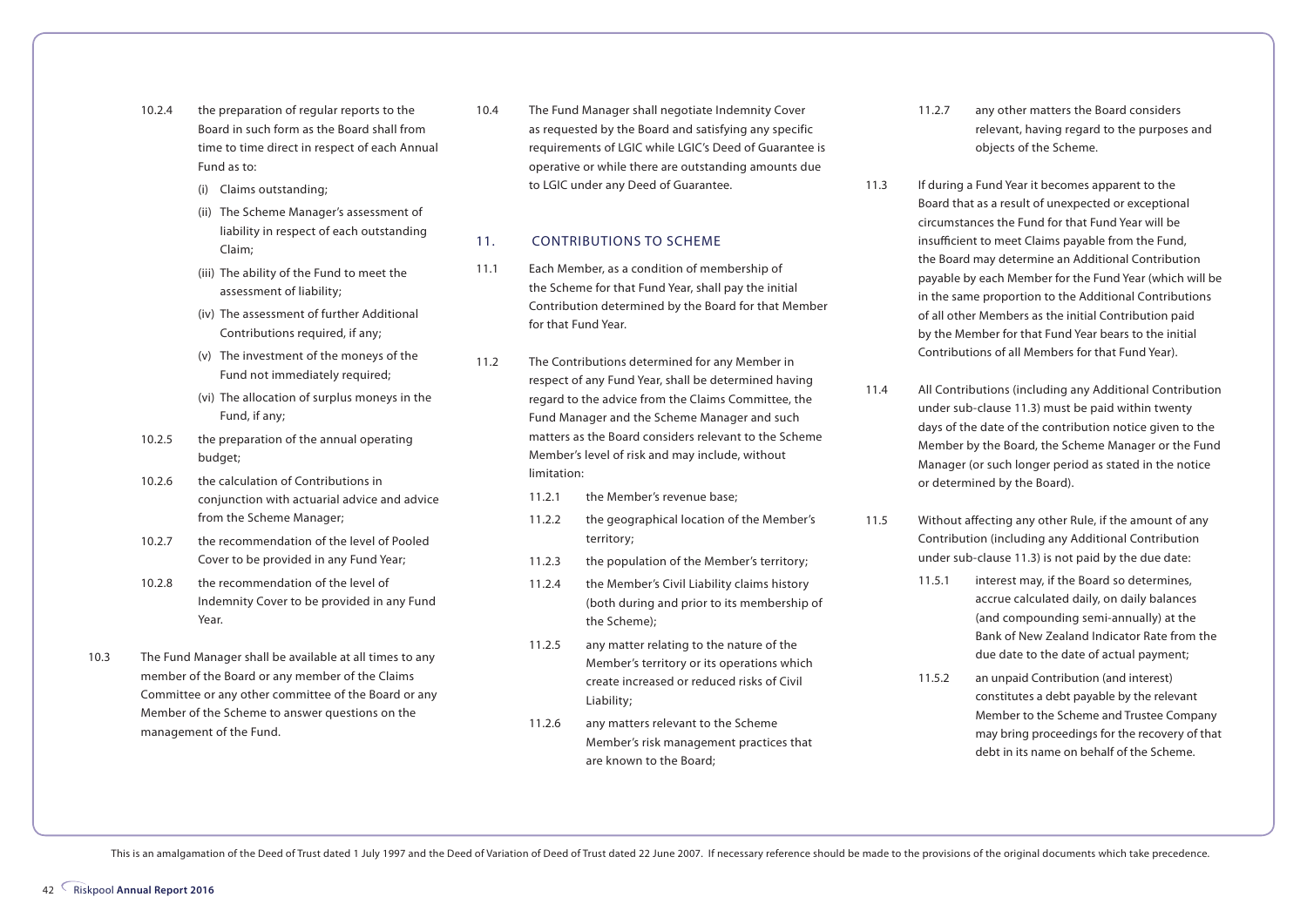#### 12. BANK ACCOUNT, INVESTMENT AND BORROWING POWERS

- 12.1 Trustee Company shall open a bank account for the Fund with a registered Bank determined by the Board.
- 12.2 The name of the bank account and the persons authorised as signatories to operate the bank account shall be determined by the Board.
- 12.3 The parties agree that the Trustee Company may invest moneys received in respect of the Fund and not immediately required to meet the liabilities of the Fund;
	- 12.3.1 with any registered Bank;
	- 12.3.2 in any security or investment authorised by the Trustee Act; or
	- 12.3.3 in any security or investment authorised by the Local Government Act 1974 or prescribed pursuant to and for the purposes of that Act; or
	- 12.3.4 with the Trustee of any other Trust Fund established for the benefit of Local Authorities or other local government organisations.
- 12.5 The parties agree that for any of the purposes of this deed Trustee Company may borrow moneys and for that purpose secure the repayment of its borrowings by granting security over the assets of the Scheme and the Fund.
- 12.6 All Contributions and other moneys received by Trustee Company shall be deposited to the credit of the Fund and shall be applied at its discretion as follows:
	- 12.6.1 in payment of any establishment costs for the Scheme;
- 12.6.2 in payment of all administrative and operating costs associated with the Scheme;
- 12.6.3 in payment of fees due to the Scheme Manager and the Fund Manager;
- 12.6.4 in payment of all Claims accepted by the Board;
- 12.6.5 by way of any grant or allocation approved under this deed; and
- 12.6.6 generally in furtherance of the Scheme's objectives including a transfer, payment or loan in accordance with the Scheme Documents.
- 12.7 The parties agree that Trustee Company and the Board shall keep or cause to be kept all such accounting records for the Scheme and the Fund as fully and correctly explain the transactions and financial position of the Scheme and the Fund.

#### 13. RECOURSE TO SCHEME ASSETS ONLY

- 13.1 For the payment of any Claim against the Scheme or the performance of any obligation of the Scheme under this deed, resort may be had solely to the Fund and other assets and property of the Scheme and no claim may be made or endorsed by a Member against:
	- 13.1.1 any Member of the Board;
	- 13.1.2 the Scheme Manager or the Fund Manager in any capacity other than as Scheme Manager or Fund Manager of the Scheme;
	- 13.1.3 except to the extent of LGIC's indemnity to Trustee Company, LGIC; or
	- 13.1.4 any other Member.

#### 14. ORDER OF PRIORITY OF SCHEME DOCUMENTS

- 14.1 The Scheme Documents shall be construed in the following order of priority:
	- 14.1.1 this deed, which shall be paramount; then
	- 14.1.2 the Scheme Rules; then
	- 14.1.3 the Constitution; and then
	- 14.1.4 the Deed of Participation and the Guidelines for each Member.

#### 15. SURPLUS ON LIQUIDATION OF SCHEME

15.1 Upon the winding up of the Scheme (including the liquidation of Trustee Company) the assets, if any, remaining after payment of the debts and liabilities of the Scheme and the costs of winding up ("the surplus assets") shall be distributed among the then Members of the Scheme in proportion to their Contributions to the Scheme over the Fund Year in which the winding up commenced and the previous four Fund Years, provided however that Members whose Contributions are not fully paid up at the commencement of the winding up shall receive only a proportionate share of their entitlement being the amount which is in proportion to the amount of their Contributions paid up. In calculating a Member's Contributions for the purposes of this clause the amount of the Contribution shall be reduced by the amount of any Claim or Claims paid or payable pursuant to the Scheme.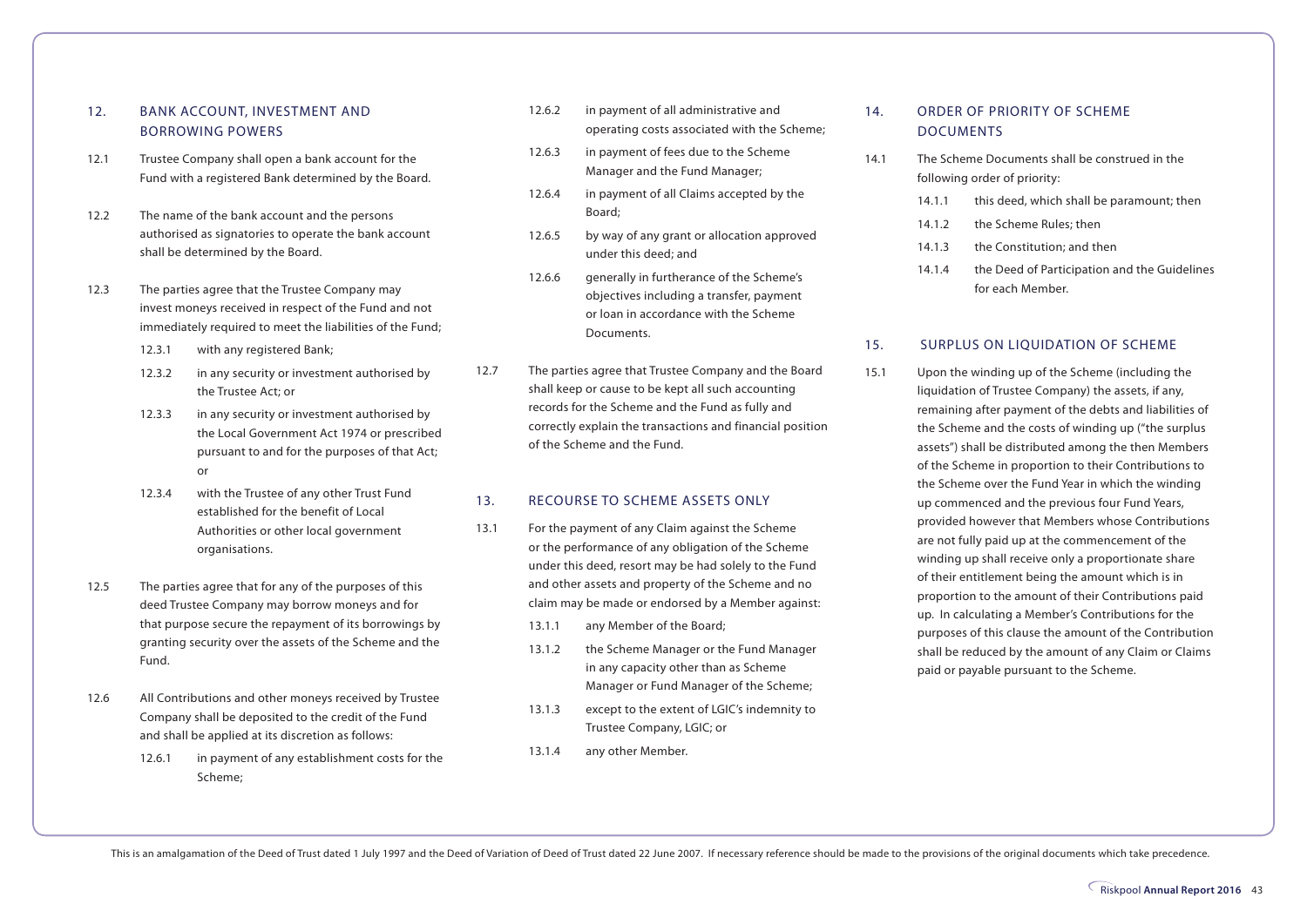#### 16. DEED OF PARTICIPATION

- 16.1 Each Member, as a condition of membership of the Scheme, shall be required to execute under seal and deliver to Trustee Company a Deed of Participation in the form annexed as Schedule 1, as may be varied or substituted by the Board from time to time, whereby the Member covenants and agrees, for the benefit of Trustee Company and LGIC, to be bound and to observe and perform all the terms of this deed and the other Scheme Documents as if the Member was a party to this Deed and the other Scheme Documents.
- 16.2 Members shall provide the Scheme Manager with all information as is necessary to give effect to the Scheme and in particular will:
	- 16.2.1 Disclose all material facts to the Scheme Manager as if the Member was an insured and the Scheme Manager was an agent for an insurer and;
	- 16.2.2 Conduct itself in its dealings with the Scheme in the same manner as if it was an insured under a policy of insurance with the Scheme and in particular act in good faith towards the Scheme.
	- 16.2.3 Immediately advise the Scheme Manager of any Underlying Claim and co-operate with the Scheme Manager and Scheme Solicitor in dealing with Underlying Claims.

#### 17. VARIATIONS

17.1 LGIC and Trustee Company may make any variation or addition to this deed if it is consented to in writing by not less than 90% in number of Members, and any such variation or addition shall be binding on all Members.

#### EXECUTED AS A DEED

EXECUTED by **NEW ZEALAND** ) **LOCAL GOVERNMENT** ) **INSURANCE CORPORATION** 

| LIMITED by two of its directors:                                                                                  | $\lambda$ |                      |  |
|-------------------------------------------------------------------------------------------------------------------|-----------|----------------------|--|
|                                                                                                                   |           |                      |  |
| Director (Signature)                                                                                              |           | Director (Signature) |  |
| Name (Please Print)                                                                                               |           | Name (Please Print)  |  |
| EXECUTED by LOCAL<br><b>GOVERNMENT MUTUAL</b><br><b>FUNDS TRUSTEE COMPANY</b><br>LIMITED by two of its directors: | $\lambda$ |                      |  |
| Director (Signature)                                                                                              |           | Director (Signature) |  |
| Name (Please Print)                                                                                               |           | Name (Please Print)  |  |
|                                                                                                                   |           |                      |  |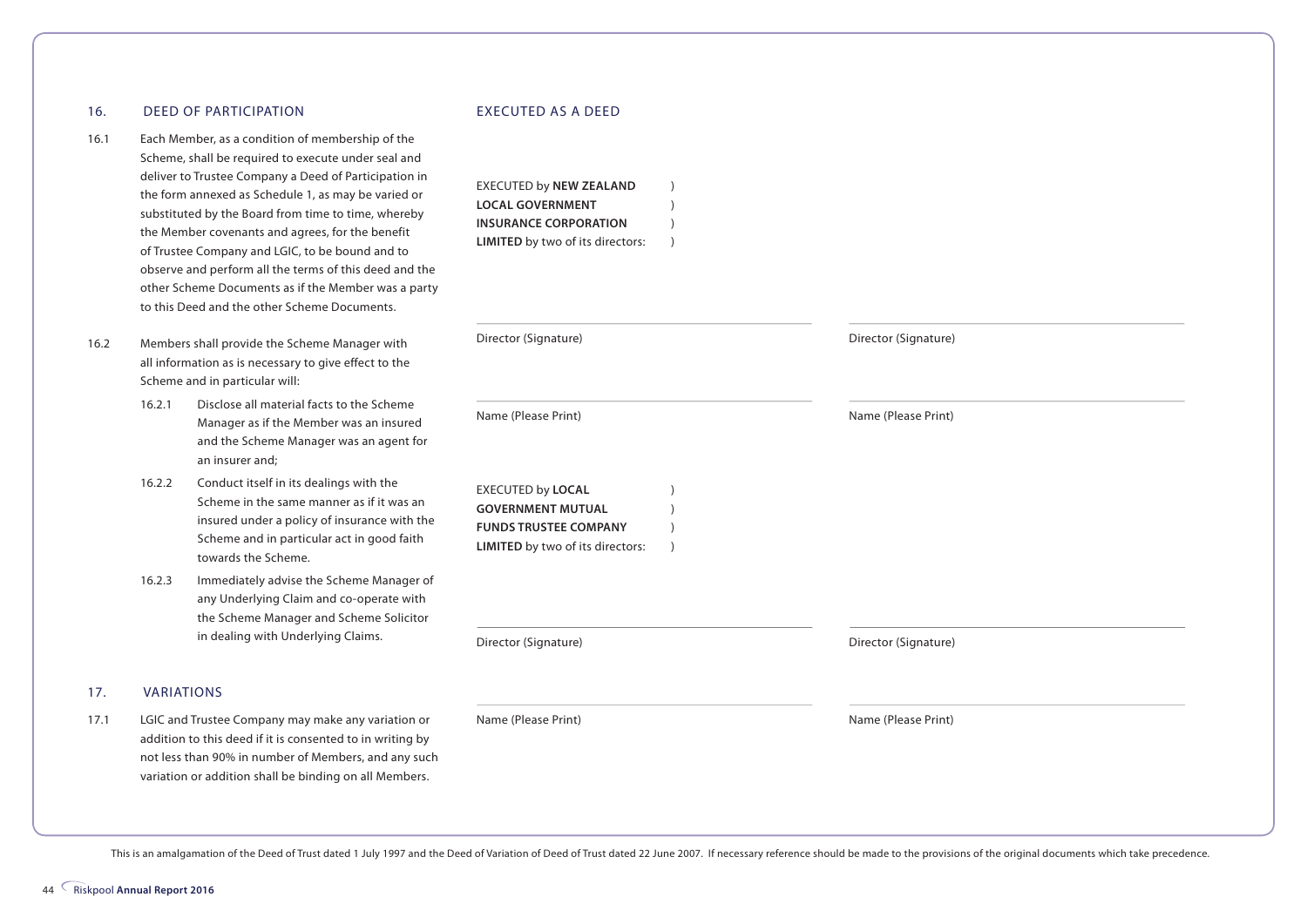SCHEDULE 1

#### **DEED OF PARTICIPATION**

(Name of Member)

HEREBY DECLARES covenants and agrees for the benefit of Local Government Mutual Funds Trustee Company Limited and New Zealand Local Government Insurance Corporation Limited to be bound by and observe and perform all of the terms of the Deed of Trust establishing the New Zealand Mutual Liability Riskpool and the Scheme Documents referred to in that Deed of Trust as if it was a party to those documents (as amended from time to time).

SIGNED BY

| as the duly authorised agent of |                                      |
|---------------------------------|--------------------------------------|
| the Member in the presence of:  | (Signature of duly authorised Agent) |

) and the contract of  $\mathcal{O}(n)$ 

(Signature of Witness)

(Name of Witness)

(Address of Witness)

(Date)